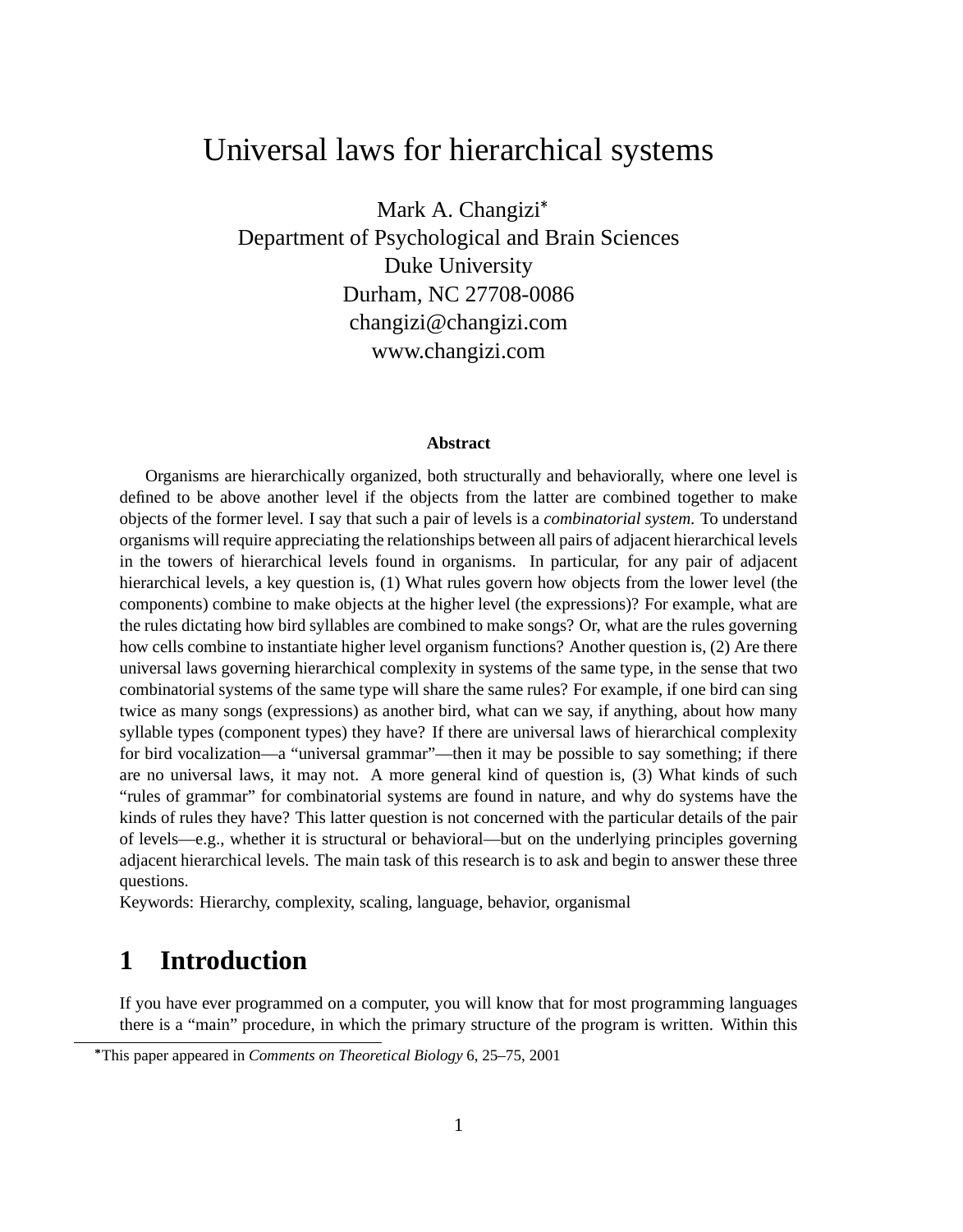main procedure, other procedures are called. Perhaps the program's task is to carry out certain manipulations on a list of numbers, and one of the procedures called within the main procedure sorts any list of numbers, another procedure averages any list, and another finds the variance of a list. The main procedure is, then, built out of a combination of "component" procedures. Each of these procedures, in turn, calls other procedures, and they, in turn, call others. At some point, procedures call primitive procedures, which are procedures that are part of the programming language itself, and the programming language knows what these commands mean without needing any programming instructions. This is just to say that programs are written hierarchically. Not only is computer software hierarchically organized, so is computer hardware. At its lowest level, computer hardware consists of primitive components such as wires, resistors, capacitors, inductors and solid state devices. Combinations of these make higher level hardware such as transistors, and combinations of transistors and other components can make logic gates, which in turn can be strung together to carry out complex hardwired programs or general purpose microprocessors. Computers are, then, comprised of "towers" of hierarchical levels. And such hierarchical organization is true of most artifacts.

Hierarchies abound in the brain and biological sciences as well. Consider human language. Sentences are built from words, words built from phonemes, and phonemes from muscle contractions in the face, tongue and throat. In organisms, base pairs combine to make codons, codons combine to build exons, which combine to make genes, which combine to determine, say, cell types, and cells are put together to implement higher level organism functions, and so on. Therefore, organisms are also comprised of towers of hierarchies, and to understand organisms requires understanding what the hierarchical levels are, and how they relate to one another.

For artificial systems we happen to be more confident of where the hierarchical levels are and of what the principles governing the relationship between levels are; we are confident because we (as a culture) built them. But for organisms we must figure out what the levels are and what the underlying principles are. While we may intuitively feel we can with some confidence just "see" where they are—as we just did above for language and genetics—what we need are clear methodological guidelines for such a determination. Furthermore, we need to define what we really mean by a hierarchical level. And we would also like a framework within which we may think about the relationships between hierarchical levels.

First, what is a hierarchical level? There are many definitions one may have  $[1-3]$  but let us try to capture whatever it is we were informally referring to above. The key idea behind hierarchy above was that objects of the lower level are put together to make objects at the higher level, and, in particular, are put together in a *combinatorial* fashion. That is, objects at the lower level are used as if they are symbols in a language, and they may be combined to obtain a "combinatorial explosion" of objects at the higher level. Therefore, adjacent hierarchical levels are, under this notion of hierarchy, *combinatorial systems*, or systems where "words" or *components* of some kind—namely the lower-level objects—combine to make "sentences" or *expressions* of some kind—namely the higher-level objects. By 'expressions', I will mean expression types, unless otherwise stated.

Let us consider a simple combinatorial system. Suppose the system allows just two types of component (i.e., the lower-level object): '0' and '1'. We will say that  $C = 2$ . We will also suppose that the system's expressions are as follows:

'000', '001', '010', '100', '011', '101', '110' and '111'.

I.e., there are  $E = 8$  expressions, and the length L of these expressions is three. How do we know whether a system is combinatorial? To start, is this simple system above combinatorial? It sure *seems* like it is, since with only two component types the system is able to get eight expressions. However, this is not so straightforward. To really know whether a system is combinatorial actually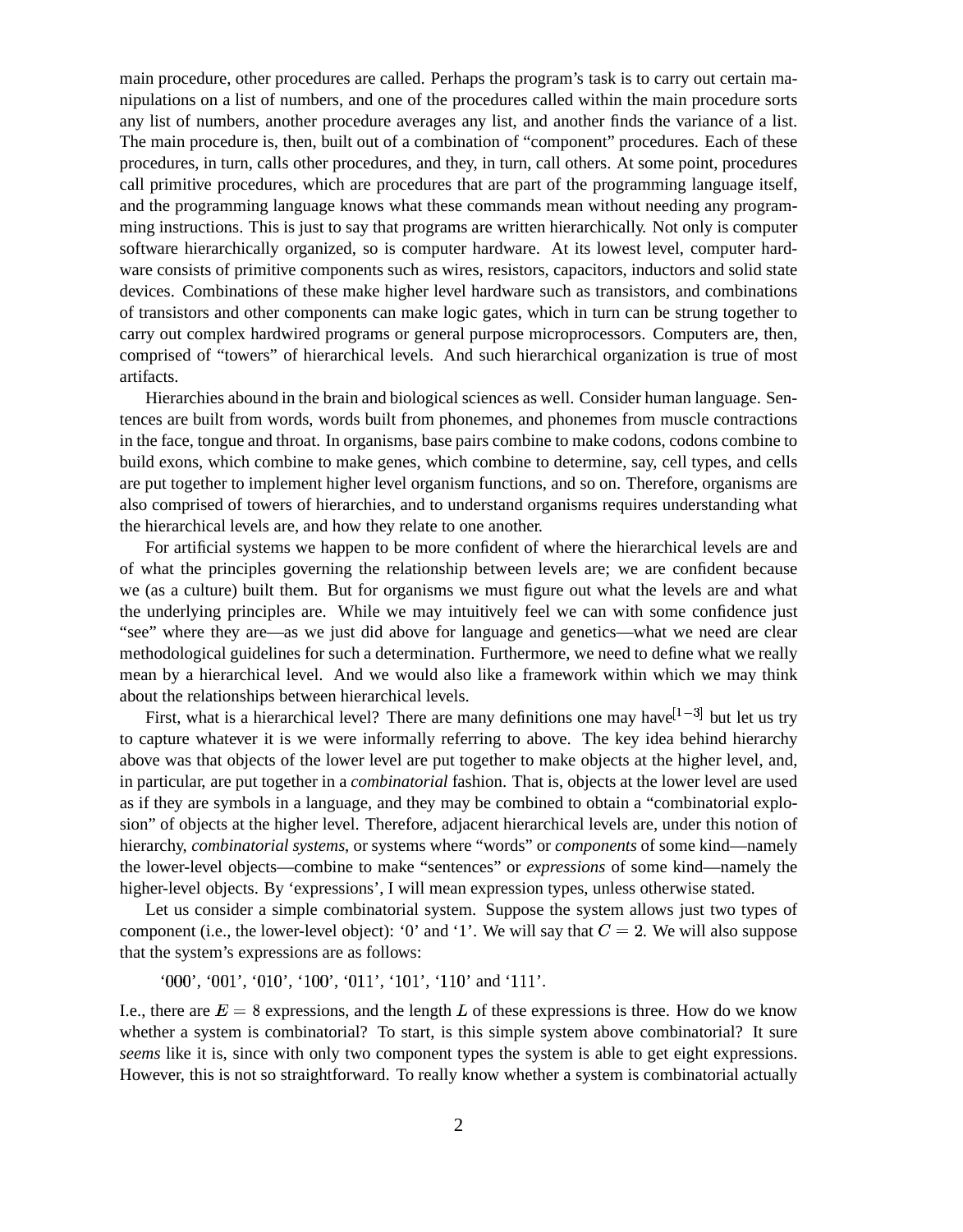requires some understanding of the *rules*, or *grammar*, governing the system. If we knew the grammar, we could immediately tell whether the system is combinatorial, and thus whether the two levels count as distinct levels. In describing to you the simple system above, I was careful not to tell you what grammar governs it. All you know is that there are those eight expressions built from the two component types. If we were to learn that the system follows the rule, "Combine any components into sequences of length three," then we would know that the system is combinatorial. We would know this because the number of expressions  $E$  would then be related to the number of component types C and expression length L by  $E = C^L$ , and, so long as  $L > 1$ , increasing the number of component types would disproportionately increase the number of expressions. For example, if just two new component types were added, namely symbols '2' and '3', then the number of expressions in the system would increase from  $2^3 = 8$  to  $4^3 = 64$ . Alternatively, we might instead learn that the grammatical rule is, "For every component type there is *just one* other component type with which it may be combined, and combined in any order up to length three." For example, suppose that two new component types are added, making '0', '1', '2' and '3' the repertoire of component types. But suppose also that '0' and '1' may be combined only with one another, and similarly for '2' and '3'. The expressions emanating from '0' and '1' are the same eight we saw earlier, and from '2' and '3' the eight new expressions

'222', '223', '232', '322', '233', '323', '332', and '333'

can be formed. Doubling the number of component types under this second possible grammar would only double the number of expressions from 8 to 16, and generally, the equation is  $E =$  $(C/2)2<sup>L</sup>$ . For  $L=3$ , we have  $E=(C/2)8=4C$ , and thus E and C are directly proportional to one another, or  $E \sim C$ . Thus, if this second possible grammar applies, the system is, despite first appearances, not combinatorial at all. The components and expressions would accordingly not be at distinct hierarchical levels; rather, they would comprise the structure within just one level.

Getting access to the grammar of a system is rarely straightforward; they are not written on a system's sleeve. If we do not have access to the grammar, is there some other way to determine if the system is combinatorial? There is, *if* it is the case that systems of the same type follow the same grammar; that is, if there are universal laws governing the relationships between levels for all systems of the same kind. *If* this is the case, then we can look at other combinatorial systems of the same kind to inform us on the nature of the grammar they share. In particular, for a combinatorial system, doubling the number of components should *more* than double the number of expressions. If a system is not combinatorial, however, then doubling the component types should *only* double the number of expressions. Said differently, a system is combinatorial when the number of component types scales disproportionately slowly compared to the number of expressions, and a system is not combinatorial when the number of component types scales up proportionally with the number of expressions. To determine whether a system is combinatorial, then, it suffices to know about what other systems of the same type but of different number of expressions would look like. That is, it suffices to look at many systems of the same type in order to see how the number of component types  $C$  scales up as the number of expressions  $E$  increases. If there exists a universally-conformed-to grammar by systems of the same kind, then the nature of the scale-up of  $C$  should be law-like. However, another possibility is that systems of the same kind do not conform to similar underlying grammars; when systems of that kind have many more expressions, they also tend to have completely different grammars in operation. If this were so, then looking at the scaling behavior of  $C$  versus  $E$  should not appear law-like, and will be uninformative in regards to whether or not the particular system of interest is or is not combinatorial.

We can in this way—i.e., by looking for law-like scaling behavior for C as a function of  $E$  judge whether two levels are truly at distinct hierarchical levels, and not just part of the structure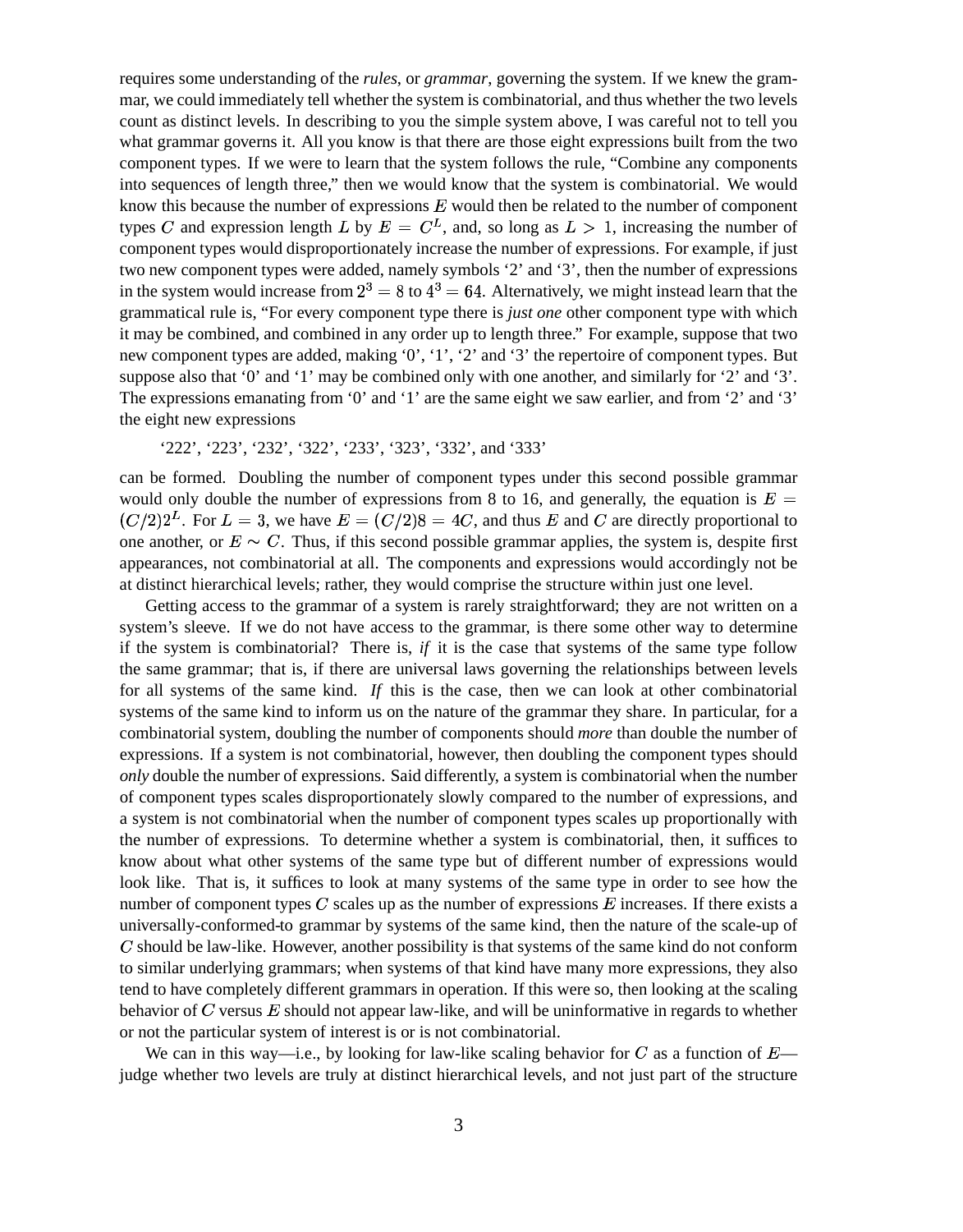found at a single level. We do not need to know the grammar. However, once we have the scaling relationship between the number of components and the number of expressions in a kind of system, the particular nature of the scaling relationship will give us, if it is law-like, a strong indicator as to what the underlying grammar is. The scaling relationship between  $C$  and  $E$  is, then, not only useful for answering the question of whether there are distinct hierarchical levels; the relationship also can enable us to recover the grammar governing the system itself. The grammar encompasses the fundamental principles of the hierarchical organization of the system in question, and is thus something we would like to discover for hierarchical systems in organisms and behavior.

## **2 Possible hierarchical laws**

We saw in the previous section that by looking across multiple systems of the same kind and seeing how the number of component types C scales up as the number of expressions  $E$  increases, we can (i) determine whether the scaling relationship is law-like and accordingly whether there is therefore a single grammar universally applying to systems of that kind, (ii) decide whether the system is or is not combinatorial on the basis of whether  $C$  grows disproportionately slowly than  $E$ , and (iii) from the particular details of the law-like relationship acquire a strong hint as to what the grammar for that kind of system is. In this section we consider some of the possible relationships between the number of component types and the number of expressions. We will use this taxonomy when we look at a number of actual systems in the following section.

Let us suppose that a given kind of system does have some grammar that universally applies to all systems of that kind. That is, the grammar possesses the rules governing the possible ways components may be put together to make expressions. Recall that if there are  $C$  component types and the length of an expression is L, then there are  $E = C<sup>L</sup>$  expressions. Actually, though, this is how many expressions there would be *if* (i) the expressions are linear sequences, and (ii) every possible sequence is grammatical. More generally, the structure of an expression might not be sequential (e.g., consider muscle-firings combining into a behavioral expression, where many muscles fire simultaneously), and not every possible combination may be allowed. In general, then, we can only expect that the number of expressions will be *proportional* to  $C<sup>L</sup>$ . That is, we can generally only expect  $E = aC<sup>L</sup>$ , for some constant proportional factor a capturing the fraction of all possible sequences that are actually expressions. Since we do not much care about the constant  $a$ , we usually write this as  $E \sim C^{L}$ . This is still not quite right: This only holds *if* each possible "slot" for a component in an expression may be filled without regard for the components in the other slots. In actual systems it may be the case that if you put symbol  $A$  in slot 1, then  $B$  must go in slot 2. There will very often be such dependencies, and this reduces the "effective" length of an expression, the intuition being that such dependencies reduce one's freedom to build an expression from  $L$  down to something lower. Thus, generally, the effective length of expressions in a system may actually be lower than the number of components in the expressions. This "effective length" I call the *combinatorial degree*, d; more effective length means a greater degree of "combinatorial room" for building expressions. So, for systems governed by the same grammar, we expect that  $E \sim C^d$ . That is, we expect that there is a fixed proportionality factor relating E and  $C<sup>d</sup>$ . Accordingly, if we find that in a kind of system  $E \sim C^d$ , it will be reasonable to presume that the proportionality factor is constant because the grammar is constant across the systems. We should recognize that it is possible, however, unlikely, that the grammatical rules could be different for every system of the same type so long as the grammars maintain the identical proportionality constant. I will also suppose that combinatorial degree and expression length are proportional to one another, even though the former may be less than the latter.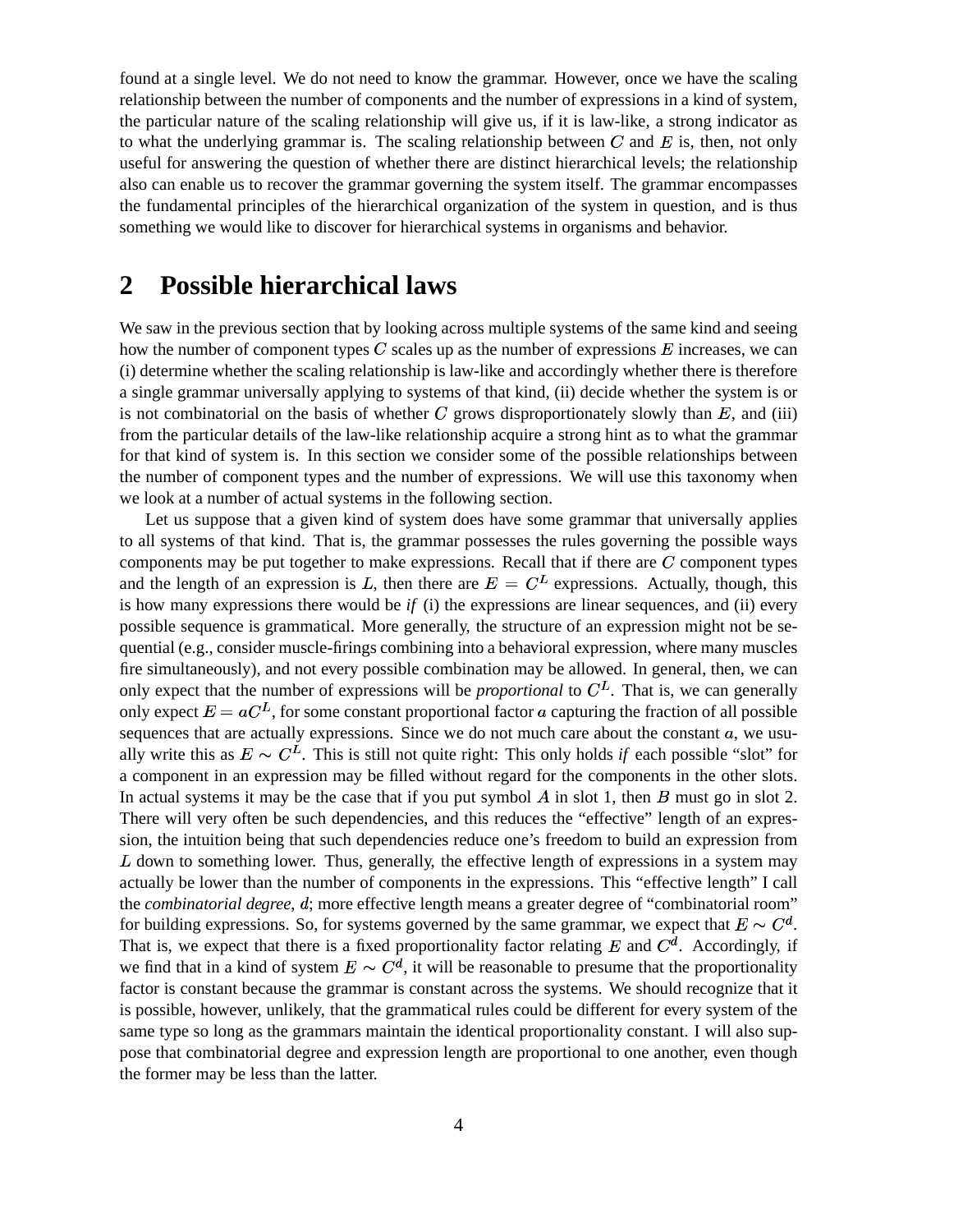To sum up the last few thoughts, if a kind of system is governed by a universal grammar, then we expect that when we look at systems of that type, we will find conformance to the proportionality  $E \sim C^d$ , where d is the combinatorial degree (or the "effective length"). Suppose that we have access to the number of component types and the number of expressions for a variety of systems of the same type (as we do in the systems of the next section). If we plot  $C$  versus  $E$ , what relationships would fit within this universal-grammar (or invariant grammar) possibility? It turns out that there are a few kinds of quantitative relationships one could see, any of which would suggest that there is an invariant grammar. To see this, just imagine how one might increase the number of expressions in a combinatorial system with two component types that may be combined in any fashion into sequences of length three. It has eight expressions now. The most obvious possibility is to increase the length of the allowable expressions: an increase from 3 to 4 ups the number of expressions from 8 to 16. The other obvious way is to just increase the number of component types: an increase from 2 to 3 increases the number of expressions from 8 to 27. A third possibility is to do both: increase the length and the number of component types. These options provide the basis for the following list of possible relationships between C and E that we might expect if there is an invariant grammar (i.e., if  $E \sim C^d$ ).

#### **Possibility** (a):  $C$  related to  $E$  via a power law

The first possibility I will describe is that, as the number of expressions increases, the combinatorial degree stays constant, and, instead, only the number of component types increases. For example, consider bird vocalization, where syllables combine together to produce songs. Possibility (a) is that birds with more songs in their repertoire have more syllable types with which they can compose songs, not longer songs. Since d is constant, the relationship  $E \sim C^d$  is something we call a *power law* (which holds for any equation of the form  $y = ax^b$ , where a and b are constants). If one plots C versus E, one expects the data to fit the power law  $C \sim E^{1/d}$ . If one expects data to conform to a power law, one plots the data on a log-log plot, i.e., one plots the logarithms of the data rather than the data itself. The reason this is useful can be seen by taking the logarithms of the power law equation, in which case we get

$$
\log(C)=\log(\alpha E^{1/d}),
$$

where  $\alpha$  is a proportionality constant. This can be manipulated into

$$
\log(C) = \log(\alpha) + \log(E^{1/d}),
$$

which can be changed further into

$$
\log(C) = (1/d) \log(E) + \log(\alpha).
$$

If we plot  $log(C)$  on the y axis against  $log(E)$  on the x axis, notice that the equation is actually of the form

$$
y=mx+b,
$$

i.e., an equation for the line, with slope  $m = 1/d$  and y-intercept of  $log(\alpha)$ . Thus, if a kind of system has a universal grammar, and if a greater number of expressions is achieved by increasing only the number of component types, then we expect a log-log plot of C versus  $E$  to be fitted by a straight line. Furthermore, since the combinatorial degree  $d$  must be greater than or equal to one,  $1/d$  must be less than or equal to one and greater than or equal to 0; i.e., the slope of the best-fit line of the plot should be in the interval [0,1]. Slopes nearer to zero imply greater combinatorial degree;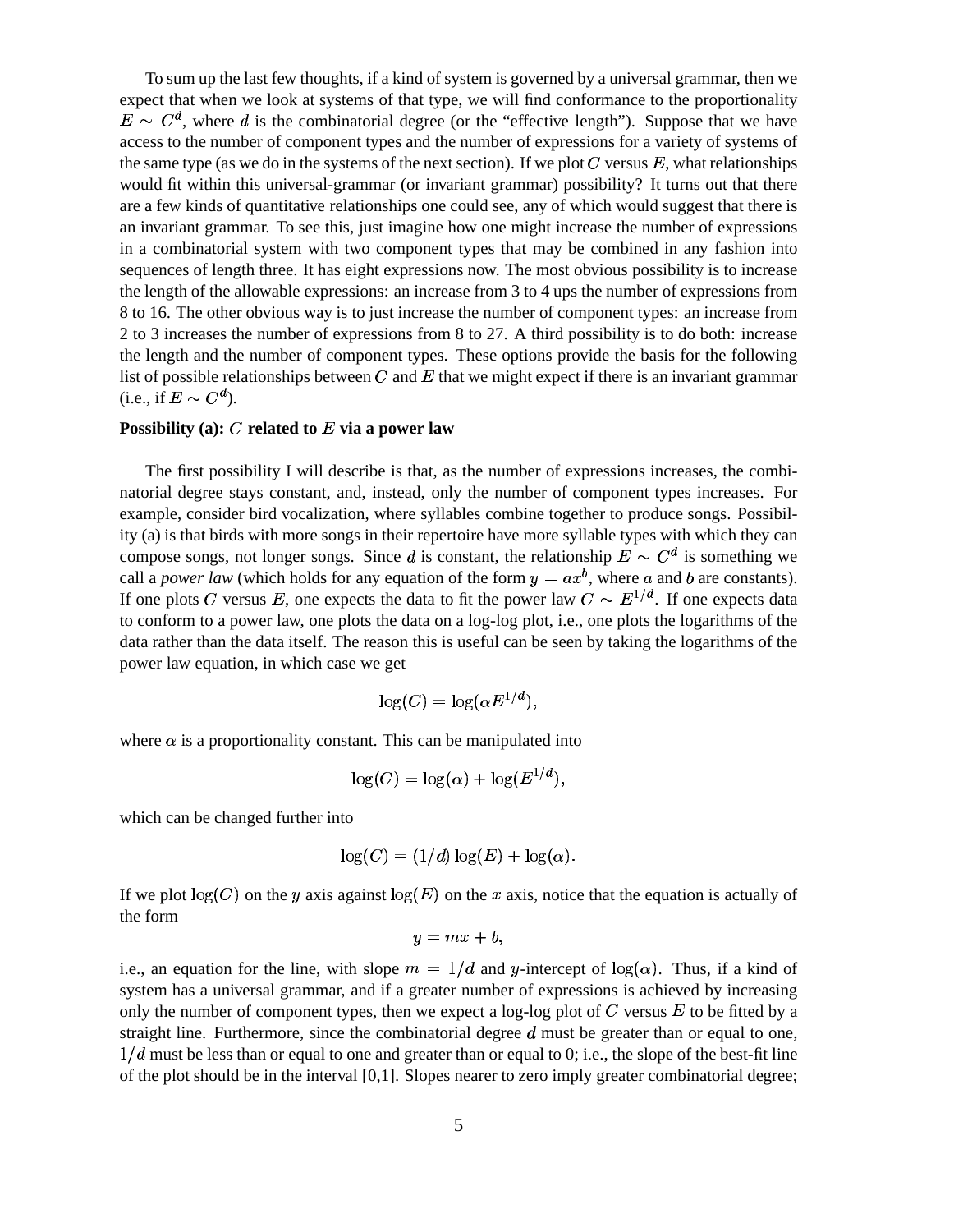greater combinatorial degree, thus, allows the number of expressions to increase without having to increase the number of component types very quickly. If the combinatorial degree is high enough, say 1000, then  $C \sim E^{1/1000}$ , in which case C will be effectively constant as E increases, since  $1/1000$  is so close to zero. As the slope increases toward one, the combinatorial degree falls toward one, and  $C$  must increase more and more quickly as  $E$  increases. When the combinatorial degree equals one, the system can no longer be said to be combinatorial at all, since now  $C \sim E$ ; in this case there is no distinct hierarchical level.

#### **Possibility** (b):  $C$  is constant

The second possibility to consider is that the number of component types  $C$  stays constant, and only the combinatorial degree (think: length)  $d$  increases as the number of expressions  $E$  increases. In the bird vocalization example, greater song repertoires would be made possible not by increasing the number of syllable types, but by increasing the combinatorial degree, or the effective length, of each song. For a plot of C versus  $E$ , we simply expect C stay constant. To understand how fast the combinatorial degree must increase, consider that the relationship between the variables under the assumption of an invariant grammar is  $E = aC^d$ , but now C is a constant and d is variable. Taking the logarithms of both sides, we have

$$
\log(E) = \log(a) + d\log(C).
$$

Since  $\alpha$  and  $C$  are constants, we can simplify this to

$$
d \sim \log(E)
$$

(supposing  $E$  is sufficiently large). That is, within this possibility for an invariant grammar,  $C$  is invariant, and the combinatorial degree grows logarithmically with  $E$ . As mentioned in Possibility (a) above, when Possibility (a) is true and the combinatorial degree is very high, then  $C$  will grow so slowly that it will seem constant. Thus, finding that a kind of system has  $C$  that does not increase with  $E$  could mean that either Possibility (a) or (b) applies. To distinguish between them one would need to acquire data on how the combinatorial degree changes with increasing expression complexity, e.g., by using the average number of components per expression as a measure.

#### **Possibility** (c):  $C$  **related** to  $E$  **via a logarithmic law**

Possibilities (a) and (b) are the two extreme possibilities; in (a) C increases and d is invariant, and in (b)  $d$  increases and  $C$  is invariant. The third possibility is a compromise between these two, namely that both  $C$  and  $d$  increase as  $E$  increases. For bird vocalization this would mean that birds with a greater number of songs have both more syllable types and effectively longer songs. What relationship would we expect if systems of a kind increased their number of expressions in this way? First, note that we expect the number of component types  $C$  to increase more slowly than any power law, because if  $\overline{C}$  increased as a power law, Possibility (a) would apply and the combinatorial degree would not need to increase. Similarly, we expect the combinatorial degree to increase more slowly than logarithmically with  $E$ , since if it increases logarithmically, Possibility (b) would apply and the number of component types would not need to increase. One natural possibility is that  $C$  scales up logarithmically with  $E$ —i.e.,  $C \sim \log(E)$ —which is slower than any power law relationship with a positive exponent. In this case, how fast must  $d$  increase? Considering again our scaling relationship for the case of an invariant grammar, we have

$$
E=aC^d,
$$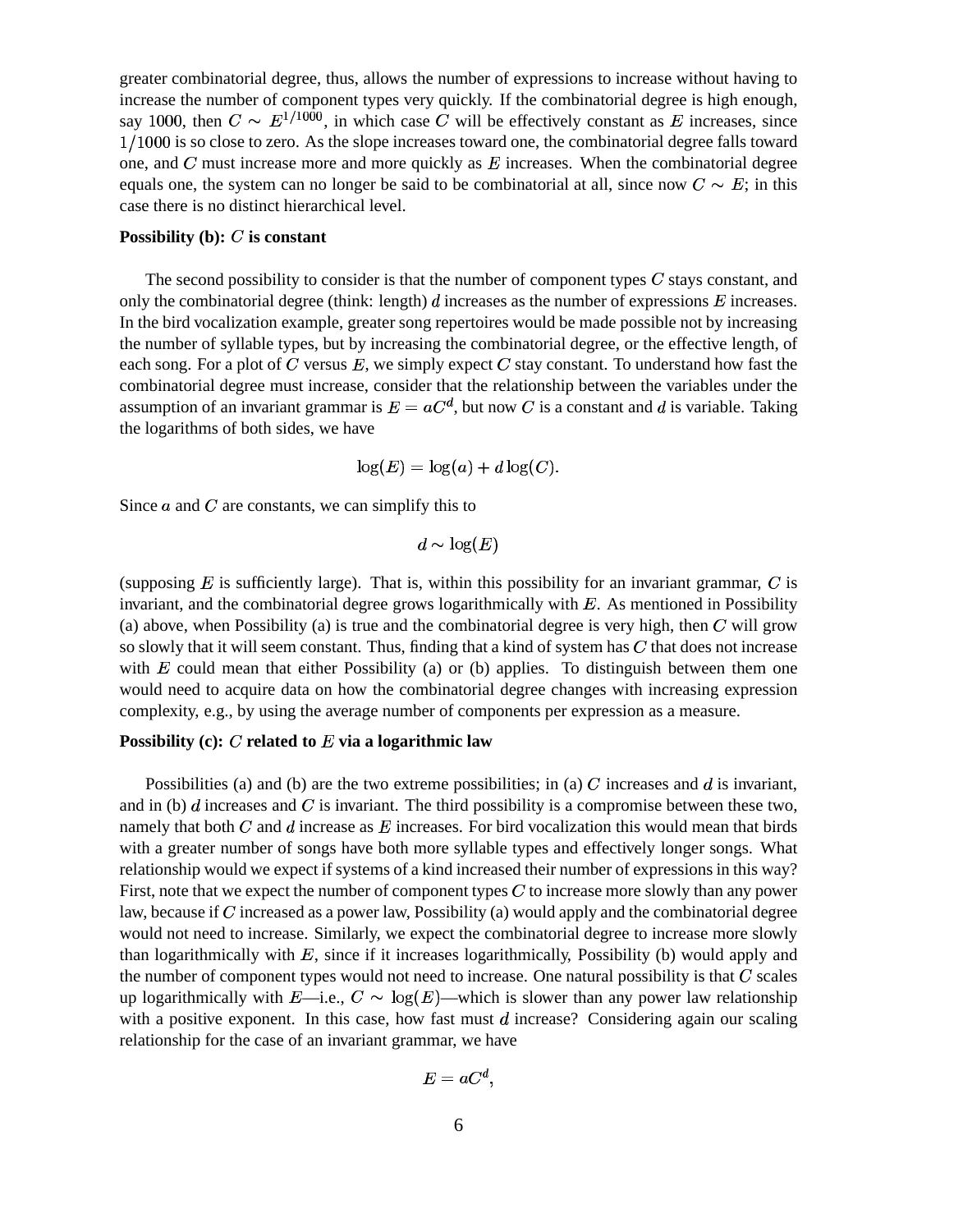for some constant proportionality a, and now where neither C nor d is constant. Under the assumption that  $C = k \log(E)$  (with k a constant), we can solve for d in terms of E as follows.

$$
\log(E) = \log(a) + d\log(C),
$$
  
\n
$$
\log(E) = \log(a) + d\log(k\log(E)),
$$
  
\n
$$
\log(E) = \log(a) + d[\log(k) + \log(\log(E))],
$$
  
\n
$$
d[\log(k) + \log(\log(E))] = \log(E) - \log(a),
$$
  
\n
$$
d = \frac{\log(E) - \log(a)}{\log(\log(E)) + \log(k)},
$$

which for sufficiently large  $E$  scales as

$$
d \sim \frac{\log(E)}{\log(\log(E))}.
$$

If a kind of system falls within this possibility, then C should scale proportionally to  $\log(E)$ , and thus a plot of C versus  $\log(E)$  is expected to be a straight line. On a log-log plot, the data are expected not to be straight, but, instead, to increase but with ever-decreasing slope as  $E$  increases. The instantaneous slope is a measure of the inverse of the combinatorial degree of the system at that stage.

#### **Possibility** (d): C and E are not related in a simple law-like way

I had stated earlier that if there is a universal grammar applying to all the systems of the same kind, then we should expect law-like behavior. We have seen the three principal kinds of law-like behavior that are possible for a universal grammar-bound kind of system. However, it turns out that it *is* possible, in principle, for the relationship between C and E to nevertheless be non-law-like. This would happen if increasing numbers of expressions were sometimes achieved via increasing the number of component types (Possibility (a)), sometimes via increasing the combinatorial degree (Possibility (b)), and sometimes via increasing both (Possibility (c)), with no universal trend in which of these possibilities is followed by any system. For bird vocalizations, this would occur if some birds obtained more songs via increasing the number of syllable types, some by increasing the effective song length, and some by doing both, and which of these is used by a bird is not a function of  $E$ . The behavior of a plot of  $C$  versus  $E$  would, under this possibility, not be law-like. However, there are still things we should expect. First, we expect that as  $E$  increases, so should the variance in the number of component types C. This is because some systems will have low  $C$ , but some of them very high values for  $C$ . (Actually, in particular we expect the variance of the logarithm of  $C$ to increase; the variance of  $C$  is expected to increase in the Possibility (a) and (c) as well, merely because it is getting larger.) Second, if we can acquire combinatorial degree or expression length information from individual systems, then we can simultaneously plot  $C$  versus  $\bar{d}$  versus  $E$  in a three dimensional plot, and since they are constrained by the invariant-grammar equation,  $E \sim C^d$ , we expect that points in this space should fall on single two-dimensional surface. The systems I have studied thus far appear to not be described by this possibility, so we will not discuss this again.

In sum, under the assumption that there is a universal grammar applying to all systems of the same kind, the four possible relationships between the number of component types and the number of expressions are these:

• Possibility (a) is that the number of component types  $C$  increases only, in which case  $C$  is related to  $E$  by a power law with exponent in the interval  $[0, 1]$ .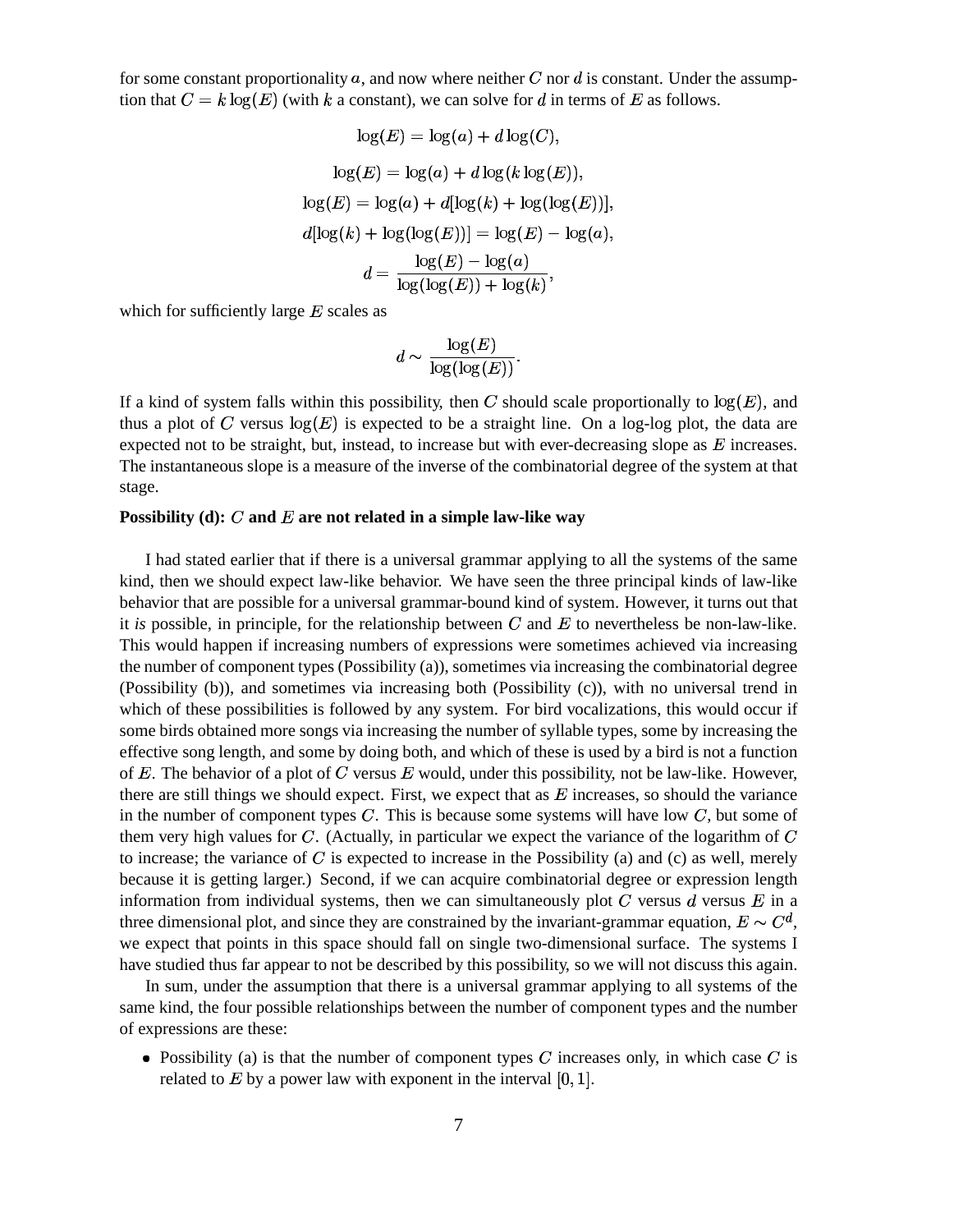- Possibility (b) is that the combinatorial degree  $d$  increases only, in which case  $C$  does not increase with  $E$ .
- Possibility (c) is that both the number of component types and the combinatorial degree increase, in which case  $C$  increases logarithmically with  $E$ .
- Possibility (d) is "all of the above," depending on the particular system, meaning that there is no nice law-like relationship between  $C$  and  $E$ .

The grammar not only determines what the invariant proportionality constant is, but it can also determine which of these Possibilities obtains. For example, it could be that the grammar explicitly allows only so many components per expression, in which case there would be a maximum length expression, and a fixed, maximum combinatorial degree; this would lead to Possibility (a). Alternatively, the grammar could be specific to only certain kinds of component, but allow arbitrarily long expressions composed of them; this would lead to Possibility (b). Or, it could be that the grammar explicitly requires a certain relationship between the component types and the combinatorial degree, so that if one increases so must the other, in which this might lead to Possibility (c).

While it is possible that the grammar could itself determine which Possibility holds, it is also possible that the grammar is weak—not making any strong requirements on  $C, d$  or their relationship but it is nevertheless the case that one of Possibilities (a), (b) or (c) applies. Why the behavior is one of these possibilities rather than another would be due not the grammar, but to "extra-grammatical constraints." For example, perhaps the grammatical rules allow arbitrarily long expressions, but there are constraints on how long expressions can be because of the nature of kind of system in which the grammar is embedded. For example, in English or any natural language words are combined to make sentences, and English grammar allows arbitrarily long sentences, in principle; but because sentences are uttered by people with limits on the ability to produce and understand sentences, we can expect an upper bound to the combinatorial degree, and thus expect Possibility (a) to apply. Similarly, extra-grammatical constraints could lead to Possibility (b) if there were some limit to the number of component types, or (c) if there were some optimal balance between the number of component types and the combinatorial degree. If there are *no* grammatical requirements on C, d or their relationship, *and* there are *no* extra-grammatical constraints either, then we would expect Possibility (d) to apply: different systems of the same type could choose their own way to increase expressive complexity.

If there is not a universal grammar applying to the kind of system, then these possibilities are irrelevant, and many things are possible. It turns out that the data I have so far accumulated can be accommodated within Possibility (a), (b) or (c), and mainly (a) and (c); thus, the kinds of systems studied thus far do appear have invariant grammars. It is to the studied kinds of system that we turn to in the next section.

## **3 Universal laws are the rule**

Let us now look at some actual systems, systems that appear to be hierarchical, and analyze them in light of the earlier possibilities and discussion. Each system appears to be combinatorial in that components of some kind appear to combine together to make expressions of some kind; each system thus appears to consist of two distinct hierarchical levels. The kinds of system I have acquired data for are listed in Table 1, which shows what the components and expressions are for each kind of system, along with other details we will discuss in turn.

In the following subsections we cover these kinds of system, beginning with artificial systems like universities and electronic devices, and moving to structural hierarchical complexity in or-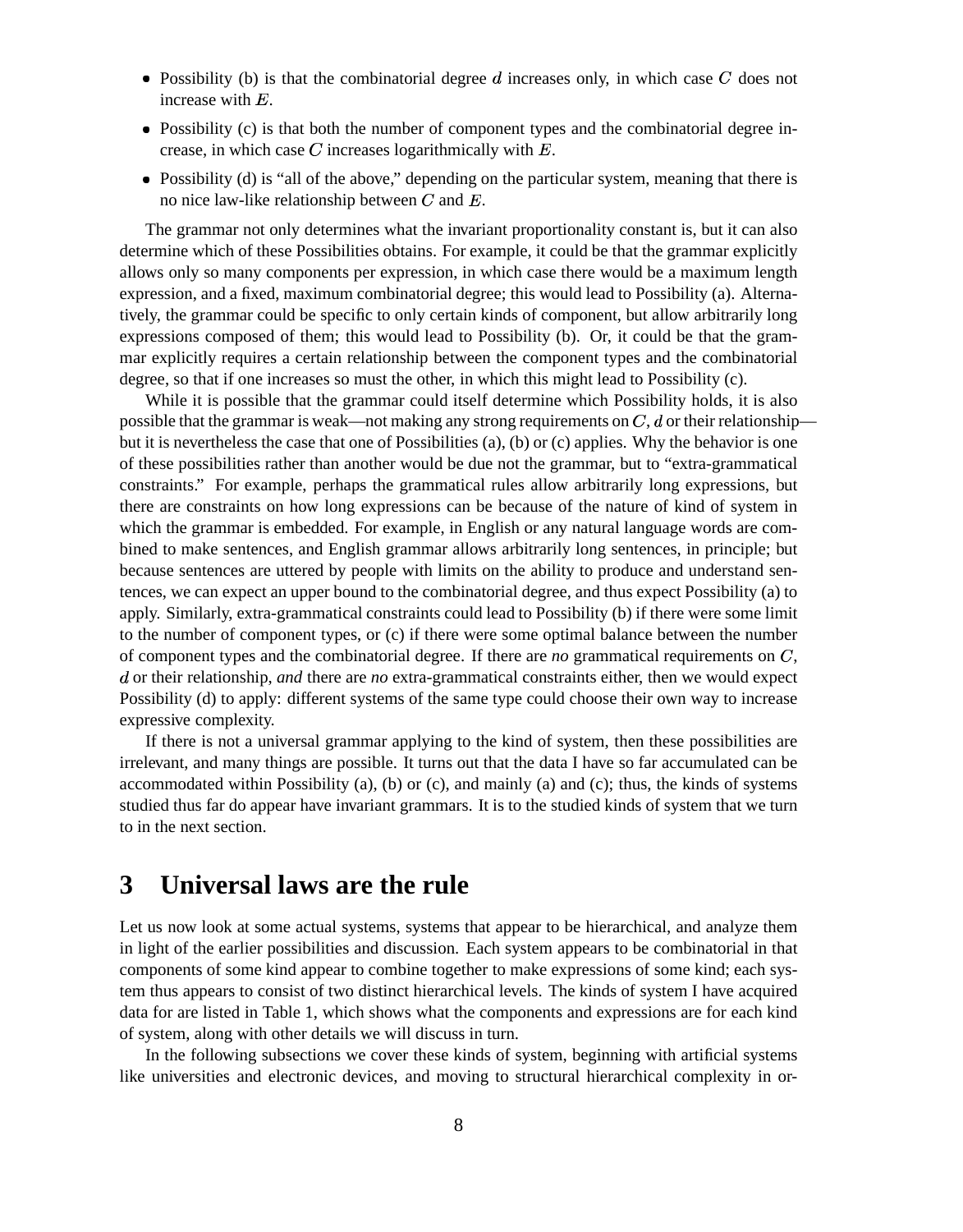| Kind of combinatorial<br>system | Component     | Expression | Relationship between C and E (and<br>hypothesis from introduction) | $R^z$ | Combinatorial<br>degree |
|---------------------------------|---------------|------------|--------------------------------------------------------------------|-------|-------------------------|
|                                 |               |            |                                                                    |       |                         |
| Bird vocalization               | Syllable      | Song       | Power law (a)                                                      | 0.702 | 1.23                    |
|                                 |               |            |                                                                    |       |                         |
| Human language                  |               |            |                                                                    |       |                         |
| - historical                    | Word          | Sentence   | Power law (a)                                                      | 0.795 | 5.02                    |
| <u>- ontogeny 1</u>             | Word          | Sentence   | Logarithmic (c)                                                    | 0.984 | 1 up to $2.5$           |
| - ontogeny 2                    | Phoneme       | Morpheme   | Logarithmic (c)                                                    | 0.959 | 2 up to $4$             |
|                                 |               |            |                                                                    |       |                         |
| Behavior                        | Muscle        | Behavior   | Logarthmic (c) ?                                                   | 0.772 | $3$ up to $9$           |
|                                 |               |            |                                                                    |       |                         |
| Organism                        |               |            |                                                                    |       |                         |
| - phylogeny                     | Cell          | Expression | Power law (a)                                                      | 0.438 | 12.42                   |
| - ontogeny                      | Cell          | Expression | Power law (a)                                                      | 0.988 | 1.02                    |
|                                 |               |            |                                                                    |       |                         |
| University                      | Concentration | Degree     | Power law (a)                                                      | 0.687 | 1.65                    |
|                                 |               |            |                                                                    |       |                         |
| Electronic device               |               |            |                                                                    |       |                         |
| - CD player                     | Button-press  | Action     | Power law or logarithmic (a or c)                                  | 0.489 | 2.07                    |
| $-TV$                           | Button-press  | Action     | Power law or logarithmic (a or c)                                  | 0.842 | 1.58                    |
| $-VCR$                          | Button-press  | Action     | Power law or logarithmic (a or c)                                  | 0.508 | 3.95                    |
| - calculator                    | Button-press  | Action     | Power law or logarithmic (a or c)                                  | 0875  | 8.77                    |

Table 1: Summary of the kinds of system studied, the components, expressions, which possibility from earlier (for kinds of systems with universal grammars) the data confirm ((a) through (d)), the correlation, and the combinatorial degree. When it is unknown whether (a) or (c) applies, correlation and combinatorial degree are under the assumption of Possibility (a). Correlation is highly significant  $(p < 0.01)$  in each case. When Possibility (c) applies, the approximate range is shown over which combinatorial degree values increase.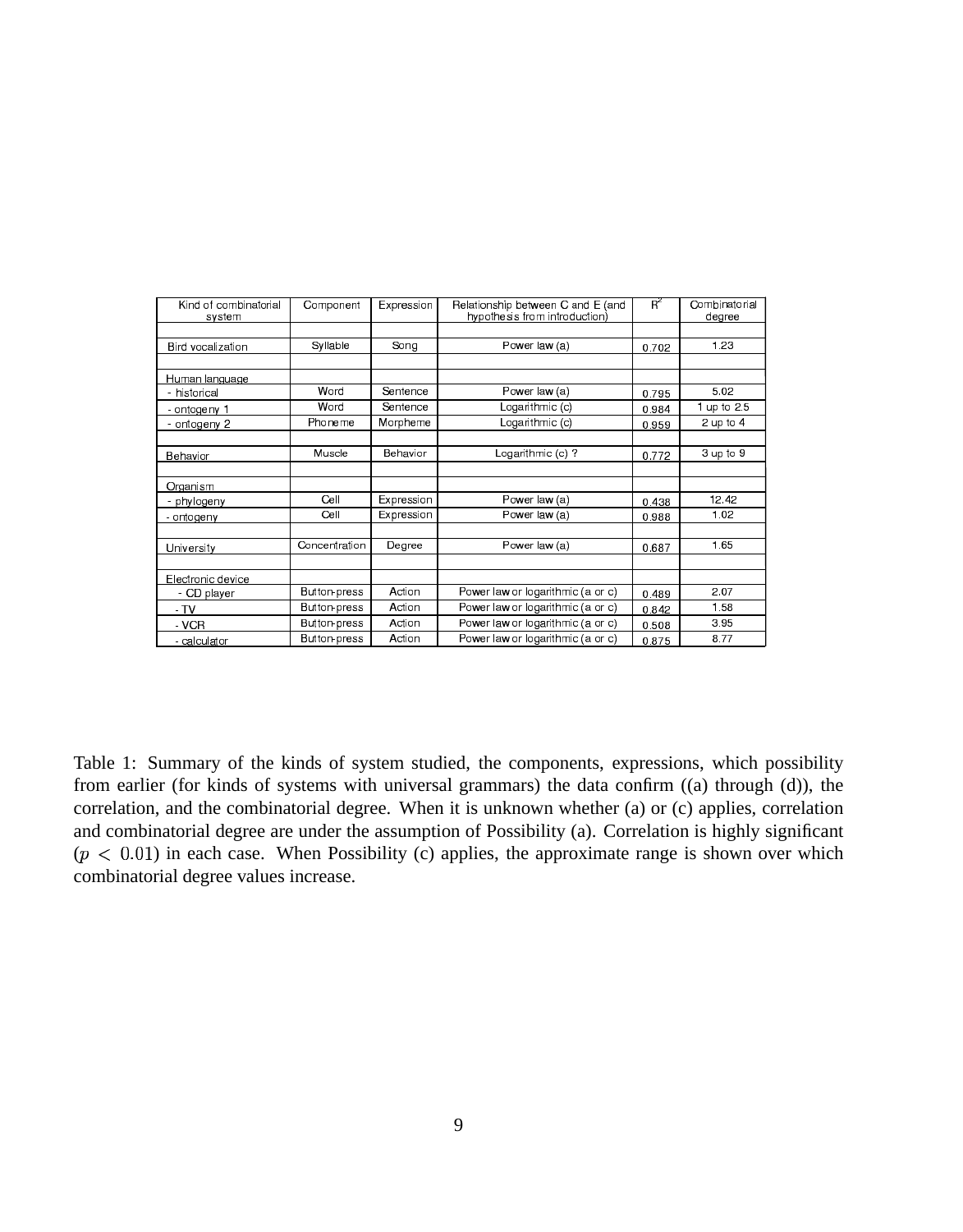ganisms, and spending the remainder of the section on varieties of behavioral hierarchies, from language to bird song to muscles.  $[4-5]$ 

### **3.1 Artificial systems**

Before moving to hierarchical complexity in brain and biological systems, I think it is useful to see examples among the systems we humans built ourselves. We will see that in some kinds of artificial systems, systems of the same kind appear to "self-organize" into conformance with universal laws, there being no central decision-maker dictating this conformance. Although we understand the workings of any one of these systems, these universal laws governing the kind of system have yet to be noticed (at least, not until Changizi $[4]$ ), much less explained. However, because we built these artificial systems ourselves, it will probably be much simpler to understand the universal laws than it will in brain and biological systems.

#### **3.1.1 Electronic device user interface**

The first kind of artificial system we will look at is electronic devices. Actions on electronic devices are carried out by the user pressing a sequence of buttons. Button-presses are the components, and each button is a different type of button-press. Button-presses combine to make device actions, the expressions. The question is, how do electronic devices achieve more device actions? Does there appear to be a universal grammar applying to them, and does there appear to be one of the expected simple law-like curves (or the less simple behavior of Possibility (d))? Is greater expressive complexity (i.e., more expressions) handled by having more button-press types (Possibility (a)), or with longer button-press sequences per action (Possibility (b)), or both (Possibility (c))? And if we find law-like scaling behavior of one of these types, can we learn anything about the grammar by the specific nature of the plot?

I obtained measurements for four kinds of electronic device: Compact disk (CD) players(n=20), televisions (TVs) (n=8), video cassette recorders (VCRs) (n=36, averaged from 78) and calculators  $(n=17)$ . I measured the number of button-press types as the number of buttons on the device; for CD players, TVs and VCRs, the number of buttons was taken from remote controls, and for calculators I limited cases to those without full a-to-z keyboards. The number of expressions here is the number of actions the device is capable of, and to measure this I assumed that if a device can do twice as many things as another device, its user's manual will tend to be roughly double in length. I then used the number of pages in the user's manual as a proxy for expression complexity.

Figure 1 shows the data plotted on log-log plots for each of the four kinds of electronic device.

The first thing to notice is that, for each type of electronic device, the trend appears lawlike, implying that there may be some underlying universal grammar—an invariant proportionality constant—driving the scaling relationship between the number of component types  $C$  and the number of expressions  $E$ . The grammar for any kind of electronic device is whatever are the rules we have learned when we say we know how to use a device. The fact that these plots are law-like suggests that devices of the same kind use the same grammatical rules; this is why once we learn how to work one VCR we can work any VCR.

Notice, furthermore, in the plots that in each case the number of button-press (component) types increases as the number of device actions (expression) increases. This means that either Possibility (a) or Possibility (c) apply to each of the four kinds of electronic device. Unfortunately, because of the restricted range of values for the number of button-press types, it is not possible to distinguish between these possibilities: the plots are practically identical whether plotted on log-log (which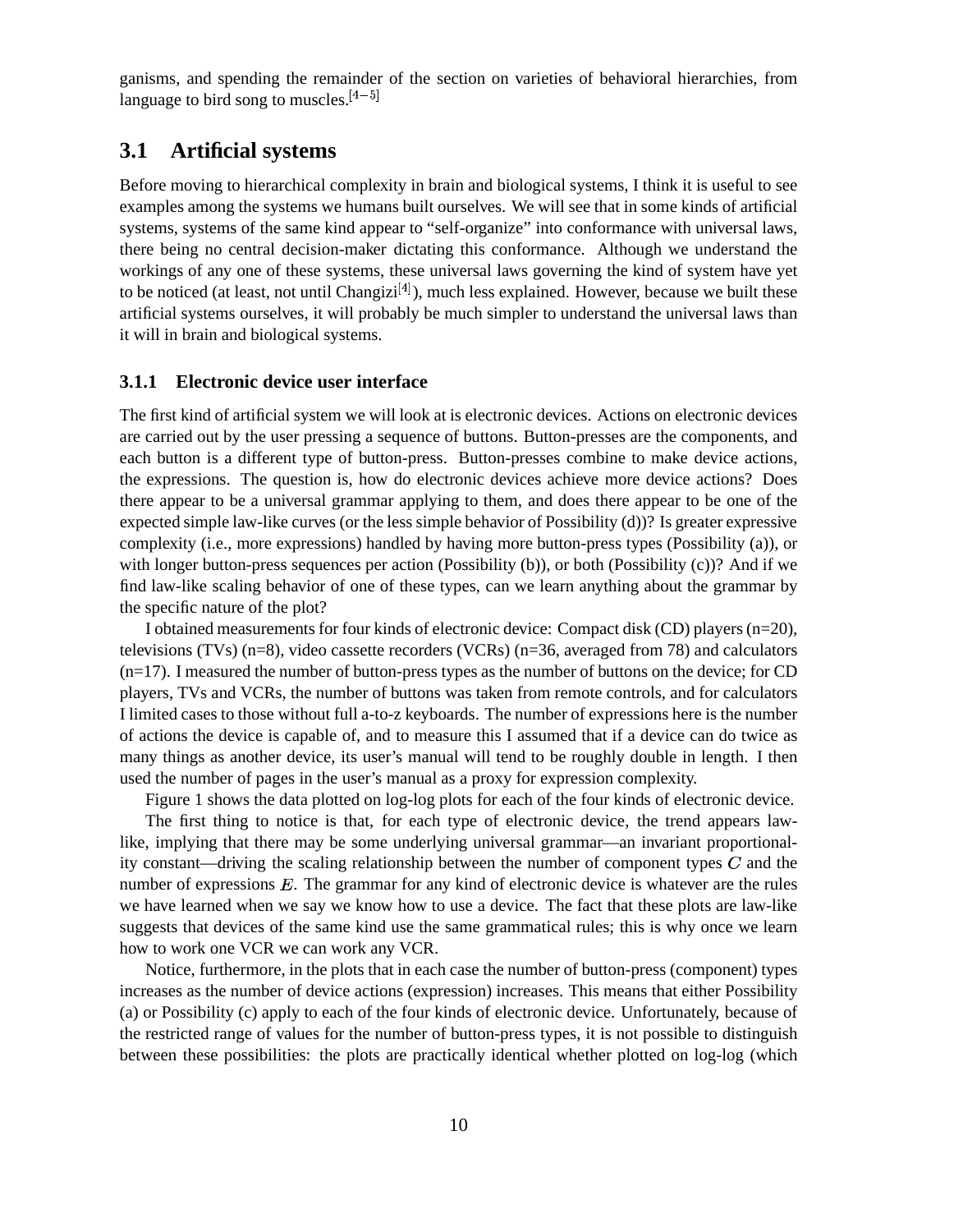

Figure 1: Logarithm (base 10) of the number of button-press types versus the logarithm of the number of device actions (the latter measured by the number of pages in the user's manual), for CD players, VCRs, TVs and calculators.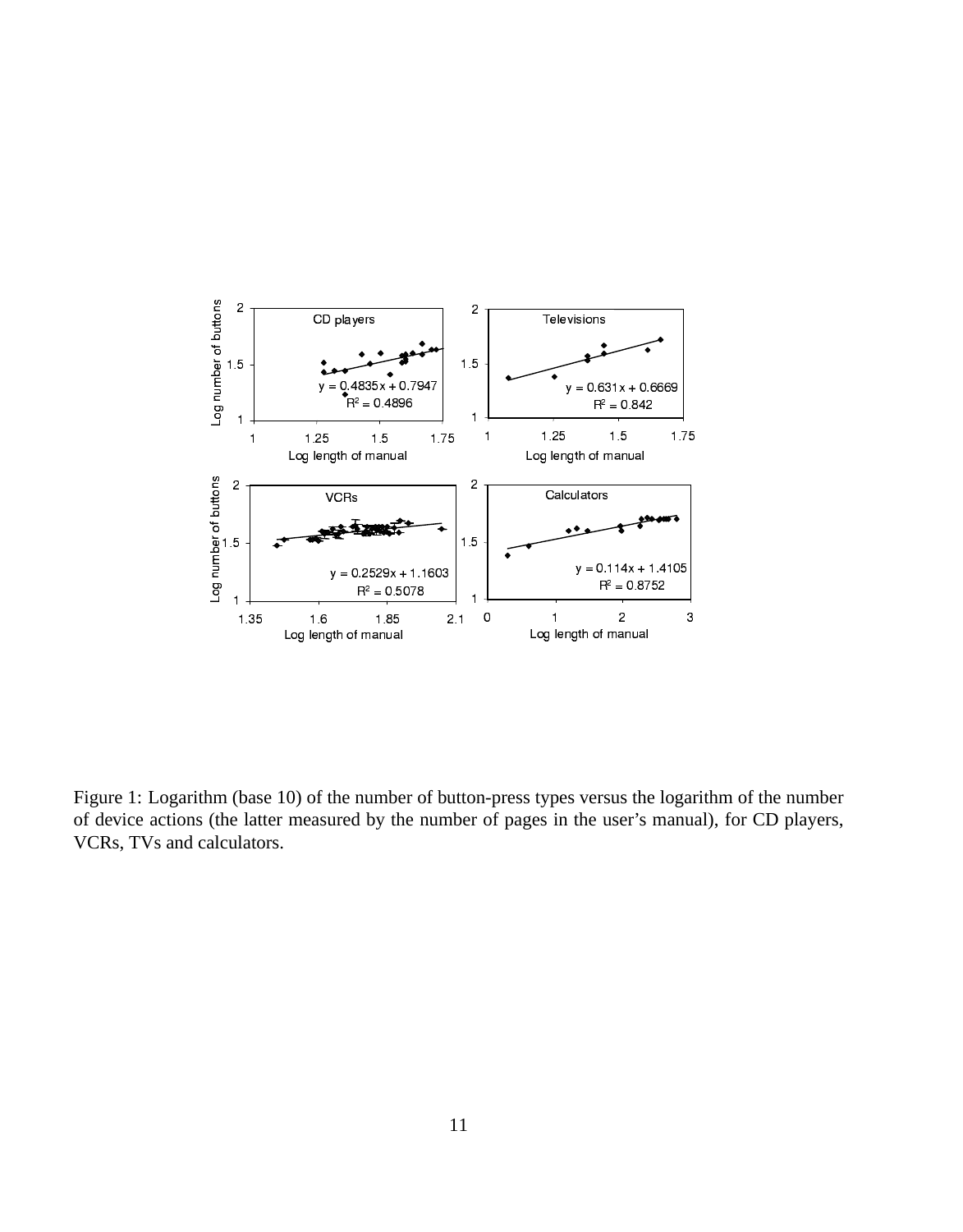should be linear if Possibility (a) holds) or plotted with just the  $x$  axis logged (which should be linear if Possibility (b) holds).

In either case, we *can* get an estimate of the combinatorial degree from the log-log plot. If Possibility (a) holds, then the kind of system has an invariant combinatorial degree. If, however, Possibility (c) holds, then the kind of system has a combinatorial degree that is increasing, and thus the slope of the log-log plot should progressively decrease. (Recall that the inverse of the slope in a log-log plot is an estimate of the combinatorial degree.) The slopes of the best-fit lines (via linear regression) over the entirety of each of the four log-log plots implies combinatorial degrees of 2.07 for CD players, 1.58 for TVs, 3.95 for VCRs, and 8.77 for calculators. I should reiterate that if Possibility (c) applies, then it is strictly incorrect to give a single combinatorial degree value for the kind of device; instead, the combinatorial degree must actually begin lower than the value mentioned above, and rise above that value. The combinatorial degree estimates from the whole plot nevertheless give us an idea of the size regime of the combinatorial degree, whether Possibility (a) or (c) applies. Each of the four kinds of system has combinatorial degree above one, and is thus truly a combinatorial system; electronic device user-interface languages have (at least) two distinct hierarchical levels. But we knew this, since we all know, at least implicitly, the grammars of these electronic devices (i.e., we know how to use them), and know that the user-interface rules are combinatorial.

Can we make any sense of these combinatorial degree differences for the different kinds of electronic device? The simplest hypothesis for what explains the combinatorial degree in electronic devices is the average or typical number of buttons required to carry out a device action. The combinatorial degree values above, then, may be interpreted as requiring, on average, around two button presses to carry out a function on a CD player, around one and a half on a TV, around four for a VCR, and around nine for calculators. At first glance, the difference between calculators and the other types is expected, since calculators require many more button presses to carry out an action than do the other kinds of device. I have not attempted to make sense of the differences between CD players and TVs on the one hand, and VCRs on the other, the latter whose combinatorial degree is significantly higher, much less have I tried to explain the particular combinatorial degree values for any of these kinds of system. Where the combinatorial degrees come from, though, seems relatively clear: they are due to the average number of buttons required to carry out a function on that kind of device.

#### **3.1.2 Universities**

The other artificial system for which I have acquired data concerns universities. In particular, departmental concentrations, the components, are put together by students to make up their academic degrees, the expressions. Many students just choose one major, but many addend minors to their degree, and many others have two majors, or two majors and a minor. Because of the students who choose degrees with more than one departmental concentration, academic degrees can be built in a combinatorial fashion from departmental concentrations. Since pretty much any combination of departmental concentrations is typically allowed by any university, the grammar should be the same across the universities. We thus expect one of Possibilities (a) through (d) to apply.

To see which of these possibilities actually applies, I sought to measure the number of departmental concentration types (e.g., "physics") and the number of distinct academic degrees (e.g., "physics and math") in a number of colleges and universities. I used the number of departments at a university as the measure of the number of departmental concentration types. Measurement of the number of distinct academic degree types is difficult to obtain. As a simplifying assumption, I supposed that if a university has twice as many students, then there are twice as many distinct kinds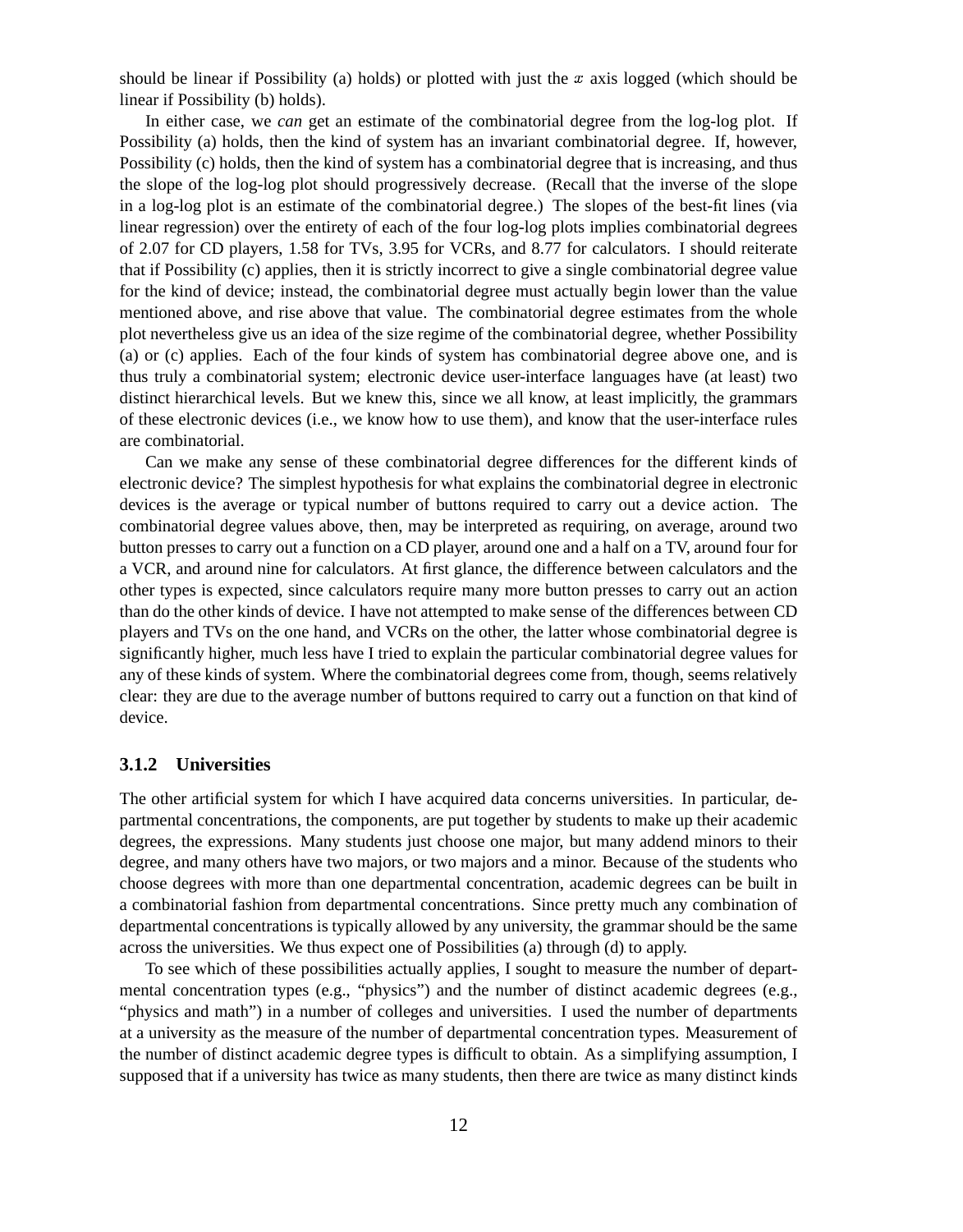

Figure 2: (A) Logarithm (base 10) of the number of departmental concentration types (measured as the number of departments) versus the logarithm of the number of academic degree types (measured as the number of students). (B) Same plot but under the assumption that the number of component types (i.e., departmental concentration types) scales logarithmically with the number of expressions (i.e., academic degrees). The data on the log-log plot conform much better to a line than on the semi-log plot, suggesting that it is Possibility (a) that applies.

of degrees sought after. The intuitive idea behind this assumption is that students are unique individuals, up to a constant proportion; this is why you always find, no matter how many departments there are, some student double majoring in two of the most disparate departments, or dissatisfied with the choices so much that they wish to create their own personal major. With this assumption, the number of students at the university, being proportional to the number of academic degree types, can be used as a proxy for the number of academic degree types.

In this way I obtained measures of the number of departmental concentration types (measured as the number of departments) and the number of distinct academic degree types (measured as the number of students) for 89 U.S. and Canadian colleges and universities.  $\left[6\right]$  Figure 2 shows the plots under the assumptions of Possibility (a) (Figure 2, (A)) and Possibility (c) (Figure 2, (B)).

The first thing to observe is that there is a striking law-like relationship followed by these diverse schools. We expected this because we suspected that different universities have the same grammar for combining concentrations into degrees: namely, anything goes. And recall that if there is a universal grammar, then, unless Possibility (d) holds, there is a nice law-like relationship that will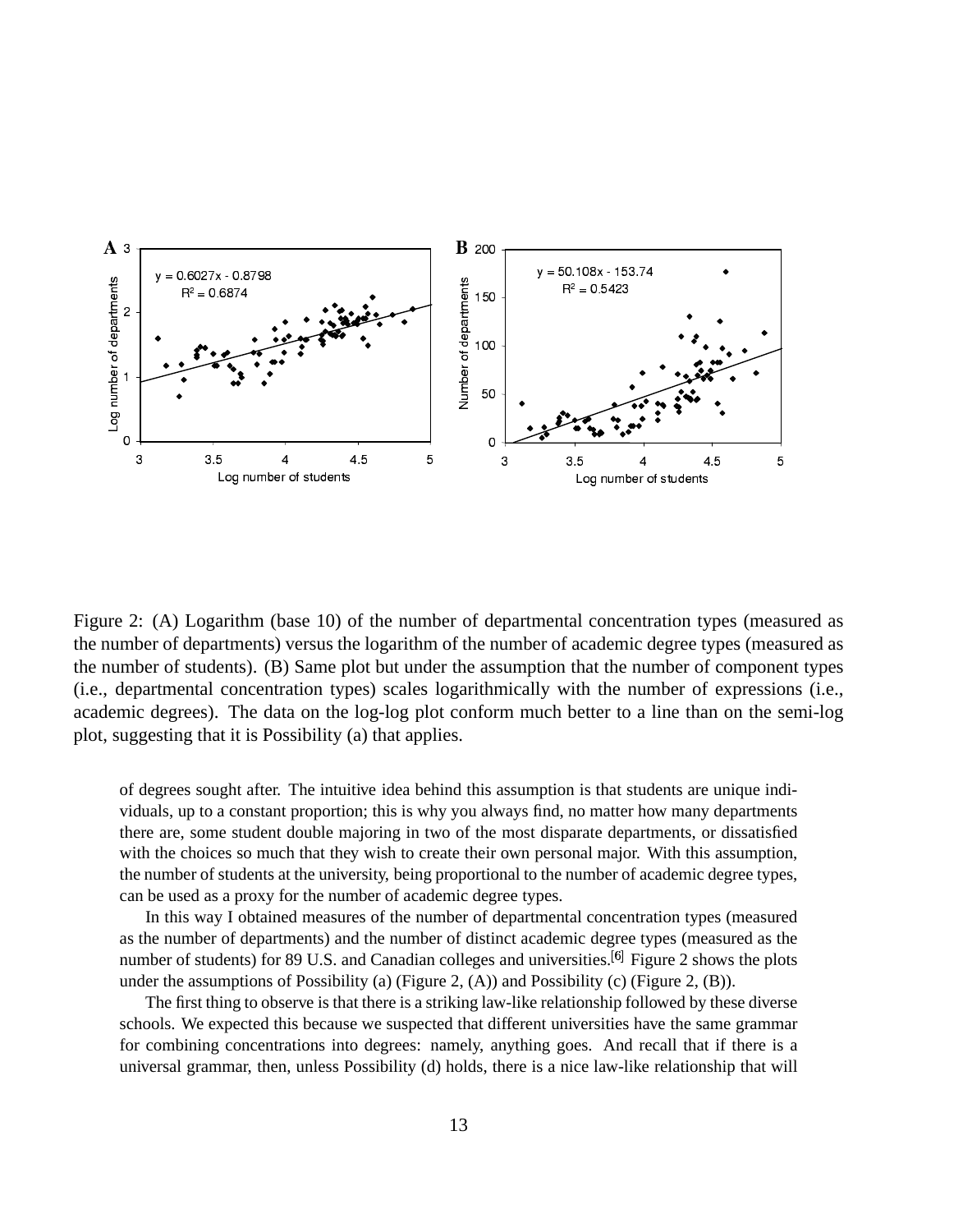apply to the systems, although which relationship will depend.

The second observation is that the number of departmental concentration types is clearly increasing, not remaining level. This means that either Possibility (a) or Possibility (c) apply to these systems. The inverse of the best-fit (by linear regression) slope in the log-log plot (under the power law assumption) is 1.66 (95% confidence interval [1.45, 1.94]), and is much more linear than the plot under the logarithmic assumption. Thus, Possibility (a) appears to apply: greater academic degree types is accommodated not by increasing the combinatorial degree, but by increasing the number of departmental concentration types from which students may choose. In particular, the relationship between them is given by  $C \sim E^{0.6027}$ . This is not too surprising, since students can only handle so many concentrations during their four or so years in school, the combinatorial degree cannot grow much past whatever this upper limit may be; this is an extra-grammatical constraint. Perhaps, then the combinatorial degree of 1.66 should be close to the average number of departmental concentrations per student. To test this, I arbitrarily wrote to the registrars at Duke University (because that is where I was), University of Virginia (my undergraduate institution) and Williams College (where my summer student at the time was from), and asked for data on the average number of concentrations per student. Counting only majors and minors as concentrations, the average numbers of majors or minors per person at Duke, UVA and Williams College are, respectively, 1.75, 1.17 and 1.39, in the ballpark of the combinatorial degree (which, recall, is the combinatorial degree measured by examination of the scaling behavior across 89 universities, not just these three universities). [Averages for Duke and UVA are for Spring semester, 2000. The value for Williams College is averaged over the average for each year from 1991 to 2000, and has standard deviation for those ten years of 0.0344.]

It is fascinating to find such universal laws underlying diverse universities over two orders of magnitude in size of student body. The explanation for this order is, as in electronic devices, a "selforganization" explanation, as there would appear to be no central authority or university guidebook dictating how many departments there should be given so and so many students.

### **3.2 Cells and organisms**

Organisms are hierarchically organized in structure. What principles, if any, govern these hierarchies? In this subsection I focus primarily on how cells combine to implement higher level functions. We will be interested in looking at trends at the largest phylogenetic scales. So, for example, if I say that the combinatorial degree is invariant as organisms become more complex, I mean that there is no largest scale trend in the combinatorial degree.

Organisms are complex systems, and they carry out lots of higher level functions, such as inhaling, chewing, digestion and walking. I will generically call such higher level functions "organismexpressions," and for now I wish to remain elusive about just what exactly an organism-expression is. It will turn out that, so long as whatever organism-expressions are, they follow a certain assumption ("assumption  $(*)$ "), then we will be able to make progress without having to become precise about what an organism-expression is. Organisms achieve their organism-expressions via combining cells into complex structures. Cells are, then, the components. In actuality, most organisms probably have hierarchical levels in between that of the cell and the organism-expression, but will attempt to look at only these two levels. Our question becomes, "What principles govern the hierarchical relationship between cells and organism-expressions?" For example, as organisms become more complex—i.e., a greater number of organism-expressions—does the number of cell types increase? And if so, in what fashion, Possibility (a) or (c)? And if Possibility (a) holds, say, then what does the combinatorial degree tell us about the grammar, or about the extra-grammatical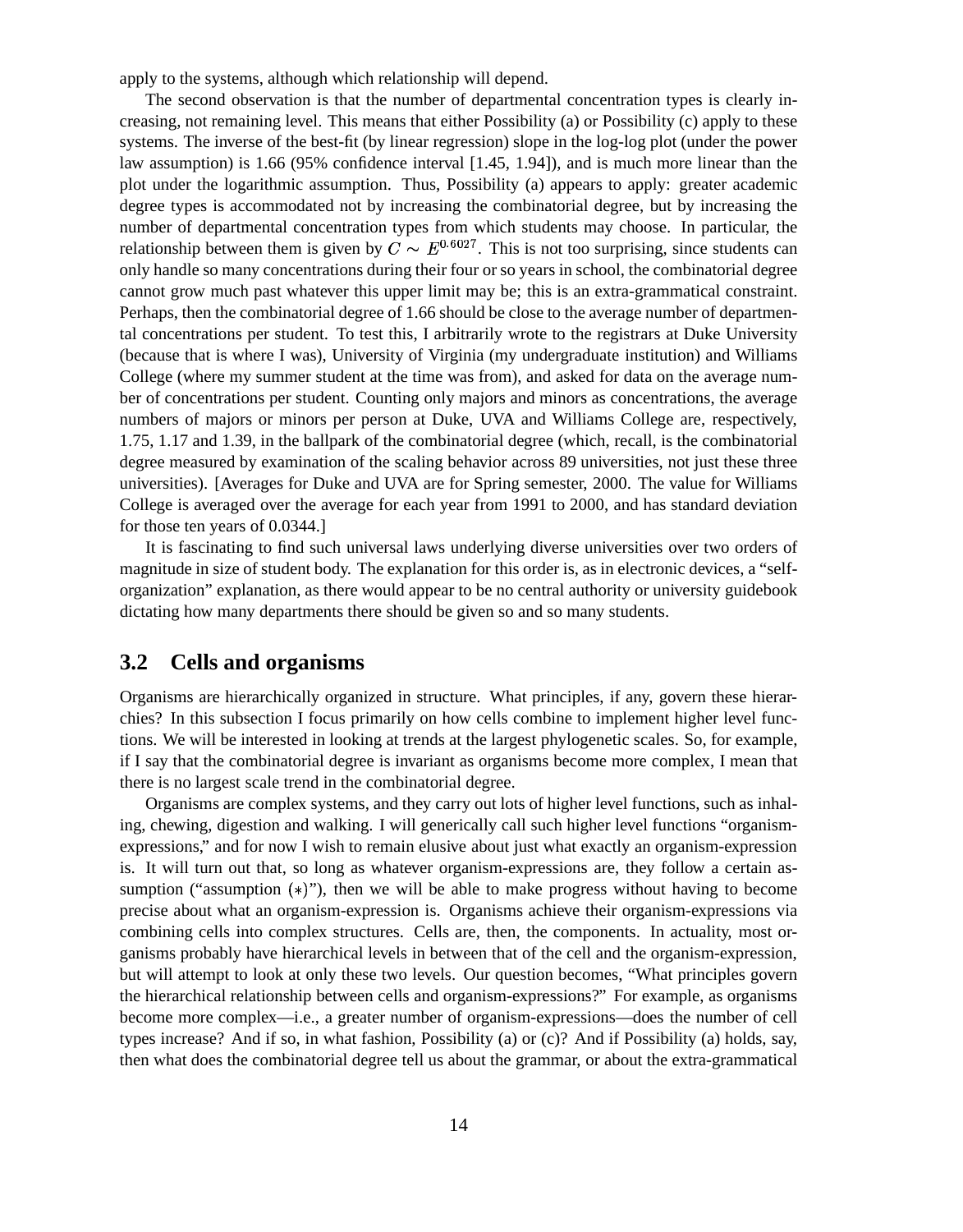constraints on the system?

Measurement of the number of cell types was possible due to the work of Bell and Mooers, <sup>[7]</sup> who acquired estimates from 134 organisms over 31 phyla (namely, plant phyla, animal phyla, fungi phyla, along with Chlorophyta, Phaeophyta, Rhodophyta, Ciliata, Acrasiomycota and Myxomycota). Measuring the number of organism-expressions is more difficult. Not to mention the problem that I would like to not commit myself to any rigid, defined notion of an organism-expression. There are nevertheless two promising strategies toward acquiring a proxy for the number of organismexpressions, the first concerning genomic complexity, and the second concerning organism mass.

### **3.2.1 Measuring expressive-complexity using coding genome size**

The *coding genome size* is the amount of an organism's DNA that codes for proteins. Ultimately, it is this code which possesses the bulk of the information needed for organisms to develop into their final form, with all the highest-level organism-expressions. Coding genome size should thus correlate with the number of organism-expressions. Note that they cannot be expected to be proportional to one another since DNA is a *code*, and so coding genome size should scale up disproportionately slowly as a function of the number of organism-expressions. Note also that, in principle, it need not be the case that genome coding size correlate with the number of cell types. For example, it is *a priori* possible that the number of cell types could be kept invariant as organisms become more expressively complex (i.e., the number of cell types does not change as a function of expressive complexity). Organisms would, in this case, achieve greater expressive complexity via increasing the combinatorial degree, i.e., by increasing the effective number of cells involved in an organismexpression. This would correspond to Possibility (b). So, although it *could* be the case that genome coding size correlates with number of cell types—if, say, Possibilities (a) or (c) apply—it need not. The only aspect of organisms with which genome coding size would *have* to correlate is the number of highest level function expressions, or organism-expressions; *something* has to code for this information, and it is surely primarily DNA that is responsible, even though we do not yet understand all that is involved in the connection between these two hierarchical levels.

With this in mind, our first attempt at analyzing the relationship between the number of cell types and organism expressive complexity is to use coding genome size  $\mathcal{B}$  as the measure of number of organism-expressions, where we expect this measure to merely correlate. If the number of cell types remains invariant as coding genome size increases, then Possibility (b) probably holds: greater expressive complexity is obtained via increasing the combinatorial degree, not the number of cell types. If, on the other hand, the number of cell types increases, then this implies that either Possibility (a) or (c) applies. Figure 3 shows a log-log plot of the number of cell types against the coding genome size for 8 organisms where both were available in Cavalier-Smith $\frac{8}{18}$  and Bell and Mooers.<sup>[7]</sup>

The number of cell types clearly increases as genome coding size increases, and thus increases as the number of organism-expressions increases. Possibility (a) or (c) applies, then, to this system. We can first ask, Is this system combinatorial? To answer this, first recognize that genome coding size, being a code, must scale disproportionately slowly against the number of organismexpressions. Since the slope in the log-log plot in Figure 3 is less than one, number of cell types scales up disproportionately slowly with coding genome size, and since the latter scales disproportionately slowly with the number of organism-expressions, so must the former. Thus, cells implement organism-expressions in a combinatorial fashion; they do comprise two distinct hierarchical levels. Note that we cannot conclude that they are *adjacent* hierarchical levels; there may well be, and probably are, intermediate hierarchical levels in between.

Can we decide which of Possibilities (a) or (c) appliesfrom Figure 3? We are not able to because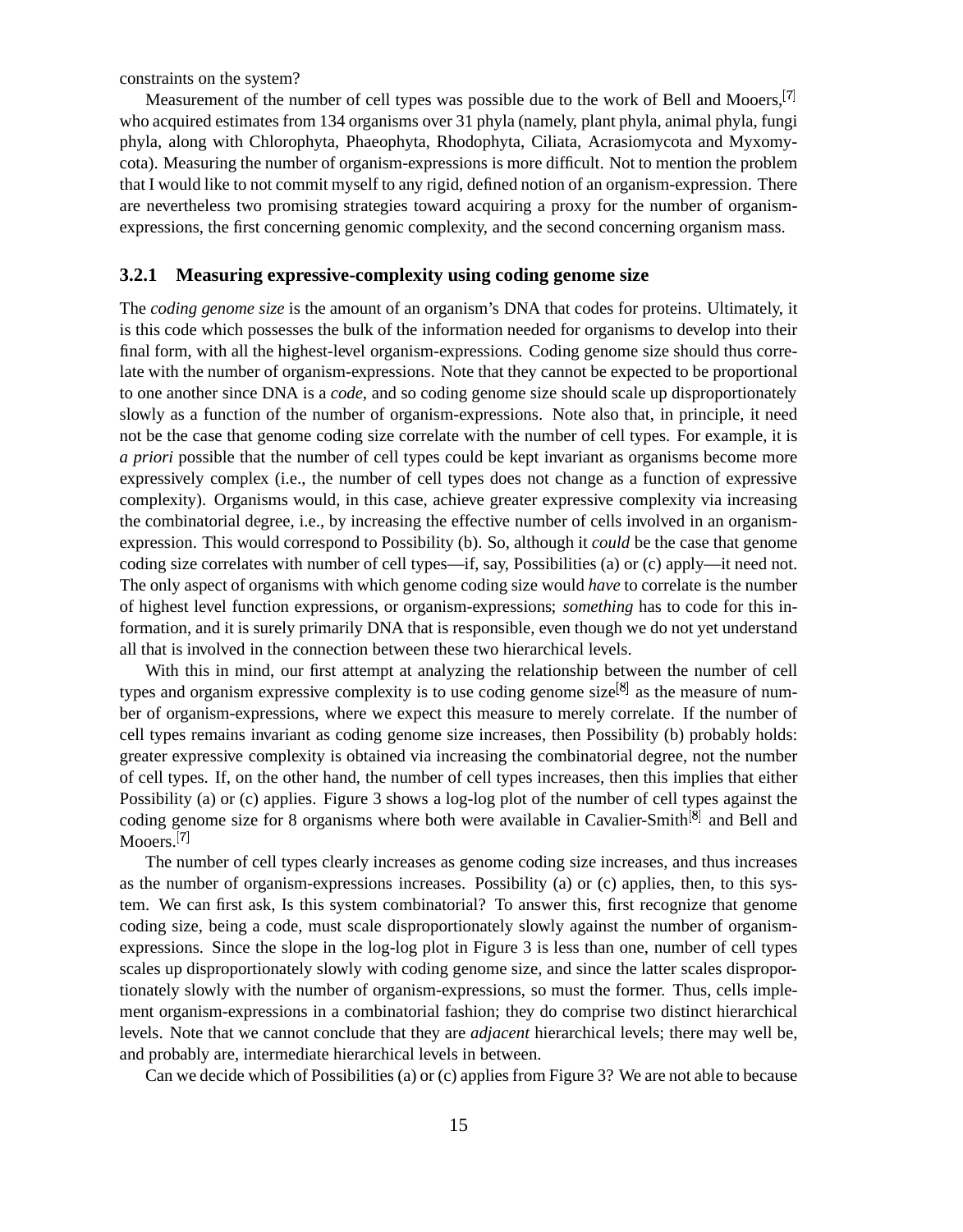

Figure 3: Logarithm (base 10) of the number of cell types versus the logarithm of the coding genome size (picograms of genes coding for proteins) for some plants and animals  $(n=8)$ . Coding genome size data are taken from Cavalier-Smith.<sup>[8]</sup> Cell type data are obtained from Bell and Mooers.<sup>[7]</sup> A similar plot, but for total DNA rather than coding DNA, appears in Kauffman (Ref. 55, Fig. 13; Ref. 54, Fig. 12.7), motivated by different concerns.

we do not know how genome coding side relates to the number of organism-expressions; all we can be reasonably confident about is that the former grows disproportionately slowly compared to the latter, but we don't know what kind of relationship governs them.

#### **Measuring expressive-complexity using mass**  $3.2.2$

Genome coding size had two downsides. The first we just mentioned, and is that we do not know how it relates to expressive complexity, other than that they are probably correlated. The second difficulty is that it is difficult to acquire genome coding size for organisms, and thus the paucity of data points in Figure 3. It would be convenient if we had some other proxy for the number of organism-expressions for which (i) their relationship is better understood, and (ii) measurement is easy. Mass is our answer; more precisely, total number of cells, but since cells are roughly invariant in size, mass can be used instead of the total number of cells. It is certainly easy to measure mass, and accordingly there exists plenty of mass measurements in the literature for organisms. Mass is also advantageous because, under a simplifying assumption, it is possible to relate it to the expected number of organism-expressions.

Allow me to gloss over the simplifying assumption first, and say how mass relates to the number of organism-expressions. An organism carries out many organism-expressions. Suppose there are  $E$  of them. Also suppose that organism-expressions consist of around  $L$  cells; this is the expression length. Supposing that every cell is part of some organism-expression, it follows that  $E$  times  $L$ must equal the total number of cells in the organism. Total number of cells scales proportionally with mass, and thus we can say that  $M \sim EL$ . Recall also that there is good reason to expect that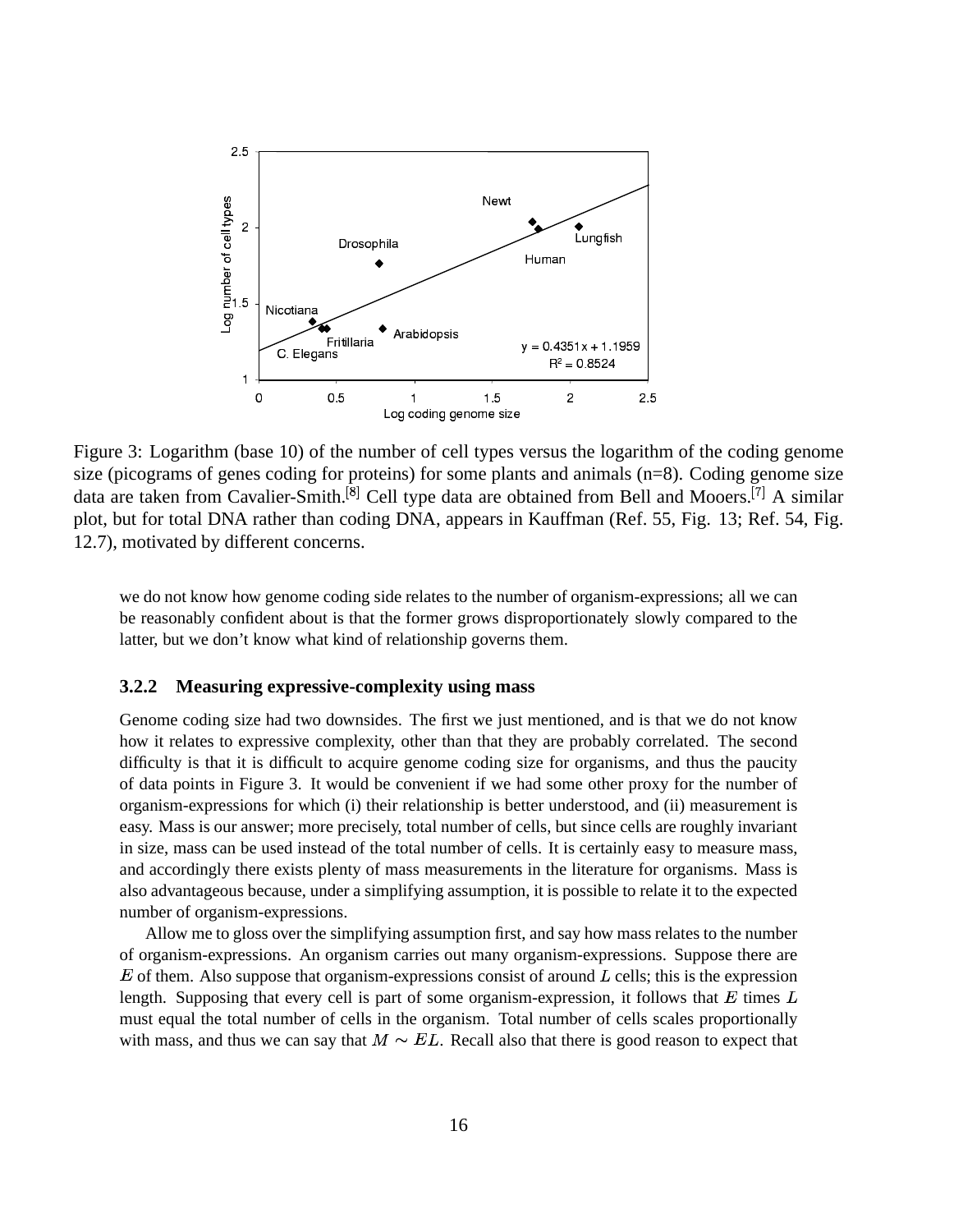the combinatorial degree  $d$  is proportional to  $L$ , and so

$$
M \sim E \cdot d.
$$

Now we have a simple scaling equation relating mass to expressive complexity and combinatorial degree. How mass relates to expressive complexity now depends on the combinatorial degree. Under the hypothesis that Possibility (a) holds, the combinatorial degree is invariant, and thus  $M \sim E$ . That is, if Possibility (a) holds, then we expect that we may use mass as a proxy for expressive complexity, and we expect the number of cell types to scale up with mass as a power law. Alternatively, if Possibility (c) holds, then  $d \sim \log(E) / \log(\log(E))$ , and so  $M \sim E[\log(E) / \log(\log(E))]$ . Because the combinatorial degree term scales so slowly, it is it is approximately the case that  $M \sim E$ . Thus, mass can be used as a proxy for the number of organism-expressions whether Possibility (a) or (c) applies. Possibility (b) is not an option here because we already know from Figure 3 that the number of cell types increases with expressive complexity.

Before using mass as a proxy to ask which of Possibilities (a) and (c) describe organisms, we should examine the above argument for mass as a proxy in more detail. I have implicitly made a simplifying assumption. Before stating it, let me first provide an intuition pump. Consider calculators for a moment. They are, for the most part, made to be as small as possible subject to the constraints that they can do all the functions they are made for, and that humans can actually punch the buttons. Calculators with more buttons are, in order to fit all the buttons, typically physically larger. Now here is my intuition pump question? If a calculator has more buttons than another calculator, and has some novel type of button, then how many buttons of this novel type does it have? Just one. That is, when new functional buttons are added to calculators, just one is added, not multiple copies. [For the purposes of this discussion, it is not helpful to remember our earlier study of calculators. Our task then concerned how buttons combine to implement higher-level functions. For our purposes now I am only interested in just the level of buttons.] Calculators become more "button-complex" by adding a new button type, not by adding multiple buttons of the same type. More importantly, it is not the case that as calculators acquire more and more buttons, they add a greater and greater number of copies of the same button to the device. For example, the following is not the case:

Calculator  $A_1$  has two buttons, each of a different type. Calculator  $A_2$  adds a new button type, but puts in two copies, making four buttons, three types. Calculator  $A_3$  adds a new type, but puts in three copies of it, resulting in seven buttons, and four types. And so on.

The reason this does not occur in calculators is presumably because of the market pressure to minimize the overall size of the calculator subject to the constraints; there should accordingly be no more buttons than needed. The moral of the intuition is that, if a functional device is under pressure to minimize its overall size, then as it acquires more functions (or in the case of calculators, more buttons) we expect it not to add unnecessary copies of the same function; and, in particular, we expect it not to add an increasing number of copies of the same function.

Let us now consider an analogous idea for organisms. Organisms have organism-expressions in them that carry out functions of some sort, and they are composed of cells. An organism with more organism-expression types is more expressively complex. [I have been using "number of organismexpressions" implicitly to mean number of organism-expressions types.] Suppose an organism with few organism-expressions gains a new type of organism-expression, and in doing so, gains  $k$  copies of it (i.e., devotes enough cells to implement  $k$  copies of the expressions). Now consider a much more expressively complex organism that gains a new type of expression. How many copies of the new kind of expression does it add? The intuition pump above tried to make it plausible that only  $k$  copies will be added, i.e., just as many copies will be added as in the less expressively complex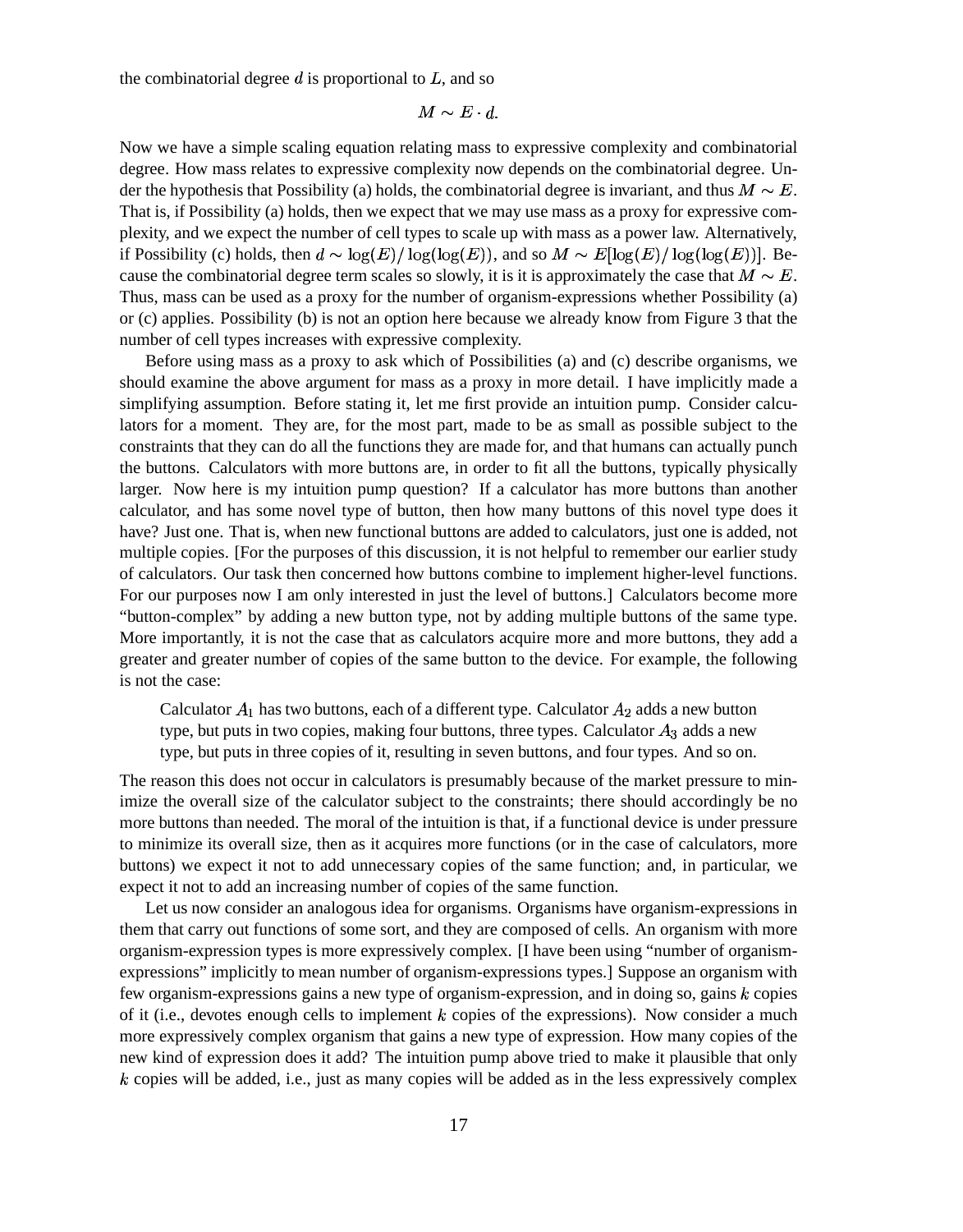organism. An alternative is that the more complex organism adds more than  $k$  copies of its new expression type, and that still more complex organisms would add even more copies of their new expressions; it is this alternative that our hypothesis is assuming is *not* an appropriate assumption. The simplifying assumption I will call the *Copy-Invariance Assumption*, and is stated as

As organisms get more expressively complex, the number of times any given organismexpression type is instantiated in the organism does not, itself, tend to change.

Organisms conforming to this would thereby achieve their functionality without having to devote any more cells than is necessary.

With this Copy-Invariance Assumption, it follows (as discussed earlier) that mass can be used as a proportional proxy for the number of organism-expressions, and we can proceed and test between Possibilities (a) and (c). Bell and Mooers<sup>[7]</sup> have acquired estimates of the number of cell types from many organisms, as we mentioned earlier, but they also estimated the mass of the organisms. Figure 4 shows averages of the number of cell types versus averages for mass for the 31 phyla from Bell and Mooers.<sup>[7]</sup> The first observation to be made is that, as portended by the genome coding size plot earlier, the number of cell types certainly increases with the current proxy for organism expressive complexity, namely mass.

Next we need to determine which of Possibility (a) or (c) the data favor. If Possibility (a) holds for organisms, then we expect the data to be approximately linear on a log-log plot of number of cell types versus mass, a plot which is shown in Figure 4A. If, instead, Possibility (c) holds, then we expect the data to be approximately linear when we plot (unlogged) number of cell types versus the logarithm of the mass, the plot which is shown in Figure 4B. One may see from the figures that the data fall more linearly under the hypothesis that Possibility (a) holds than under the hypothesis that Possibility (b) holds. The data therefore appear to confirm Possibility (a), preliminarily suggesting that at the largest phylogenetic scale organism expressive-complexity is primarily achieved via increasing the number of cell types, not via increasing the combinatorial degree. Also, the exponent of the power law is 0.0805, which is lower than one, and thus the system appears to certainly be combinatorial.

#### **3.2.3 The combinatorial degree**

Figure 4A has a slope of 0.0805, which leads to an estimated combinatorial degree around 12. There are two questions we might ask. (i) Why might Possibility (a) apply rather than Possibility (c)? That is, is there some reason why the combinatorial degree might have remained invariant? And (ii) why is the combinatorial degree in the rough range of 12? I should point out that we can, at this point, have little confidence that the combinatorial degree for organisms actually *is* invariant, nor much confidence in anything more than the order of magnitude of the combinatorial degree range. Nevertheless, let us now wonder if there might be answers to these questions, recognizing that we are engaging in speculation mostly for its own enjoyment.

First let us ask if there might be any reason for the cell/organism-expression system to have invariant combinatorial degree (supposing it isindeed invariant). Recall that from the Copy-Invariance Assumption we can conclude that  $M \sim E \cdot d$ , i.e., mass is proportional to the number of organismexpressions times the combinatorial degree. If  $d$  is invariant as in Possibility (a), then

$$
M \sim E.
$$

If, on the other hand, d increases sublogarithmically with  $E$ , as in Possibility (c), then

$$
M \sim E \cdot \frac{\log E}{\log \log E},
$$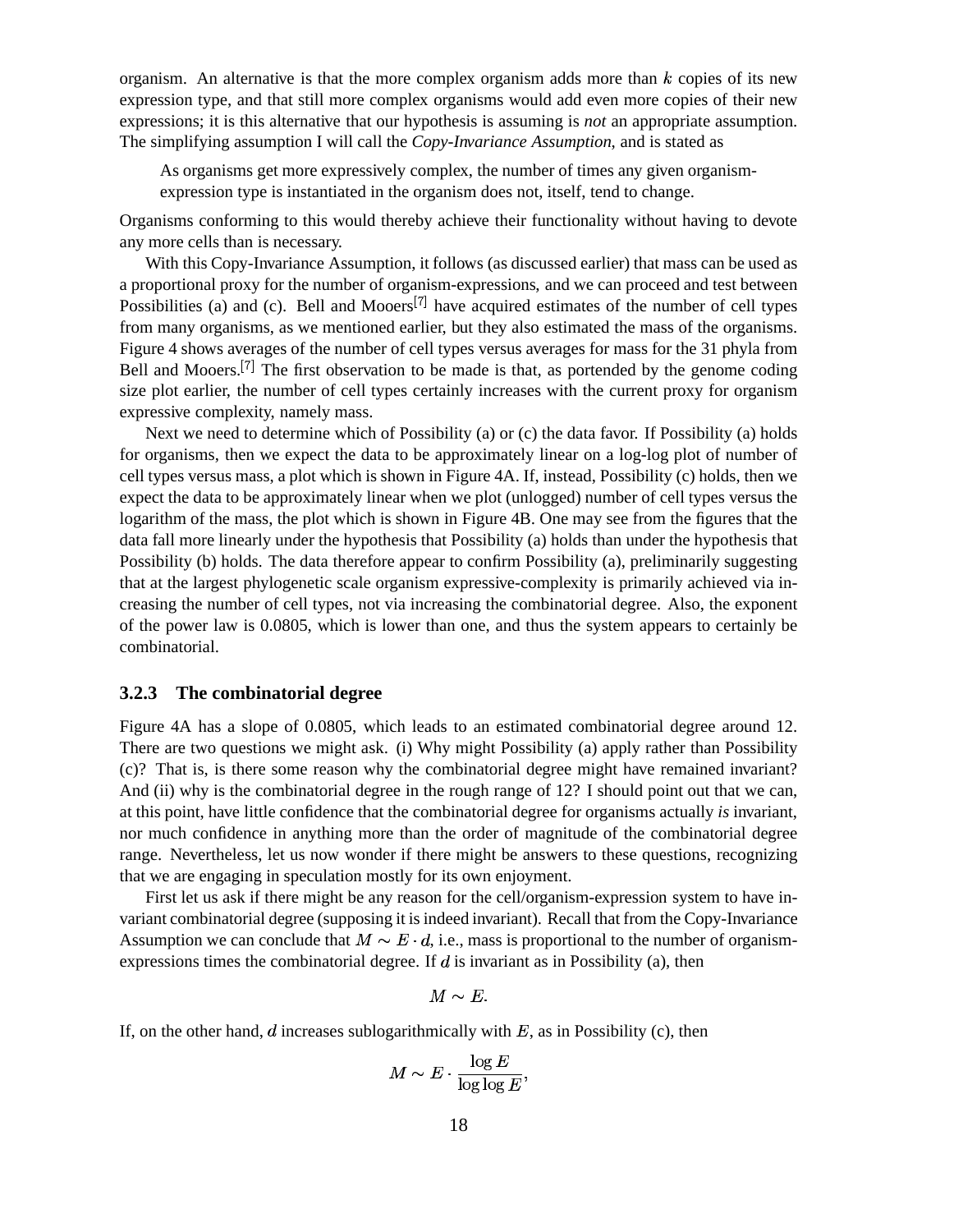

Figure 4: (A) Logarithm (base 10) of the number of cell types versus logarithm of the total number of cells for plant, animal, fungi, Chlorophyta, Phaeophyta, Rhodophyta, Ciliata, Acrasiomycota and Myxomycota phyla (n=31). Error bars show standard deviation. Best-fit line via linear regression. (B) Number of cell types versus logarithm of the total number of cells for same data as in (A).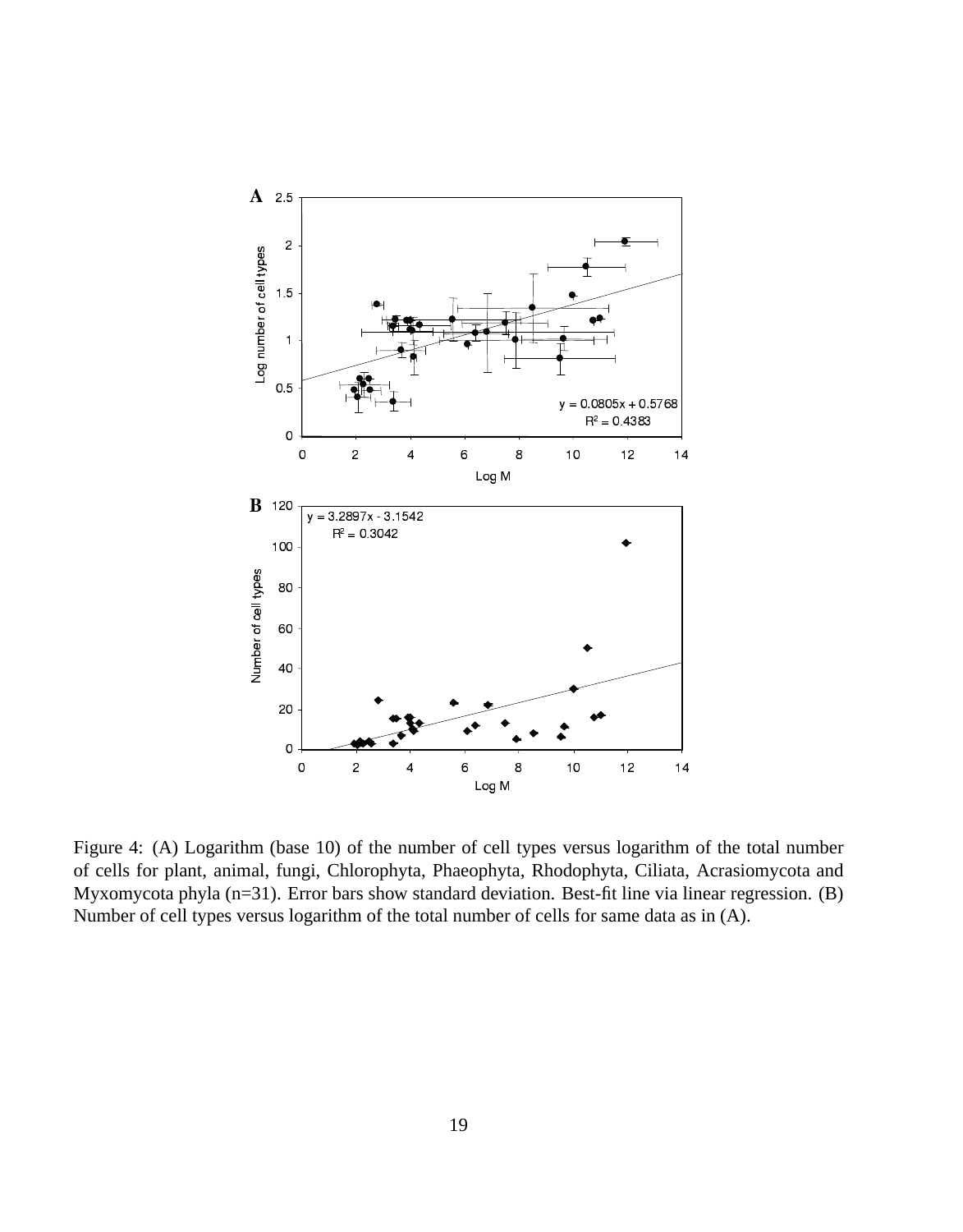and thus mass of organisms must scale up more quickly as expressive complexity increases. Finally, if  $d$  increases logarithmically with  $E$ , as in Possibility (b), then

 $M \sim E \log E$ 

and mass must scale even more quickly. Thus, of these three possibilities, organism mass scales up the least quickly when the combinatorial degree is invariant. Keeping the combinatorial degree invariant, and increasing the number of cell types instead, means that organisms can achieve greater expressive complexity while keeping their overall size low; they can pack in their functional expressions into an overall smaller body.

Now, let us ask why the combinatorial degree might be on the order of 10 or so. Organismexpressions, whatever they may be, are almost surely built out of tremendously more than 10 cells; there are few cases where around 10 cells make up some functional higher level structure. The combinatorial degree of around 10 is probably, then, not due simply to the number of cells in an organism-expression. Let us consider organs as a possible candidate example of an organismexpression, although I do not wish to commit myself to organs being the definition of an organismexpression. Organs are obviously built from cells, but they are more usefully considered to be combinations of *tissues*; that is the way organs are, in fact, more typically described in histology textbooks. Assuming that the number of tissue types scales proportionally with the number of cell types, our plot in Figure 4A can be treated as showing the number of tissue types along the  $y$  axis, and the combinatorial degree of around 12 would hold for the hierarchical system of tissues and organism-expressions. While organism-expressions do not have around ten cells, they *may* tend to have around ten tissues. Perhaps, then, organism-expressions are built from tissues as components, and, on average, around ten or so tissues tends to be involved in the construction of an organismexpression.

I eventually plan on testing this by counting up the number of tissues in higher-level functional structures—e.g., organs—in organisms across many phyla, and seeing whether there tends to be around ten or so. In the meantime, as a start I have acquired the number of tissues involved in 63 organs (see legend of Figure 5 for vertebrates from a standard vertebrate histology textbook.<sup>[9]</sup> The average number of tissues is 10.52 ( $\pm$ 4.17)), indicated roughly by the arrow in the histogram in Figure 5. This is within the 95% confidence interval of the measured combinatorial degree of 12.42, but I would not make much of this at this point.

Although we have provided some meager evidence toward the conjecture that perhaps the combinatorial degree of around ten is due to tissues combining in groups of around ten into organismexpressions, we have not given any reason for why organism-expressions would have this many tissue components? Why around ten? One general kind of reason is simply that there may be an upper limit to how many tissues may be physically packed near one another to make an expression. For example, imagine that tissues were all spheres of the same size. In that case, one can pack about 12 spheres around one sphere. Tissues are much more convoluted in shape than spheres, but perhaps this packing limit is the driving factor in the combinatorial degree. To overcome this kind of limit for organism-expressions requiring physical contact of their constituent tissues, tissues would have to become convoluted and branched, like neurons. [Neurons combine together to implement higher level neural structures, and since neurons are so branchy they may form expressions built from thousands of neurons simultaneously contributing. We might therefore expect the combinatorial degree for nervous systems to be very high, and thus the number of neuron types would have to scale up very slowly as the number of neural expressions increases.]

I have severe doubts that the combinatorial degree for organisms really has remained invariant over the history of life. The reason is that there may be, for more complex organisms but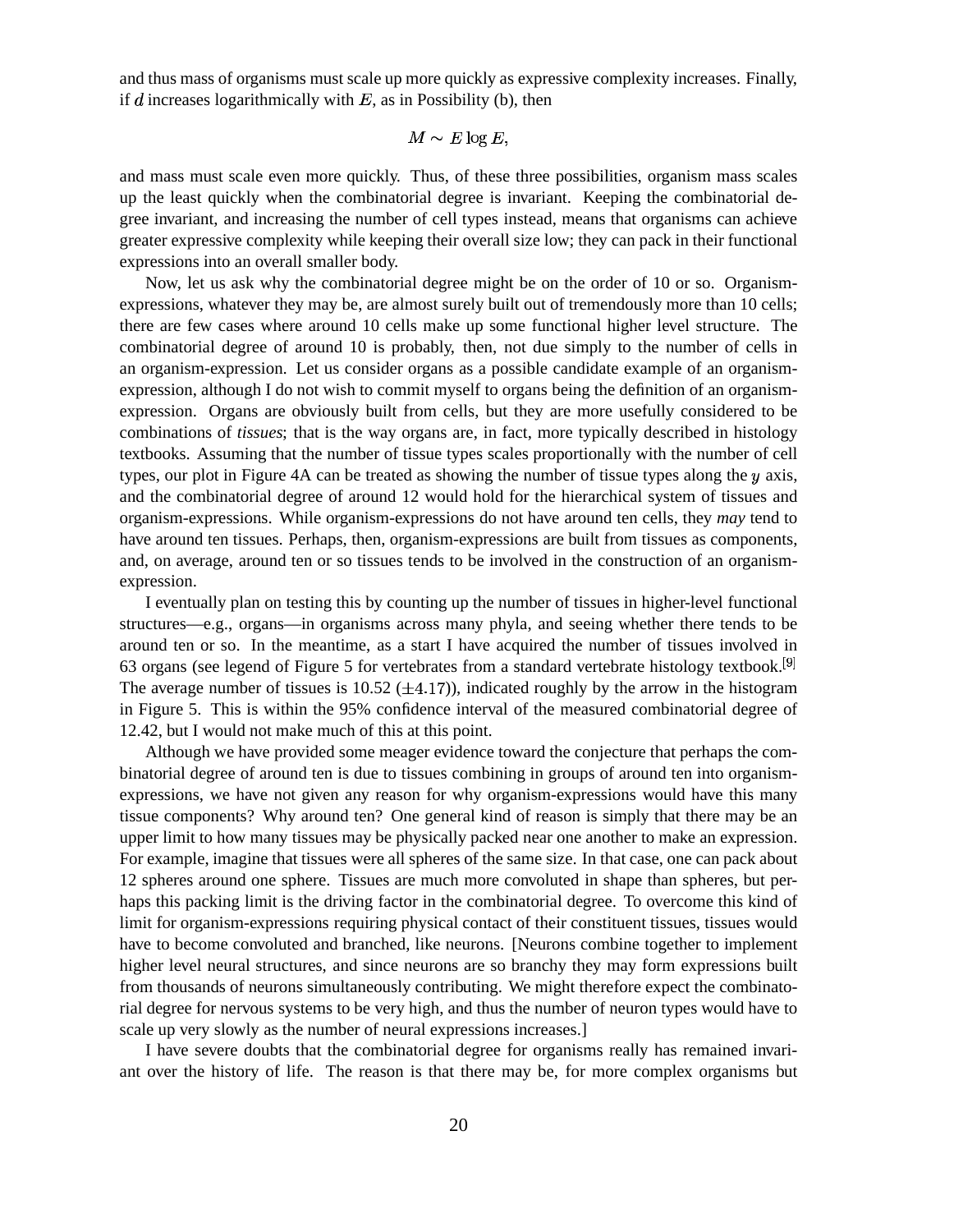

Figure 5: Distribution of numbers of tissues per organ in vertebrates. Arrow indicates the mean. Organs used are: heart, aorta, tonsil, lymph node, spleen, thymus, skin, endocrine and apocrine sweat glands, sweat and sebaceous glands, hair follicle and nail, tongue, submandibular gland, parotid gland, sublingual gland, soft palate, teeth, lip, esophagus, esophagogastric junction, stomach, gastroduodenal junction, duodenum, jejunum, ileum, colon, appendix, anorectal junction, liver, gallbladder, pancreas, olfactory mucosa, larynx, trachea and bronchus, bronchiole and respiratory passages, alveoli, kidney, ureter, urinary bladder, pituitary gland, pineal gland, parathyroid and thyroid glands, thyroid follicle cells, adrenal gland, testis, ductuli efferentes and epididymis, spermatic cord and ductus deferens, prostate gland, seminal vesicle, ovary, corpus luteum, oviduct-uterine tube, uterus, cervix, placenta, vagina, mammary glands, eye, ear, organ of corti.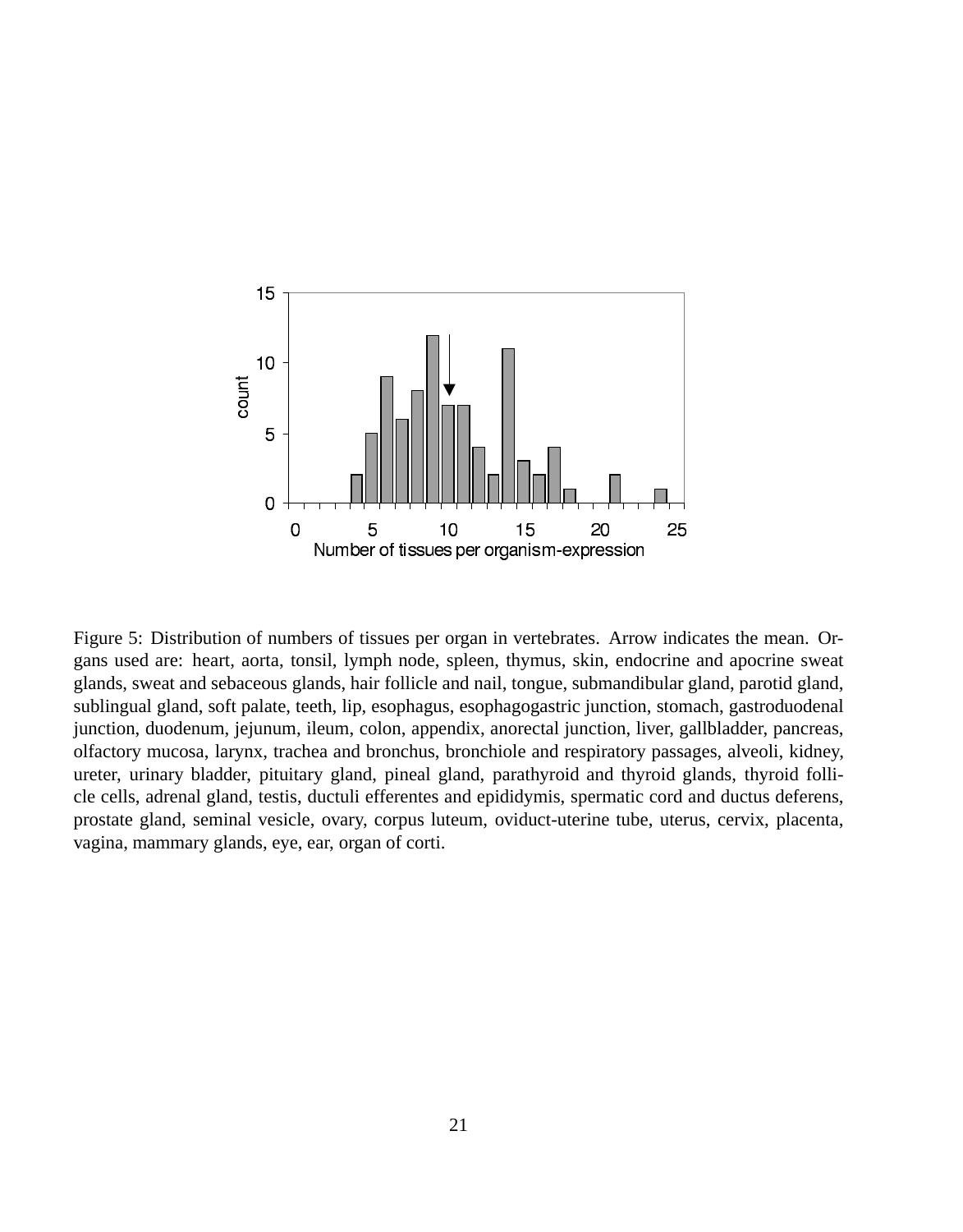not less complex organisms, hierarchical levels between the cell level and the highest, "organismexpression," level. That is, vertebrates may have hierarchical levels between the cell level and the top level, but some ancestor may not have. As we will discuss Section 4, when new hierarchical levels are added in between two existing levels, the consequence is an increased combinatorial degree between the original two levels. Thus, since we might reasonably expect that hierarchical levels have been added over the history of life, we would accordingly expect the combinatorial degree to increase. More data and analysis will be needed to search for signs of hierarchy additions.

### **3.2.4 Ontogeny of cell types versus mass**

We have discussed cell/organism-expression hierarchical complexity at the largest phylogenetic scale. We may naturally wish to know how these hierarchical levels behave during ontogeny. As an organism develops, its number of cell types increases as does its number of organism-expressions. How do they scale relative to one another during ontogeny? If we continue to use mass as a proxy for the number of organism-expressions, then it is relatively simple to obtain measures for expressive complexity as a function of developmental time. Acquiring the number of cell types in an organism as a function of time, however, is very difficult. The nematode worm *Caenorhabditis elegans* provides us with a good starting point: it has only around a thousand cells in all, we know what they are, and how many there are throughout the worm's development (Sulston and White in Appendix 1 of Wood Ref. [10]).

Figure 6 shows a log-log plot of the number of cell types in *C. elegans* as a function of its mass throughout its gastrulation, which is its primary growth phase; the legend details the 27 kinds of cell types I distinguished.

The plot appears to strongly follow Possibility (a), but the slope is essentially 1, and thus the cell/organism-expression system is not acting combinatorially over the developmental stage. If they were found to act combinatorially, then this would suggest that, at each stage of development, the worm utilizes its current cell types to, in a language-like fashion, build combinatorially many organism-expressions. Instead, the plot suggests that this is not the case: cell types are created only with their ultimate "adult use" in mind. Alternatively, it may be that during ontogeny the Copy-Invariance Assumption is no longer justified, in which case we cannot use mass to measure the number of organism-expressions.

#### **3.2.5 Subcellular parts**

As a final topic concerning hierarchical complexity in organisms, we will briefly discuss how subcellular partsimplement cellular functions, or cell-expressions (as opposed to organism-expressions). Over all the kinds of hierarchical system I have thus far studied, there is a tendency for the number of component types to increase—meaning either Possibility (a) or Possibility (c) applies. Let us suppose for the moment that this also holds for subcellular components combining to implement cell types.

With this supposition we may make a prediction concerning the difference in internal complexity between free-living eukaryotic cells (protists) and cells in certain multicellular organisms (metazoans and land plants). It is plausible that, on average, free-living cells must carry out more cell functions than cells in multicellular organisms, the latter which may be more specialized and incapable of certain functions (e.g., reproduction). In other words, one reason cells in multicellular organisms may have fewer cell-level functions is because the functionality has been pushed up to a still greater hierarchical level.<sup>[11]</sup> Another reason is that higher level functionality requires coordination among the lower-level components, which in turn requires constraint; thus, cells in multicellular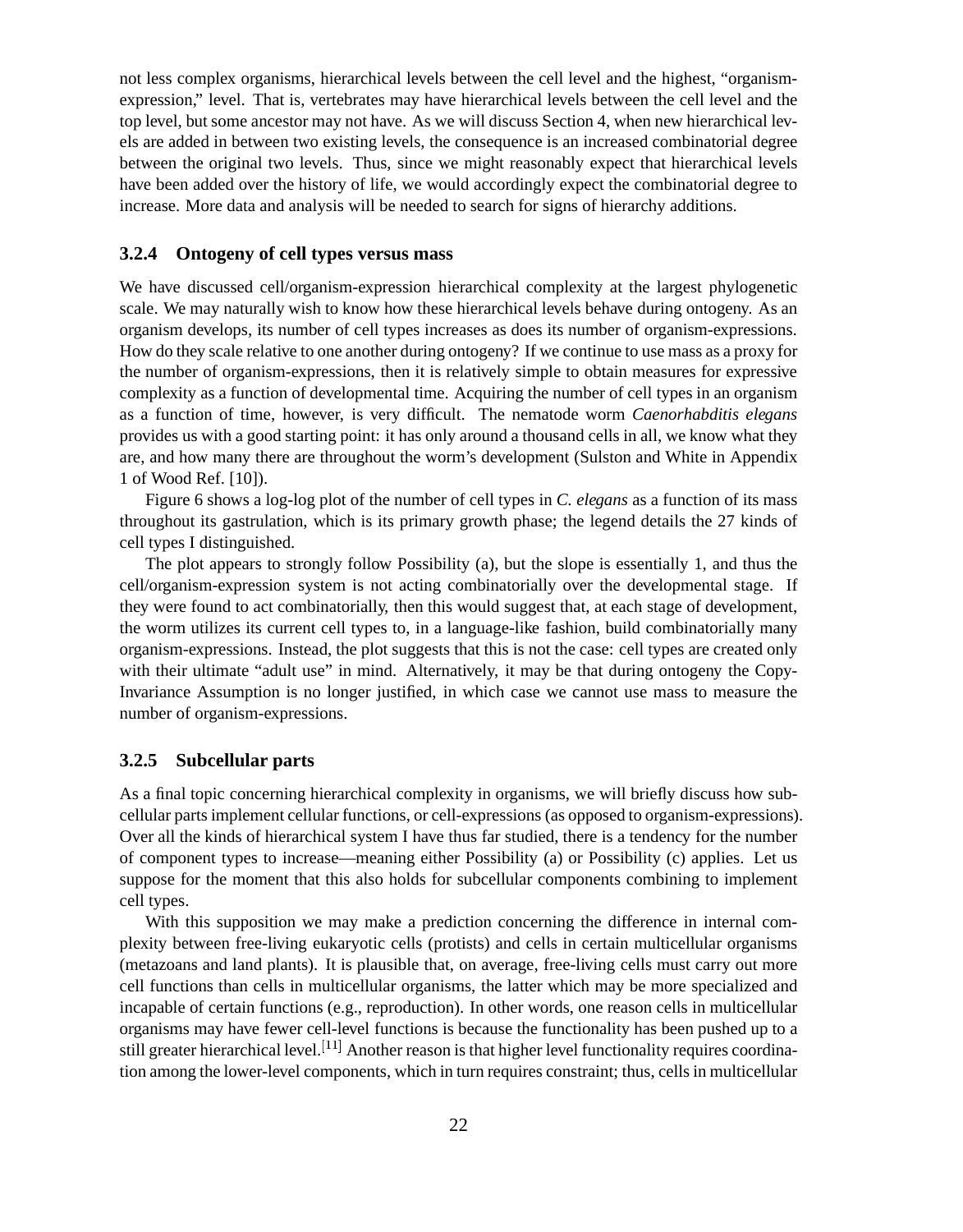

Figure 6: Logarithm (base 10) of number of cell types versus logarithm of total number of cells in *C. Elegans* during gastrulation. The scaling exponent is 0.98 ( $R^2 = 0.9872$ ,  $n = 22$ ), or nearly 1. Here I list the cell type distinctions made; in square brackets next to each type I have put (a) the label, if there is one, for the type of cell from Sulston and White in Appendix 1 of Wood (1988), and (b) the number of cells of that type. Six kinds of epithelial cell types: (1) main hypodermis [hyp7, 83], (2) rectal hypodermis [rect, 4], (3) head hypodermis [27], (4) tail hypodermis [hyp8–12, 6], (5) interfacial [arc, 9], (6) seam [35]. Three kinds of nervous tissue: (7) neuron [302], (8) socket [23], (9) sheath [23]. Ten kinds of mesoderm: (10) head [hmc, 1], (11) anal depressor [mu anal, 1], (12) body [mu body, 79], (13) intestinal [mu int, 2], (14) pharynx [m, 46], (15) sphincter [mu sph, 1], (16) uterine [mu ut, 8], (17) vulval [mu vul, 8], (18) coelomocyte [cc, 6], (19) pharyngeal marginal [mc, 9]. Two kinds of intestinal tissue; (20) tube [int, 20], (21) valve [v, 8]. Two kinds of gland: (22) g1 [g1, 3], (23) g2 [g2, 2]. Finally, four kinds of excratory cell: (24) exc cell [1], (25) duct [1], (26) gland [2], (27) socket [1]. Data are for hermaphrodite only, and the founder and blast cells were excluded from the analysis.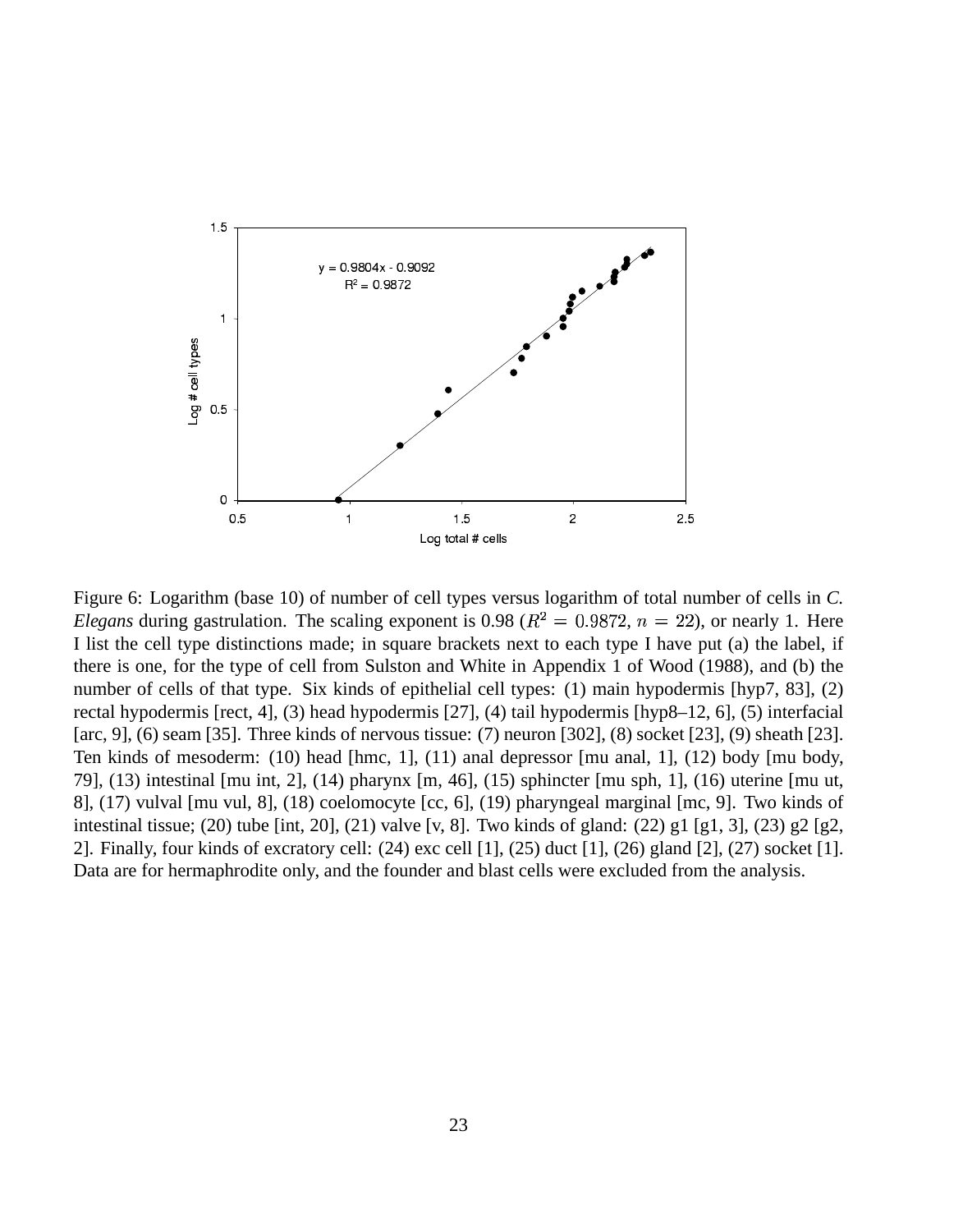organisms should have fewer cell-level functions.<sup>[11]</sup> If free-living cells have more cell-level functions, or expressions, at their disposal, and if cells as combinatorial systems increase the number of component types to obtain greater expressive complexity, then free-living cells would be predicted to have a greater number of subcellular part types than cells in multicellular organisms. That is, as cells become members of colonies, their internal complexity should tend to decrease. Analogous arguments hold for the difference between any kind of free-living unit versus units within colonies. Preliminary research <sup>[11-13]</sup> (McShea, 2000, 2001; McShea and Anderson, 2001) provides evidence confirming this prediction. Subcellular part type counts for metazoans and land plants tend to be significantly lower than that for protists, choanoflagellates and green algae.

However, organisms with a greater number of cell types may, over all the cell types, have a greater number cell-level expressions than any free-living cell. That is, the total number of cell-level expressions in a multicellular organism is greater the more cell types there are, and probably greater than the number of cell-level expressions a free-living cell is capable of, even though the free-living cell may have more cell-level expressions than any one cell type in a multicellular organism. If one organism has, over all its cell types, more cell-level expressions than does another organism, we expect that there must be, over all its cell types, more subcellular part types than does the other organism. So, for example, we would expect that, over all cell types in human, the total number of subcellular part types would be greater than the union of all subcellular part types found in *C. Elegans*. (This is true despite the fact that each cell type in each organism may have, on average, the same number of subcellular part types.) This is a prediction I would like to test in the future.

### **3.3 Hierarchies in behavior**

We have now studied hierarchical complexity in artificial systems, and for some of the structure of organisms. We have not, however, touched on hierarchies concerned with the brain. Although I would eventually like to study neuroanatomical hierarchical levels, at this point I have concentrated only on hierarchical complexity in behavioral organization: namely, bird vocalization, human language and mammalian behaviors.

#### **3.3.1 Bird vocalization**

Bird vocalization is a convenient hierarchical system within behavior to study because the behavioral components and expressions are relatively easy to distinguish (compared to many nonlinguistic behaviors). In this case, the components are called syllables, and the expressions are songs. Do birds that have more songs in their repertoire have more syllable types, or do they have longer songs (and greater combinatorial degree)? Is there a law-like relationship at all?

Figure 7 shows the data for a log-log plot and a semilog plot, and the data clearly conform better to the log-log plot. Birds appear to increase their song repertoire size by adding new syllable types, not by increasing their combinatorial degree. In particular, the number of syllable types scales against number of songs with exponent 0.813, i.e.,  $C \sim E^{0.813}$ ; the 95% confidence interval is [0.599, 1.027]. The inverse of this exponent gives the estimated combinatorial degree, which is 1.23, with 95% confidence interval [0.97, 1.67]. The combinatorial degree is thus not significantly different from one, and we should not conclude that bird songs are combinatorial at all. Birds with twice as many songs tend to have roughly twice as many syllables. This is despite birds having, on average, around 3 or 4 syllables per song. [Inverse log of the mean of the log number of syllables per song is 3.72, and median is 3, for 109 birds catalogued by Read and Weary. <sup>[14]</sup>] Although syllables appear to act in a language-like manner to achieve songs, this may be illusory, and syllables and songs may not be at different hierarchical levels at all.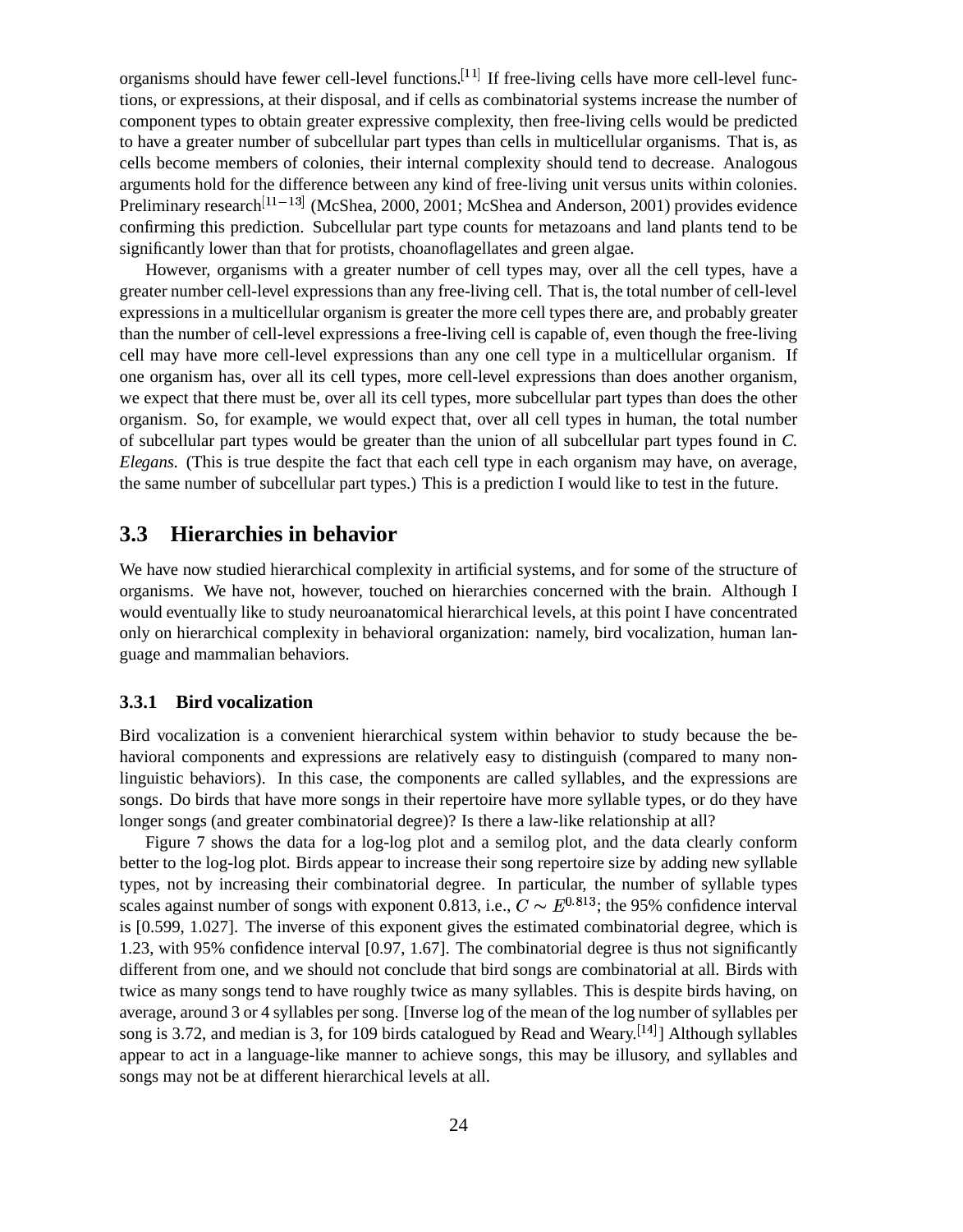

Figure 7: (A) Logarithm (base 10) of number of syllable types versus logarithm of number of songs in 28 birds. (B) Number of syllable types versus logarithm of number of songs for the same data. The birds are: 10 thrush species,<sup>[56]</sup> 7 wren species,<sup>[57]</sup> 5 male Bewick Wrens,<sup>[57]</sup> 1 magpie,<sup>[58]</sup> Tufted and Bridled Tit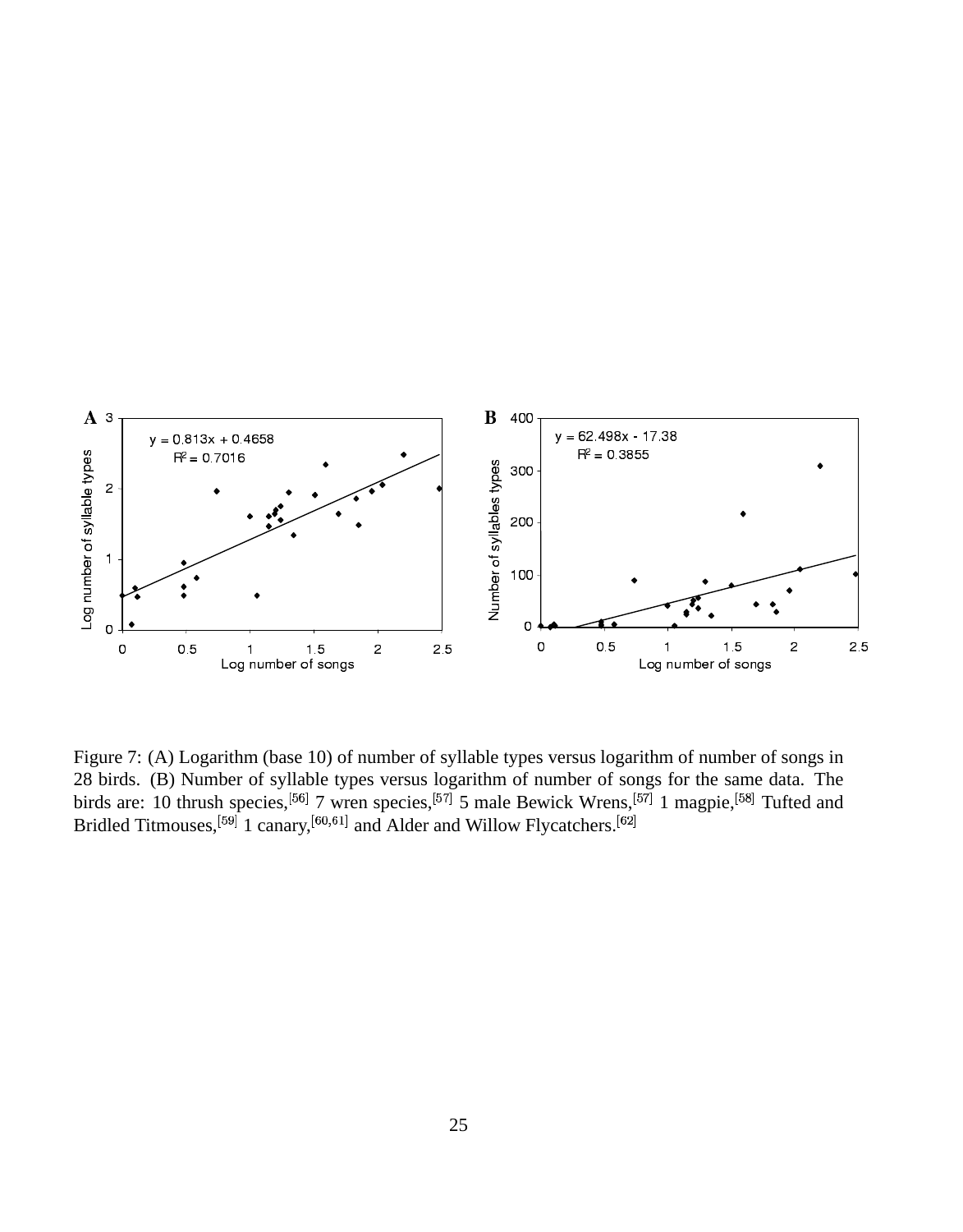#### **3.3.2 English throughout history**

Just as vocal behaviors are more amenable to measurement in birds than many other kinds of bird behavior, language in humans is more amenable to study than other kinds of human behavior. In particular, one of the most natural kinds of hierarchical structure, and a behavioral one at that, is the word/sentence hierarchical system. Our system will be the English language, and not for one individual, but for the entire community of English speakers. We will treat the English-speaking community as an entity that has a word type repertoire and a sentence repertoire. How many word types—i.e., entries in the dictionary, such as 'dog', 'race' and 'the'—does this entity have at its disposal? And, how many things does entity express using those words? If we could answer those questions for the current English-speaking community, we would then have *one* data point. How may we acquire other data points where the number of sentences in the entity's repertoire would be very different, in order to get scaling information? The English-speaking community has grown in population over time, and accordingly this entity has had more and more things to say. Thus, we may look at this same English-speaking community over time.

I estimated the growth in the number of English word types by using the Oxford English Dictionary (OED), Second Edition. It is possible to search for years within only the etymological information for all entries in the OED. In this way it was possible to estimate the number of new word types per decade over the last 800 years. To obtain an estimate of the growth rate for the number of sentences the English-speaking entity expresses, I used the number of books published in any given year as an estimate of the number of new sentences in that year. This would be a problematic measure if different books tended to highly overlap in their sentences, but since nearly every written sentence is novel, never having been uttered before, there is essentially no overlap of sentences between books. This would also be a problematic measure if the length of books, in terms of the number of sentences, has been changing through time; I have no data in this regard, but it seems plausible to assume that any such trend is not particularly dramatic. The number of new books published per year was obtained by searching for publication dates within the year for literature listed in WorldCat, an online catalog of more than 40 million records found in thousands of OCLC (Online Computer Library Center) member libraries around the world. In this way I was able to estimate the number of new books per decade over the last 800 years, the same time period for which I obtained word type data.

What relationship should we expect between the number of word types and the number of sentences? First, we know the grammar of English well enough to conclude that it is combinatorial. The number of word types should, then, scale disproportionately slowly against the number of expressions. However, the grammar of natural language does not constrain the number of word types, nor does it constrain how long sentences may be. Thus, if there are scaling laws relating the number of word types to the number of sentences uttered by the English-speaking community, they are extra-grammatical constraints. Which of Possibilities (a) through (d) applies?

Figure 8 shows the logarithm of the number of new word types and books per decade over the last 800 years, measured as described above. Note that the plot shows estimates for the number of *new* word types per decade, and the number of *new* sentences per decade; i.e., it measures  $dC/dt$ and  $dE/dt$  versus time. The plot does not, therefore, show the growth in the actual magnitude of the number of word types or the number of sentences. But it is the scaling relationship between the actual magnitudes of  $C$  and  $E$  we care about, so what can we do with a plot of growth rates over time? Note first that the growth rates for each are exponential (this is because the plots fall along straight lines when the y axis is logarithmic and the x axis not). If a growth rate for some quantity *u* increases exponentially with time, then this means  $du/dt \sim e^{rt}$ . And if you recall your calculus, it follows that the quantity itself scales exponentially with time, and, in fact, it scales proportionally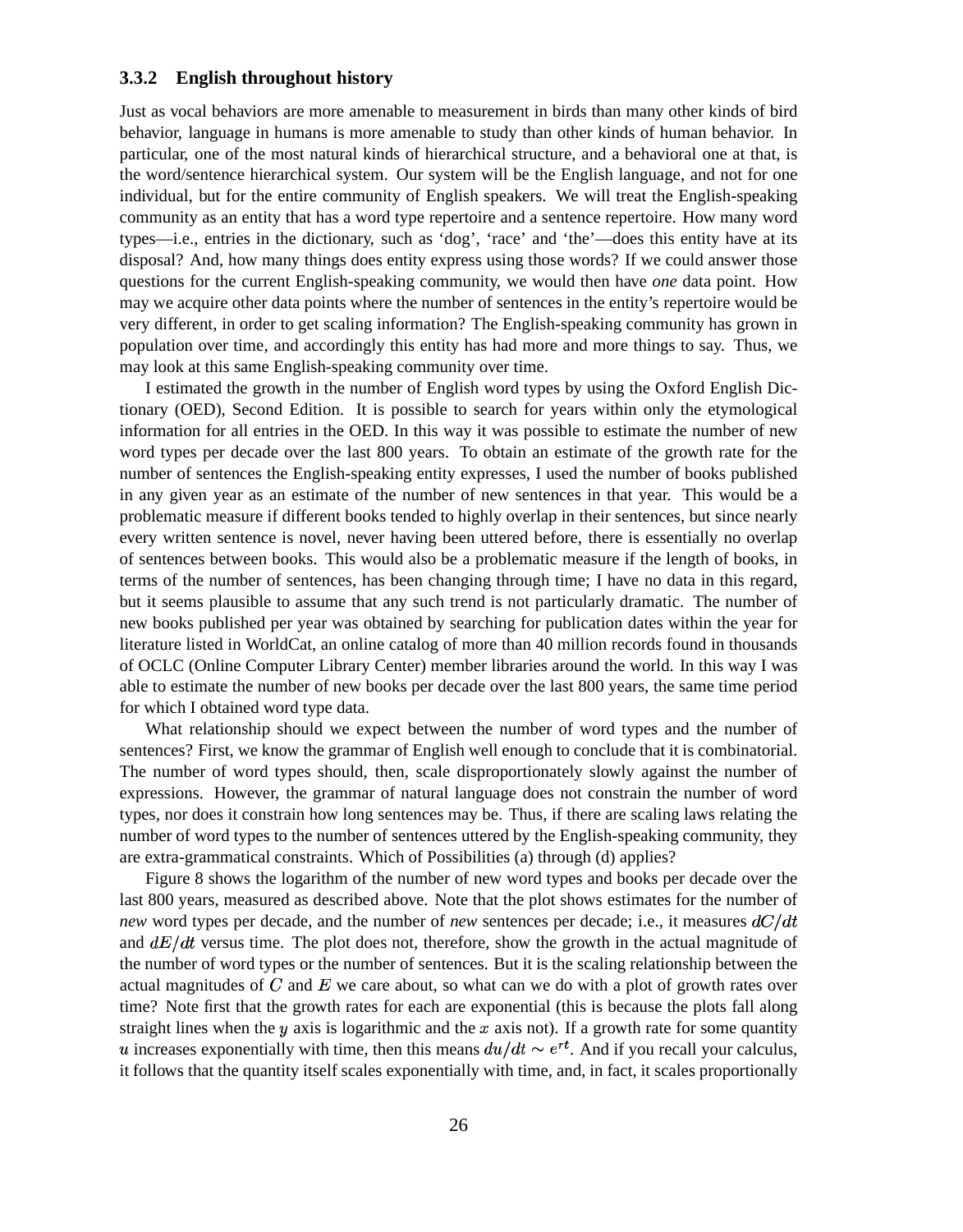

Figure 8: Growth rates in the decades from the years 1200 to 1990 for the number of new English word types and the number of new English books. Regression equations and correlation coefficients are shown for each (79 data points each). Unsure etymological dates tend to cluster at century and half century marks and therefore century and half-century marks tend to be overcounted; accordingly, they were not included in the counts. The OED is conservative and undercounts recently coined word types; consequently, the exponential decay region (the last five square data points) was not included when computing linear regression. I do not have any way to similarly measure the number of word type extinctions per year, and so I have not incorporated this; my working assumption is that the extinction rate is small compared to the growth rate, but it should be recognized that the estimated combinatorial degree is therefore an underestimate.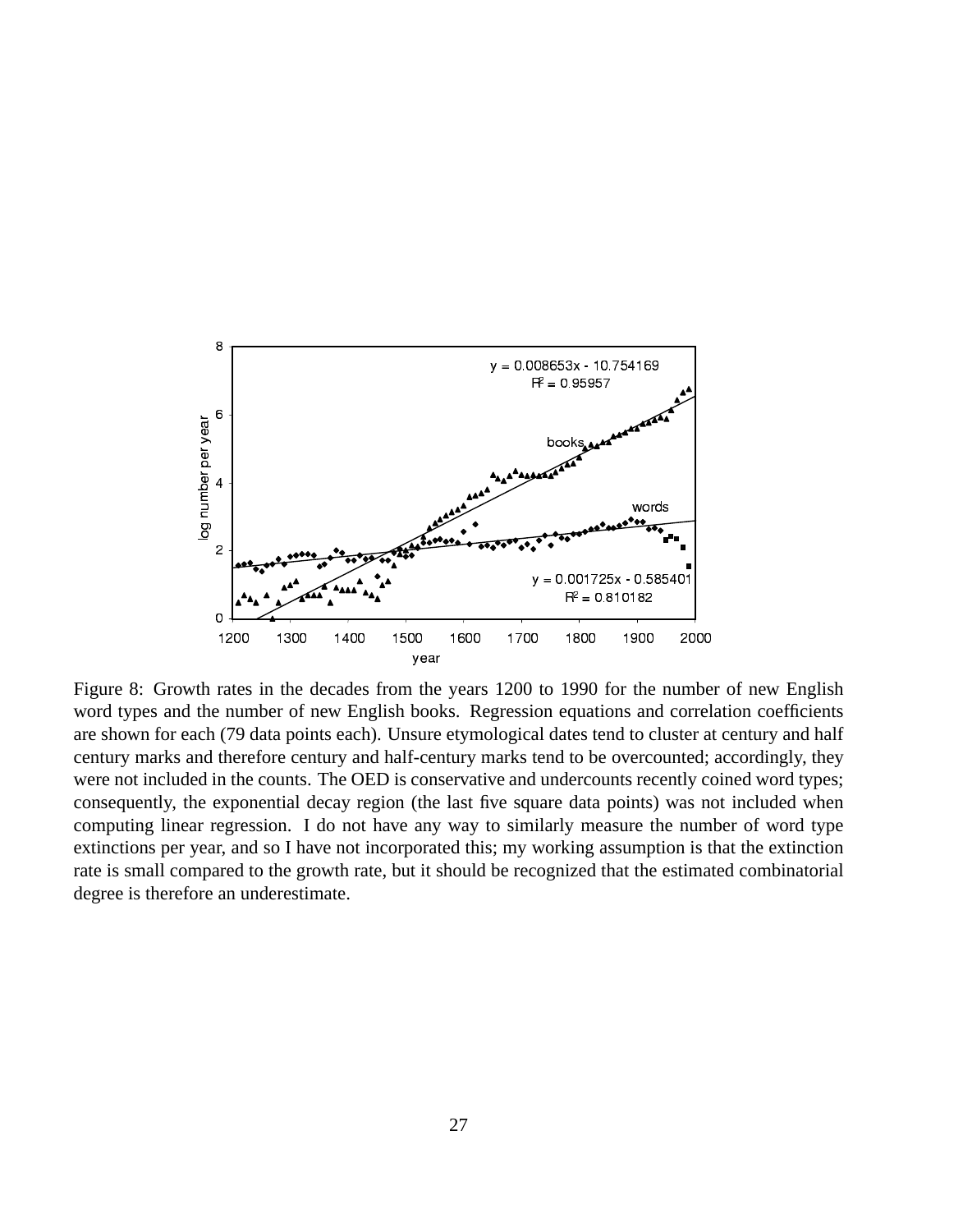with the growth rate: i.e.,  $u \sim du/dt$ . Thus, Figure 8 has effectively measured the growth in the number of word types and the number of books. By looking at the growth in the number of word types compared to that for the number of books, we can determine how the first scales against the second.

From the figure we can, then, determine that

$$
dC/dt \sim C \sim 10^{0.001725t} \sim e^{0.003972t}
$$
.

and

$$
dE/dt \sim E \sim 10^{0.008653t} \sim e^{0.01992t}.
$$

We may now solve for  $C$  in terms of  $E$ , and we obtain

$$
C \sim E^{0.003972t/0.01992t} = E^{0.1994}
$$

The number of word types scales as a power law against the number of sentences, and, unsurprisingly, the combinatorial degree is less than one and thus English is combinatorial. Thus, via some kind of extra-grammatical, or de facto, constraint, greater expressive complexity was achieved over the last 800 years not by increasing the combinatorial degree (or average sentence length), but, instead, by increasing the number of word types with which to build sentences.

The scaling exponent of around 0.2 implies an estimated combinatorial degree of about 5. There appears to be nothing about the English grammar that implies a fixed combinatorial degree (or sentence length), much less any particular value of it. What explains this value of 5? [Or, a little more than 5; see legend of Figure 8 concerning word type extinctions.] It cannot simply be due to the typical number of words in an English sentence, since there are typically many more words than that, namely around 10 to 30 words.  $[15-16]$ 

To make sense of the combinatorial degree, we must distinguish between two kinds of word in English: *content* and *function*. The set of content words, which refer to entities, events, states, relations and properties in the world, is large (hundreds of thousands) and experiences significant growth.  $\left[17\right]$  The set of function words, on the other hand, which includes prepositions, conjunctions, articles, auxiliary verbs and pronouns, is small (around 500) and relatively stable through time.  $\left[17\right]$ The scale-invariant combinatorial degree of English suggests that the average number of words per sentence is invariant. Imagine, for simplicity, that there, on average  $n$  places for content words in a sentence, and  *places for function words, and that these values, too, are invariant. (And thus the* average sentence length is  $n + m$ .) The total number of possible sentences is then

$$
E \sim N^n M^m
$$

where  $N$  is the total number of content words in English and  $M$  the total number of function words.  $n$  and  $m$  are invariant, as mentioned just above, and so is the total number of function words  $M$ . Thus, the equation above simplifies to the power law equation

$$
E \sim N^n.
$$

Also, note that the number of content words,  $N$ , is essentially all the words, since it dwarfs the number of function words; i.e.,  $C \approx N$ . Thus,  $E \sim C^n$ , and so,

$$
C \sim E^{1/n}.
$$

That is, the combinatorial degree is expected to be equal to the typical number of *content* words per sentence—not the typical total number of words per sentence—and, up to a constant factor,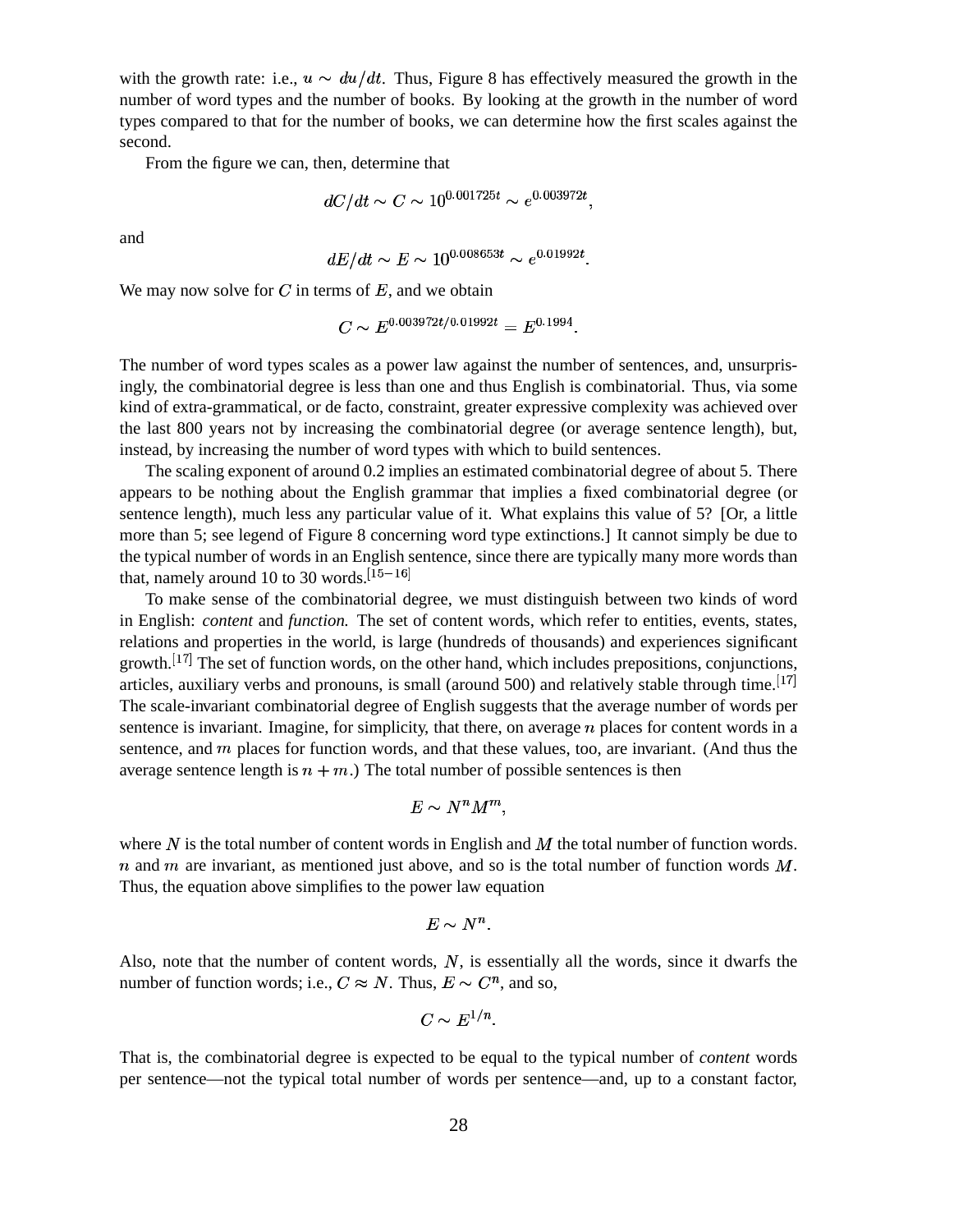

Figure 9: Distribution of numbers of content words per sentence in English. Arrow indicates the logtransformed mean. 984 sentences from 155 authors were measured from texts in philosophy, fiction, science, politics and history. I chose the second sentence on each odd numbered page. A word was deemed a function word if it was among a list of 437 such words I generated. A string of words was deemed a sentence if it represented a complete thought or proposition. So, for example, semicolons were treated as sentence delimiters, multiple sentences combined into one long sentence by ", and" were treated as multiple sentences, and extended asides within dashes or parentheses were not treated as part of the sentence.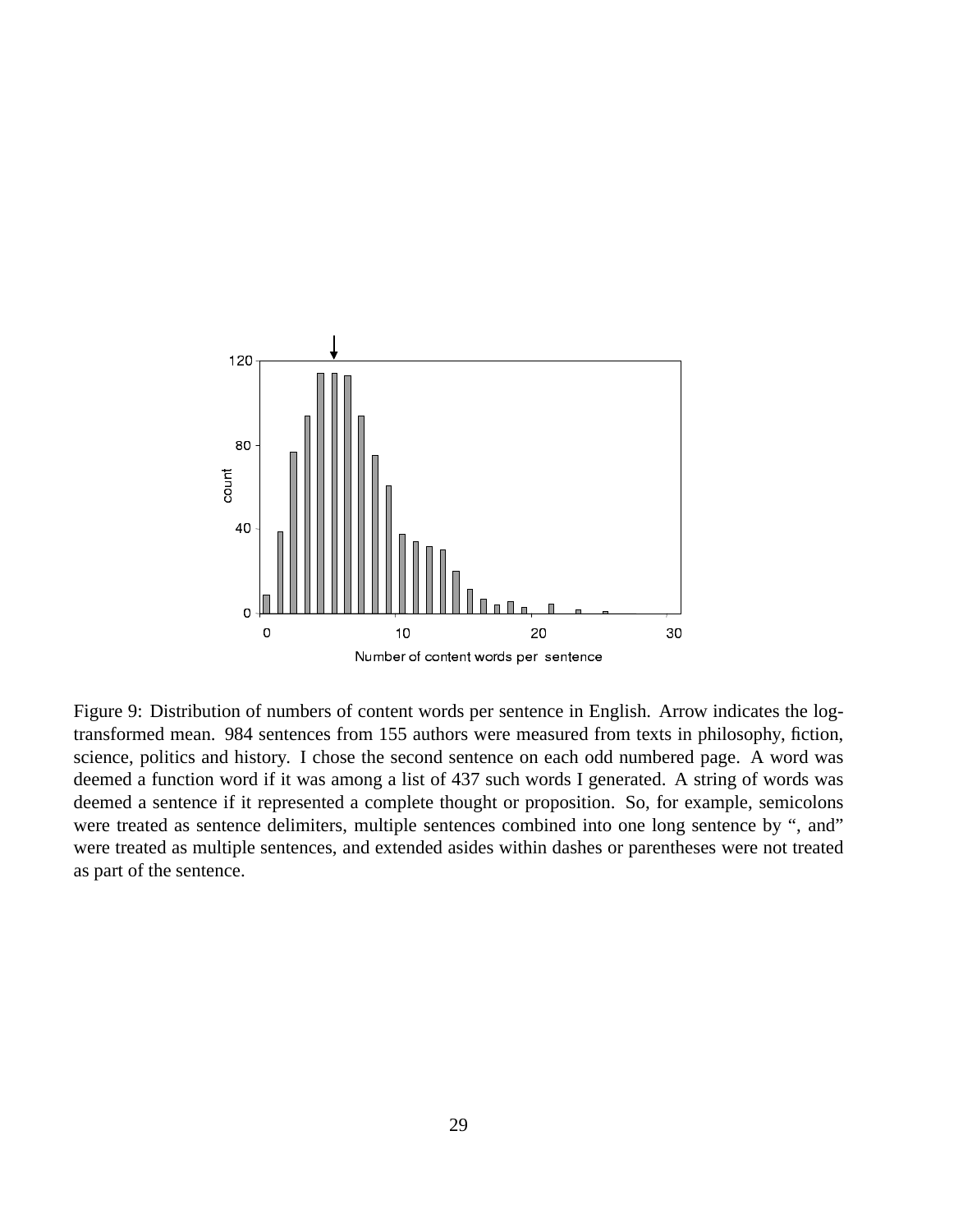they may be combined in any order. To test this reasoning, I measured the number of content words in nearly one thousand sentences (see legend of Figure 9). The distribution is log-normal (Figure 9), and the mean of the logs is  $0.7325 \ (\pm 0.2987)$ ; the log-transformed mean is thus 5.401, and one standard deviation around this corresponds to the interval [2.715, 10.745]. This provides confirmation of the hypothesis that the combinatorial degree is due to there being five content words per sentence

But *why* are there typically five content words per sentence? One obvious hypothesis is that sentences can convey only so much information before they overload the utterer's or listener's ability to understand or absorb it. In this light, five content words per sentence is probably due to our neurobiological limits on working memory, which is a bit above five  $[18]$ ; working memory is the extra-grammatical constraint for the combinatorial degree of around 5. The fingerprint of our working memory may, then, be found in the relative rate at which new words are coined compared to the number of sentences uttered by the English-speaking community.

### **3.3.3 Ontogeny of language**

In addition to studying human language at the level of the entire English-speaking community, we may study it at the level of an individual developing child. Children combine phonemes into words, and words into sentences, and they eventually begin to do so combinatorially. We know that developing children learn new phoneme types and word types through time, and thus either Possibility (a) or (c) apply. Developing children also have an increasing ability to string words together.  $[19-24]$ It is therefore possible that their combinatorial degree increases through time. However, recall that the combinatorial degree is operationally measured by determining how the number of component types scales with the *actual* number of sentences expressed (namely, the inverse of the scaling exponent), not the potential number of sentences. For all we know at the moment, developing children could indeed increase their ability to string components together, but they may not actually use this ability to express all that is within their power, in which case their combinatorial degree may not increase as fast as their (latent) ability to string words together. To test whether children's combinatorial degree keeps pace with their ability to combine, we may compare their combinatorial degree and their expression lengths through development. If combinatorial degree "keeps up" with expression length, then this implies that children are using their combinatorial powers to the fullest. If the combinatorial degree lags behind, growing disproportionately slowly, then children may be *able* to combine components into longer expressions, as evidenced by their longer sentences, but they do not actually much use this ability. I present data—for just two children—below for the phoneme/word hierarchical system and for the word/sentence hierarchical system, each for individual developing children, and we will see that in each case children do appear to have a combinatorial degree that is increasing as sentence length increases: at any point in development, they use their productive power to its fullest.

#### *Ontogeny of words and sentences*

To study the developing word/sentence hierarchical system in children, I compiled data for the number of word types and the number of distinct sentences produced by a child named Damon for 41 weeks from 12 to 22 months of age.  $[25]$  The numbers of word types and sentences do not appear to be related by a power law, as can be seen in Figure 10 by how the plot flattens out, decreasing its slope. A logarithmic plot (not shown)—i.e., C versus  $log E$ —appears comparatively linear, providing support for Possibility (c), which is what we expected.

The plot is probably best interpreted as consisting of two power law regimes. In the first regime the estimated combinatorial degree is about 1, meaning that the child has not yet begun to treat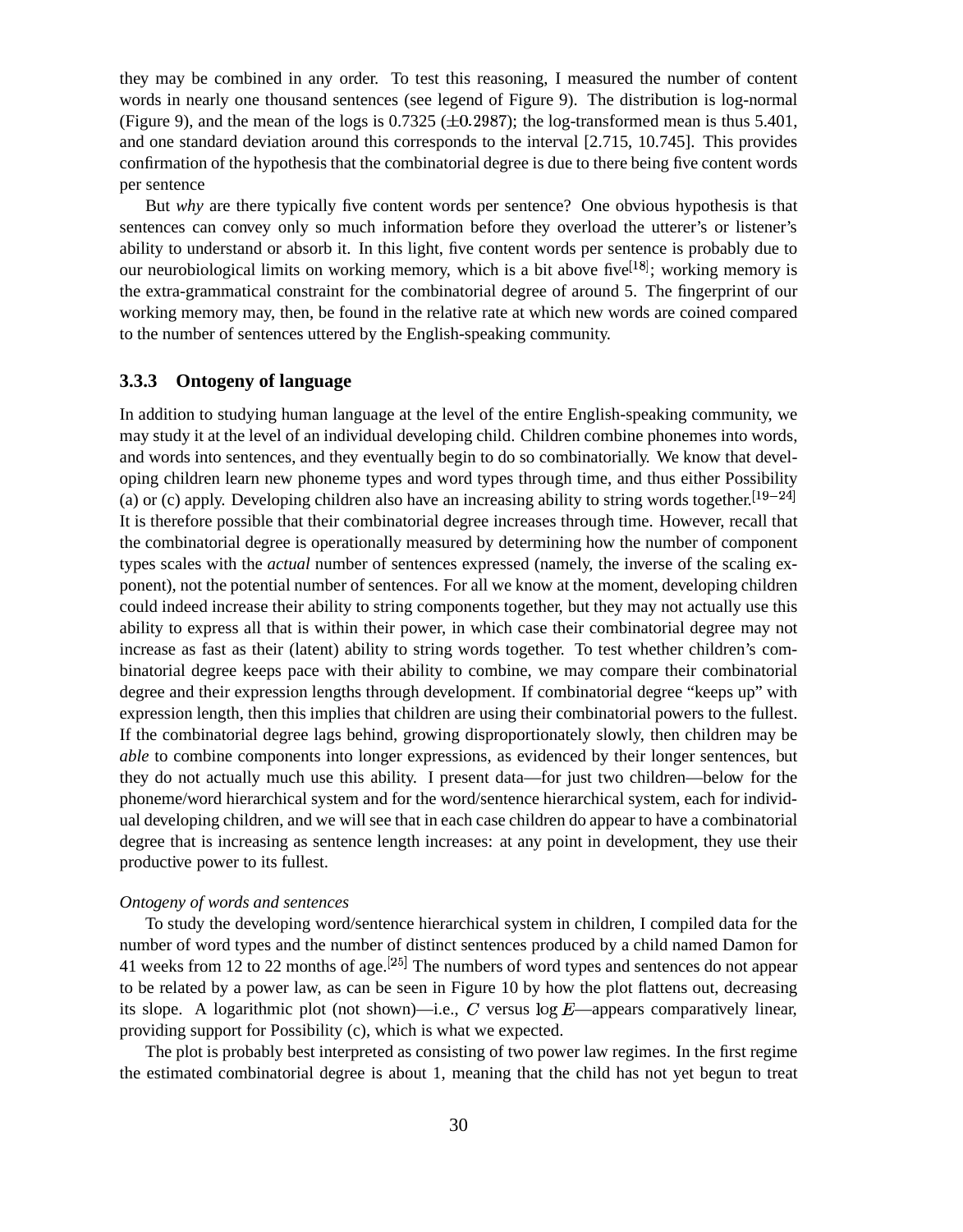

Figure 10: Logarithm (base 10) of the number of word types versus logarithm of the number of sentences, as produced by one child named Damon from 12 to 22 months.<sup>[25]</sup> Plot is confined to multiword utterance ages, which began at about 14 months.

words and sentences as distinct hierarchical levels; it is as if his sentences are all built with just one word. In the second regime, after the bend, the estimated combinatorial degree increases to around 2.5, meaning that the child has begun using words in a combinatorial fashion to build sentences. Sentence length data do not exist for Damon, and it is not possible to directly compare his combinatorial degree increase with his sentence length increase. However, this is consistent with the typical increases in the mean length utterances of children during this period.<sup>[23]</sup>

#### *Ontogeny of phonemes and words*

To study the developing phoneme/word hierarchical system, I compiled from Velten<sup>[26]</sup> the number of phoneme types and the number of morphemes, as produced by a child named Jean from 11 to 30 months of age. [A *morpheme* is the smallest meaningful linguistic unit.] Figure 11 shows the log-log plot of the number of phoneme types versus the number of morpheme types, and one can see that the slope tends to decrease somewhat through development, meaning the combinatorial degree is increasing. The plot of (unlogged) number of phoneme types versus the logarithm of the number of morphemes (not shown here) is comparatively linear, again suggesting Possibility (c), as we expected. Does this increasing combinatorial degree keep up with the child's apparent ability to combine phonemes into words? The combinatorial degree increases from around 2 to around 4, and scales up well with the maximum number of phonemes per morpheme over this period (Figure 11). This, again, suggests that this child utilizes his combinatorial potential to its fullest. It is as if the child has so many expressions it wishes to say that it says all that is possible with its abilities at any time.

#### **3.3.4 Muscles and behavior**

In our discussion of hierarchies in behavior thus far, the behavior has been linguistic or vocal: bird song, English throughout history, and the ontogeny of human language. We have not yet considered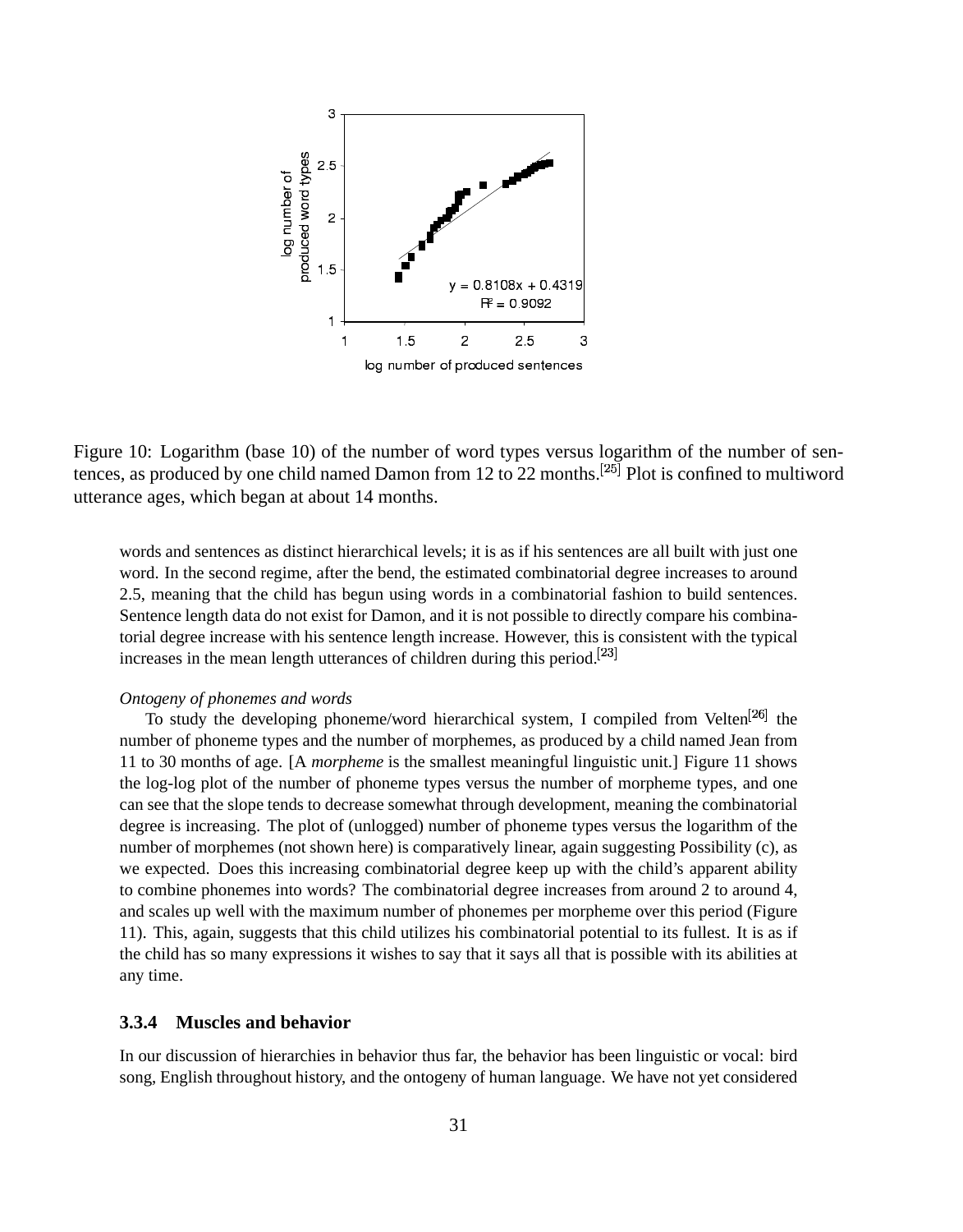

Figure 11: (A) Logarithm (base 10) of the number of phoneme types versus logarithm of the number of morphemes, as produced by one child named Jean from 11 to 30 months.  $^{[26]}$  Morphemes are the smallest meaningful linguistic unit, and are mostly words in this case. (B) Maximum number of phonemes per morpheme (a measure of expression length) and combinatorial degree versus logarithm of number of morphemes. Combinatorial degree is measured from the inverse of the instantaneous slope (measured via linear regression for a moving window twelve data points wide) from the log-log plot. One can see that both the maximum number of phonemes per morpheme and the combinatorial degree increase together, and are well correlated with one another.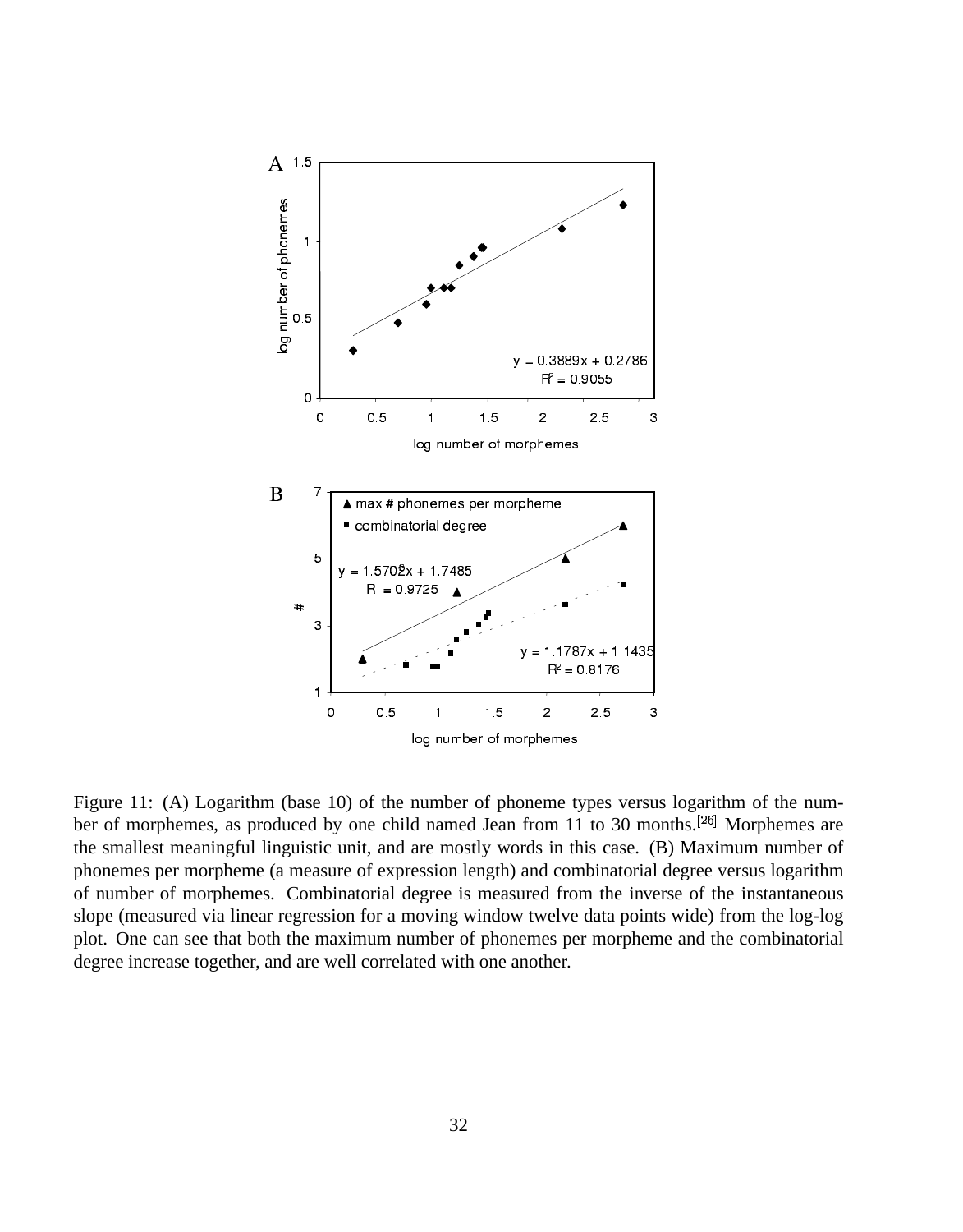

log encephalization quotient

Figure 12: Logarithm (base 10) of the number of muscle types versus logarithm of the encephalization quotient, for 12 land mammals and for birds. One concern is that humans may have a greater muscle type count purely because they are much more well studied, and that the correlation may be being driven by this. Removing human from the plot leads to the equation  $y = 0.164x + 2.044$  with a correlation only slightly reduced to  $R^2 = 0.621$ . Numbers of muscle types were taken as the maximum estimate counted from the following sources for each animal: human,  $^{[63-66]}$  macaque,  $^{[67]}$  cat,  $^{[68-71]}$  rat,  $^{[72-74]}$ rabbit, [75-78] guinea pig, [79] dog, [80,68] horse, [81,82] ox, [83-84] pig, [85] elephant, [86] bird, [87-89] opossum, [90] Encephalization quotients were computed using brain volumes from Ref. 91-98; and body masses from Ref. 98-99.

the more run-of-the-mill non-linguistic behaviors. Behaviors, generally, are implemented via complex scores of muscle contractions<sup>[27-31]</sup>; muscle-contractions combine to carry out behaviors. The question, then, is whether or not there is an invariant grammar governing how muscle-contractions make up behavioral expressions, and if so, which of Possibilities (a) through (d) apply. To attempt to answer this I concentrated on 12 land mammals (and one bird species), and counted up the number of muscles types in each (see legend of Figure 12).

The difficulty was in measuring the number of behaviors the animal is capable of. Ethograms provide one kind of measure, and I have begun to explore the possibility of using them, but in the research I describe here I use a notion of brain size as a proxy, the idea being that bigger brain should correlate well with behavioral complexity. Using simply brain volume, however, is not a good correlated proxy for behavioral complexity because animals with larger bodies tend to have larger brains even if they do not appear to be smarter. Thus, any interesting notion of brain bigness that is hoped to correlate with intelligence will have to factor out body mass. The *encephalization* quotient does just this, measuring how large the brain is relative to what we would expect given the animal's body size.<sup>[32]</sup> Since, across the higher mammalian taxa, brain volume scales roughly as the 3/4 power of body mass<sup>[33,4]</sup> the encephalization quotient is  $V_{brain}/M^{3/4}$ , where  $V_{brain}$  is the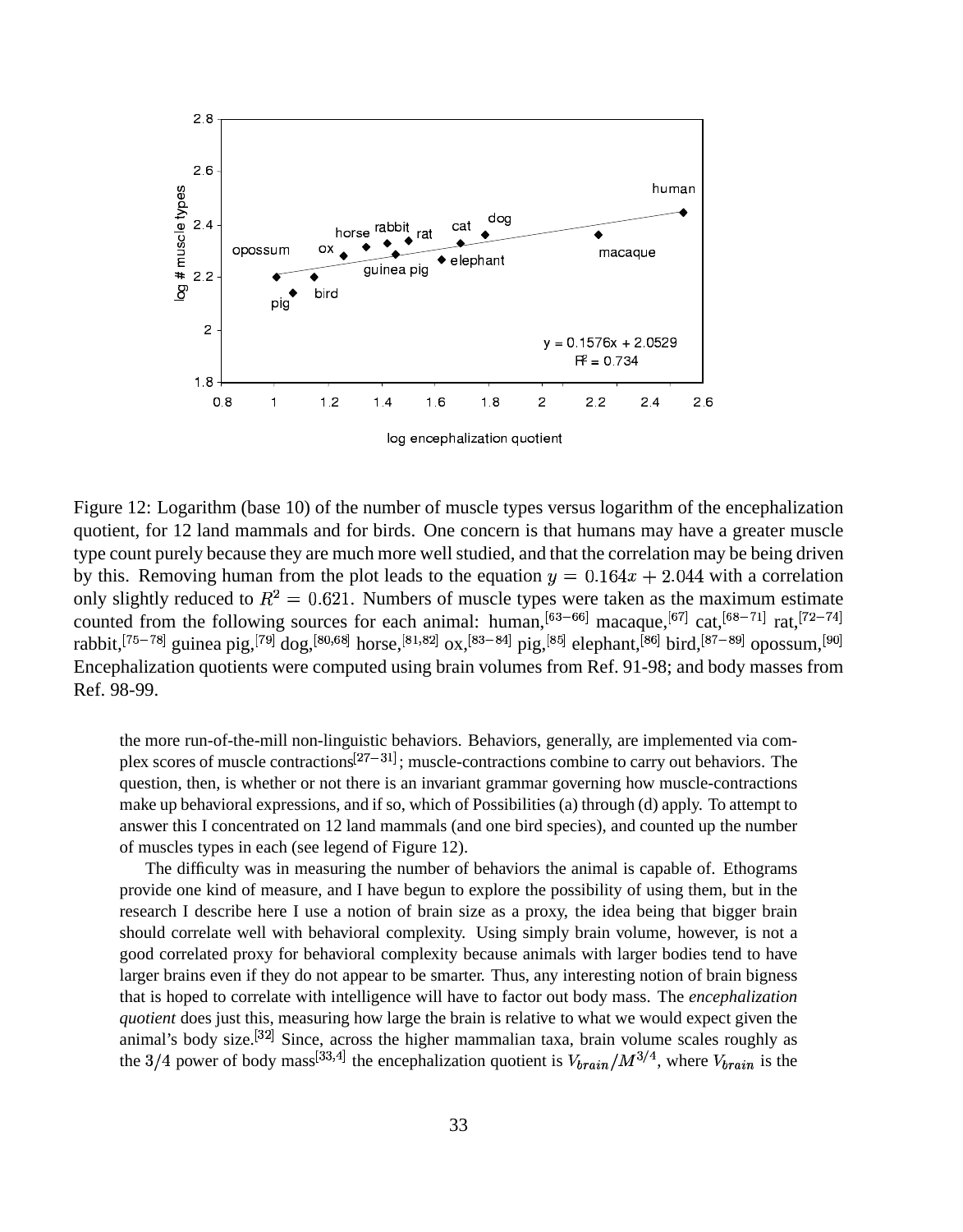brain volume and  $M$  the body mass. The encephalization quotient does, indeed, highly correlate with the apparent intelligence and behavioral complexity of mammals and birds; however, we do not know what exactly the relationship is between encephalization quotient and size of behavioral repertoire. I will make a working, and undefended, assumption that encephalization quotient is related to behavioral complexity by a power law with some unknown exponent. The encephalization quotient was computed for each of the 12 mammals and one bird species (see legend of Figure 12).

Figure 12 shows the log-log plot of the number of muscle types versus the encephalization quotient for the 13 species, and one may observe a law-like trend, with the number of muscle types clearly increasing. This suggests Possibility (a) or Possibility (c). A plot of the data under the assumption that Possibility (c) is true (not shown) actually leads to a slightly better fit; also, analysis of the instantaneous slope of the log-log plot shows significantly decreasing slope as behavioral complexity increases. These observations allow the tentative favoring of the hypothesis that the combinatorial degree actually increases as behavioral complexity increases. This is not surprising since greater encephalization might be expected to allow animals to string together longer and more complex combinations of muscle contractions (as well as coding for a greater number of behavioral expressions). I do not have any conjectures at this time for *why* mammals appear to follow Possibility (c) in this regard. Is there an optimal tradeoff between increasing the number of muscle types and increasing the combinatorial degree leading to the scaling relationship?

#### **3.3.5 Further behavioral directions**

There are a number of interesting directions I would like to take in the future.

I have, as discussed already, acquired data for how muscles combine together to implement behaviors, but the proxy for number of behaviors was encephalization quotient, which, at best, is known to correlate reasonably well with behavioral complexity. Furthermore, encephalization quotient probably best correlates with the highest hierarchical levels of behavior, and there are doubtless many hierarchical levels of behavior between muscles and the highest level. I would like to acquire behavioral repertoire size data from published ethograms for many kinds of animal, which exist for a wide variety of animals including, but in no way confined to, snails and slugs $[35,36]$ , squid,  $[37]$ beetles, <sup>[38,39]</sup> true bugs, <sup>[40]</sup> birds, <sup>[41,42]</sup> fruit bats, <sup>[43]</sup> horse, <sup>[44]</sup> and monkey. <sup>[45,46]</sup> The expectation is that the behaviors recorded in ethograms are at a hierarchical level above muscles but below the highest level behaviors. For example, ethograms have 120 behaviors for rhesus monkey,  $^{[47]}$  111 for human children (McGrew in Ref. 48), 67 for cat, <sup>[49]</sup> and 27 for *Leptothorax curvispinosus* ants.<sup>[50]</sup> Common sense tells us that rhesus monkeys have orders of magnitude more behaviors than 120, which means ethograms catalog behaviors at a lower hierarchical level, a level nearer to the lowest level of muscles. I therefore expect that the number of muscle types should scale up more slowly than the number of ethogram-counted behaviors, which, in turn, should scale up more slowly than the number of higher level behaviors, as proxied by the encephalization quotient, and I hope in this way to gain more insight into the rules governing behavioral hierarchies.

It would also be interesting to concentrate on certain behavioral subsystems for a single species, namely human. The number of human muscle types and number of human behaviors (as estimated by encephalization quotient) gives us only one data point, and no consequent understanding of humans as behavioral combinatorial systems. But by partitioning human behavior into certain subsystems, it may be possible to acquire scaling data for how human brains combine muscles into behaviors. One behavioral subsystem would be the vocal system, wherein there are a certain number of vocal muscles and a certain number of things we do with those muscles. This would provide one data point. Another behavioral subsystem might be the human arm (not including the hand): how many muscle types are in the human arm, and roughly how many different things do humans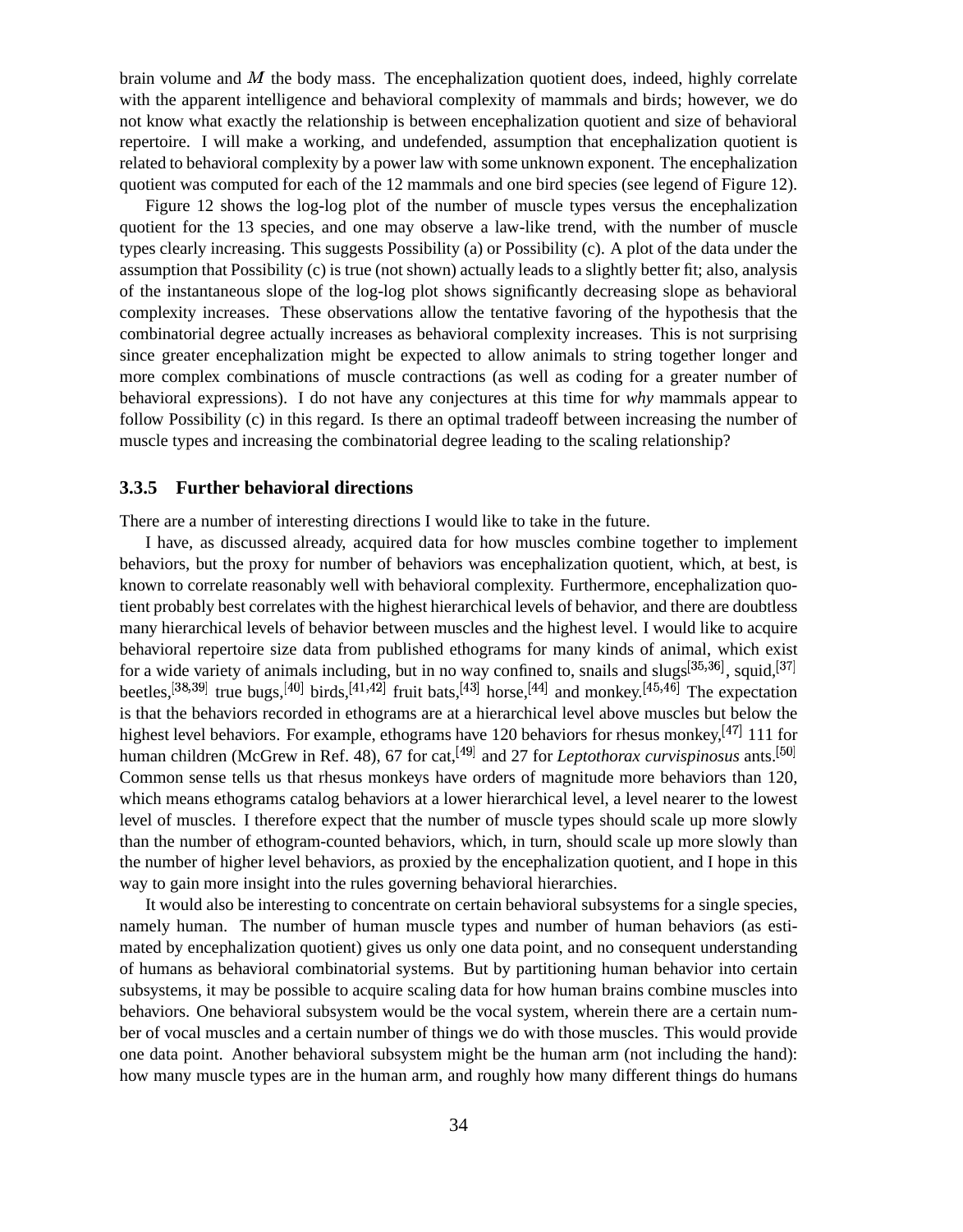do with their arms (e.g., throw, lift, turn, etc.)? As a third example behavioral subsystem, facial muscles combine to make facial expressions. Other systems include hand, finger and eye. In each case there is a relevant literature from which it should be possible to get estimates for the number of expressions—e.g., phoneme counts for vocal muscles from the linguistics literature; arm or hand expression counts from motor disorder literature and the American Sign Language literature; facial expression counts from the psychology of facial expression literature. Scaling information obtained from such data could illuminate whether or not the human brain has some characteristic combinatorial degree for muscle combinations.

Animal colonies is another place ripe for study. Insect and other kinds of colonies are convenient because the notion of a behavioral component type is relatively easy to define: the set of behavioral component types just is the set of highest level behaviors of the individual within the colony, i.e., what an individual insect can do. Other measures for component types might be the number of castes, or the number of worker sizes within the colony, the idea being that greater size variability tends to correlate with greater range of lower level functionality. Data for the latter have been collected in Jaffe<sup>[51]</sup> (and first plotted in Anderson and McShea, Ref. 52), and show a significant increase in size variability with colony size. An undergraduate student of mine named Michael A. McDannald has put together two exciting plots, each measuring the number of ant size types versus the colony size.  $[53]$  The first is shown in Figure 13 (A), and plots the logarithm of the number of distinct worker size types, or physical castes, as a function of the logarithm of colony size. The number of physical castes clearly correlates well with colony size, and increases disproportionately slowly, as we would expect of a hierarchical system. The second plot is shown in Figure 13 (B), and it uses the ratio of maximum to minimum head width for workers in ant colonies as a proxy for the number of physical ant types within the colony: if the "maxmin head ratio" is doubled, there is, informally, twice as much room for physical size differences in ants, and so we might expect this measurement to be proportional to the number physical size types. The log-log plot of the maxmin head ratio versus colony size (Figure 13 (B)) leads, again, to a strong correlation; this serves as a replication of the first figure. Furthermore, the slopes of each plot are very similar, hovering around 0.1, suggesting a combinatorial degree of around 10. Might this be due to there being, on average, around 10 ants involved in the implementation of a colony-level expression? And if so, why 10? As for measuring the total number of expressions in a colony, if an assumption akin to the Copy-Invariance Assumption from earlier (see Subsection 3.2) holds for colonies—i.e., colonies gain in expressive complexity by having more kinds of expressions, not more expressions in absolute number (where, here, each expression is a combination of individual insect actions)—then colony size can be used as a proxy for the colony's expressive complexity. Thus, preliminary evidence supports the conclusion that colonies as combinatorial systems increase the number of component types, and thus follow either hypothesis (a) or (c) from the introduction.

As a final future direction, one may look at ourselves as an example colony, where human workers (the components) combine together in an economy to create products (the expressions). The economy may be studied as a combinatorial system longitudinally, by studying the growth in the number of occupation types through time and also the number of different product types as a function of time.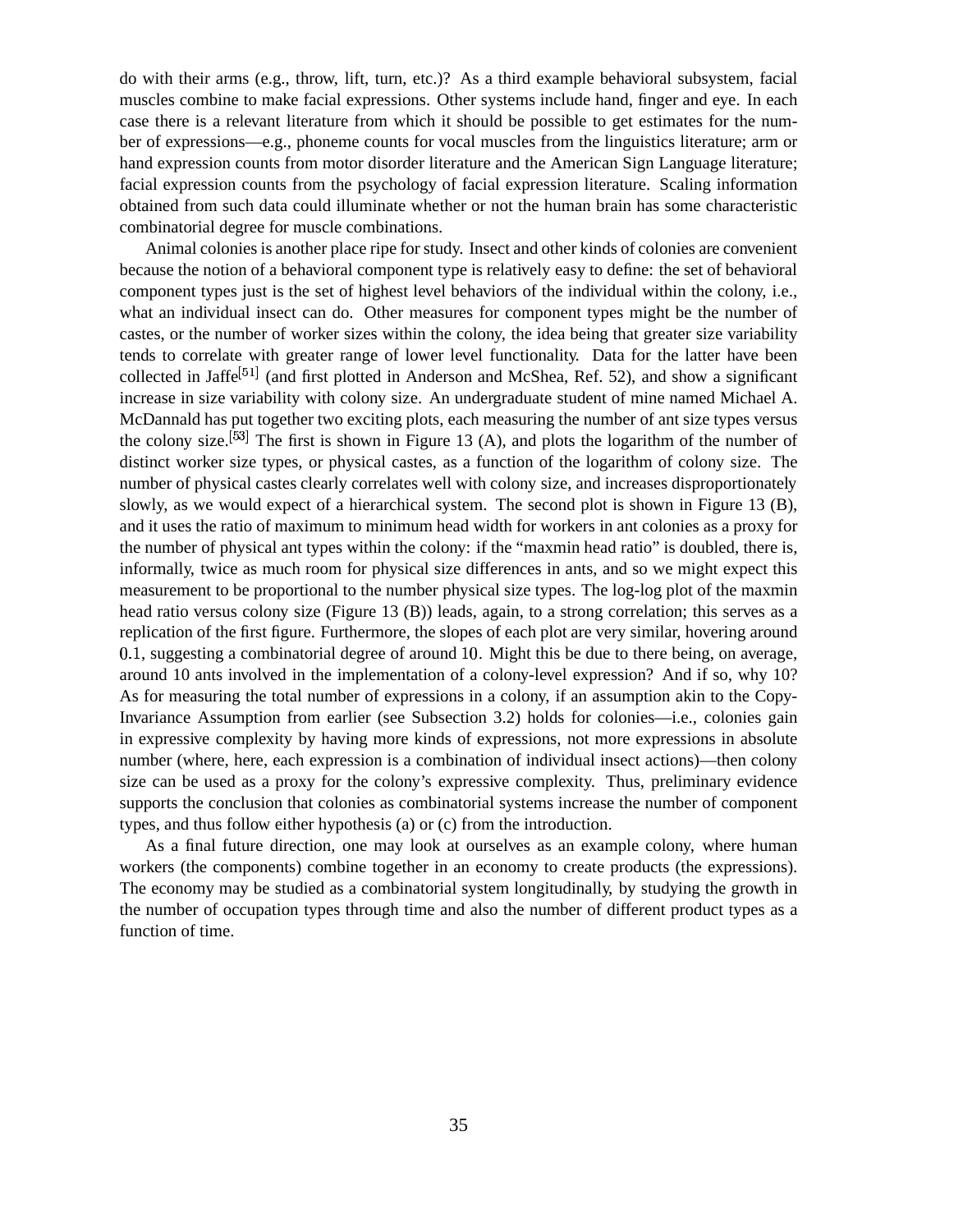

Figure 13: (A) Logarithm (base 10) of the number of physical castes for workers in ant colonies versus the logarithm (base 10) of the colony size. Data are for 24 species from Jaffe<sup>[51]</sup> and 16 species from other places in the literature compiled by my student Michael McDannald. [Note that Jaffe mistakenly says in the legend of his Table 1 that the caste values are the logarithm of variation, but in personal communication with him we learned that the quantities refer to the number of physical castes, as measured by the number of bumps in the frequency distribution of sampled physical sizes in the colony.] (B) Logarithm (base 10) of the ratio of the maximum to minimum head width for workers in ant colonies versus the logarithm (base 10) of the colony size. We expect that this ratio should scale proportionally with the number of distinct physical size types, and note that its slope is similar to that in (A). Also, for each plot, when colony size is 1 we expect the number of castes and the head ratio to be 1, and we see that the *y*-intercepts are indeed each close to zero.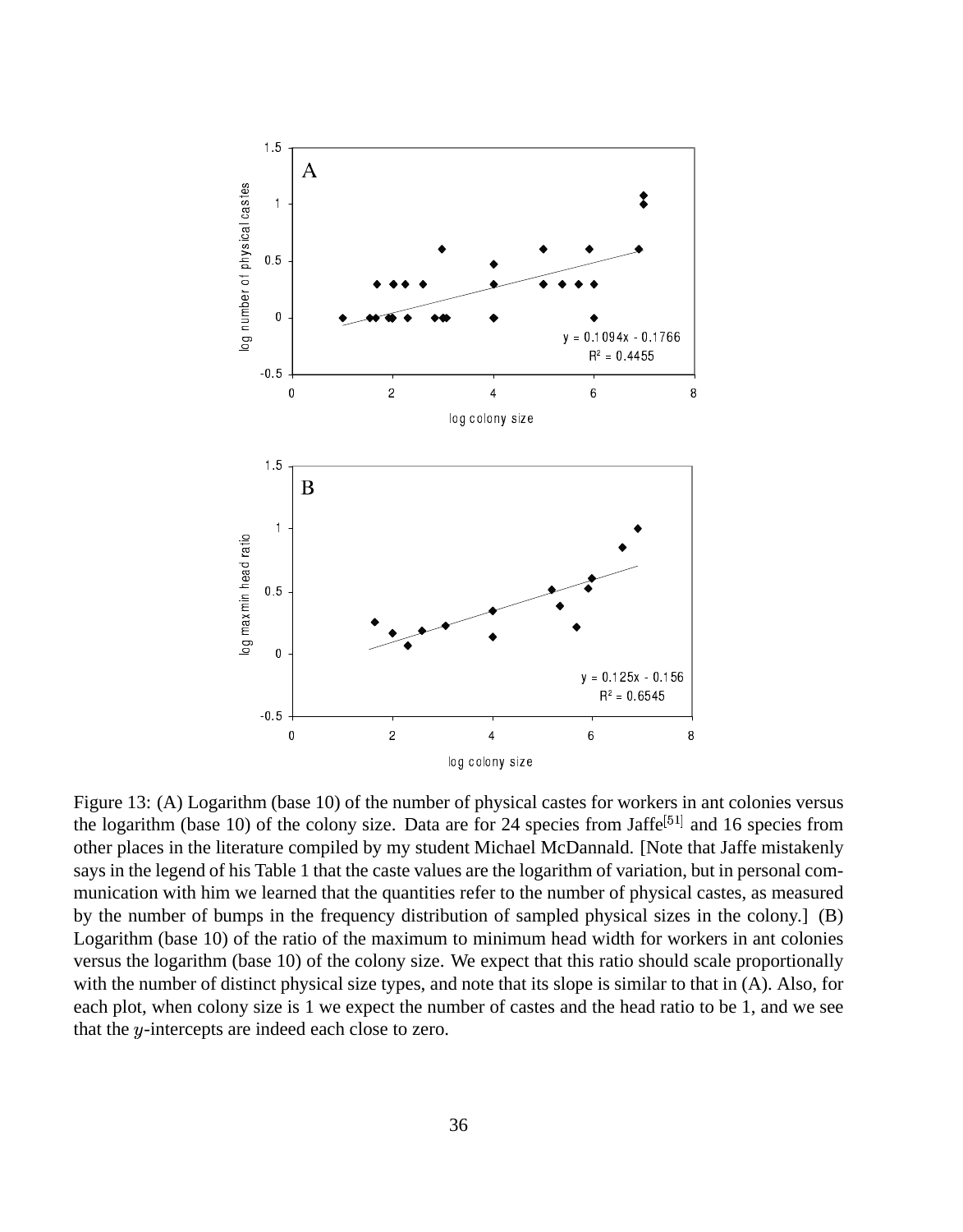## **4 Hierarchical laws and new levels**

## **4.1 Why an invariant combinatorial degree?**

In the previous section we saw that a number of radically different kinds of hierarchical system appear to conform to universal laws (see Table 1), suggesting there are invariant grammars underlying each system of a given kind. Furthermore, each kind of system studied thus far increases its expressive complexity, at least in part, by increasing the number of component types, something that is not, in principle, a necessity (i.e., Possibility (b)). In most cases the combinatorial degree appeared to be invariant (Possibility (a)), and in some other cases it appeared to increase (Possibility (c); see Figure 1). Although I put forth ideas for some of the kinds of system for why the scaling behavior may be what it is, and why the combinatorial degree may be what it is, I have not discussed what kinds of general principles might be found across these various kinds of system.

There are at least three (extra-grammatical) reasons why a hierarchical system might conform to Possibility (a), i.e., to an invariant combinatorial degree. The first is simply that there is some upper limit constraining it. [This is also the easiest way to make sense of those cases where the combinatorial degree is increasing as well as the number of component types: the upper limit happens to be increasing. However, this does not help us to understand the principles underlying the "decision" for a kind of system to follow Possibility (c).] The second is that there may sometimes be a pressure to minimize the growth in the total number of components—not component types. The total number of components in a system is the number of expressions times the number of components per expression, i.e.,  $EL$ . Supposing that the expression length is proportional to the combinatorial degree, to minimize  $EL$  requires minimizing the growth rate of the combinatorial degree, and keeping it invariant is thus optimal. This possibility only seemed relevant in our discussion the cell/organism-expression hierarchical system. The last reason I have thought of for why a kind of system would have invariant combinatorial degree is that when systems of that kind have more expressions, they have expressions that have, intuitively, completely novel meanings or functions. The meanings are so novel that no combination of component types from a less expressive system could possibly capture the meaning. Instead, a new component type had to be invented, with its own novel constituent meaning, and only with it could the new needed expressions be built. This scenario requires that the kind of system have a *compositional semantics*, which means that component types have fixed meanings, and the meaning of an expression is a function of the meanings of the constituent component types, and of the expression's syntax. A kind of system that increased expressive complexity only in order to obtain such "completely novel" expressions I will call a *rich* kind of system. Rich kinds of systems with compositional semantics will have invariant combinatorial degree not because of an upper bound on the invariant degree, but because it never serves any expressive purpose to increase the combinatorial degree, as the only way to get the new, needed expressions is by the addition of new component types instead.

## **4.2 Why hierarchical levels at all?**

One issue we have not yet touched upon is why there should be hierarchical levels at all. We have just taken them for granted, and sought to study the laws governing them, but given no explanation for why there are any.

The most obvious reason concerns the combinatorial power the system achieves: a small number of component types suffices for the construction of an exhorbitantly larger number of expressions, and a small increase in the number of component types has a disproportionately large influence on the number of expressions. This is, for example, why there is not an extraordinary differ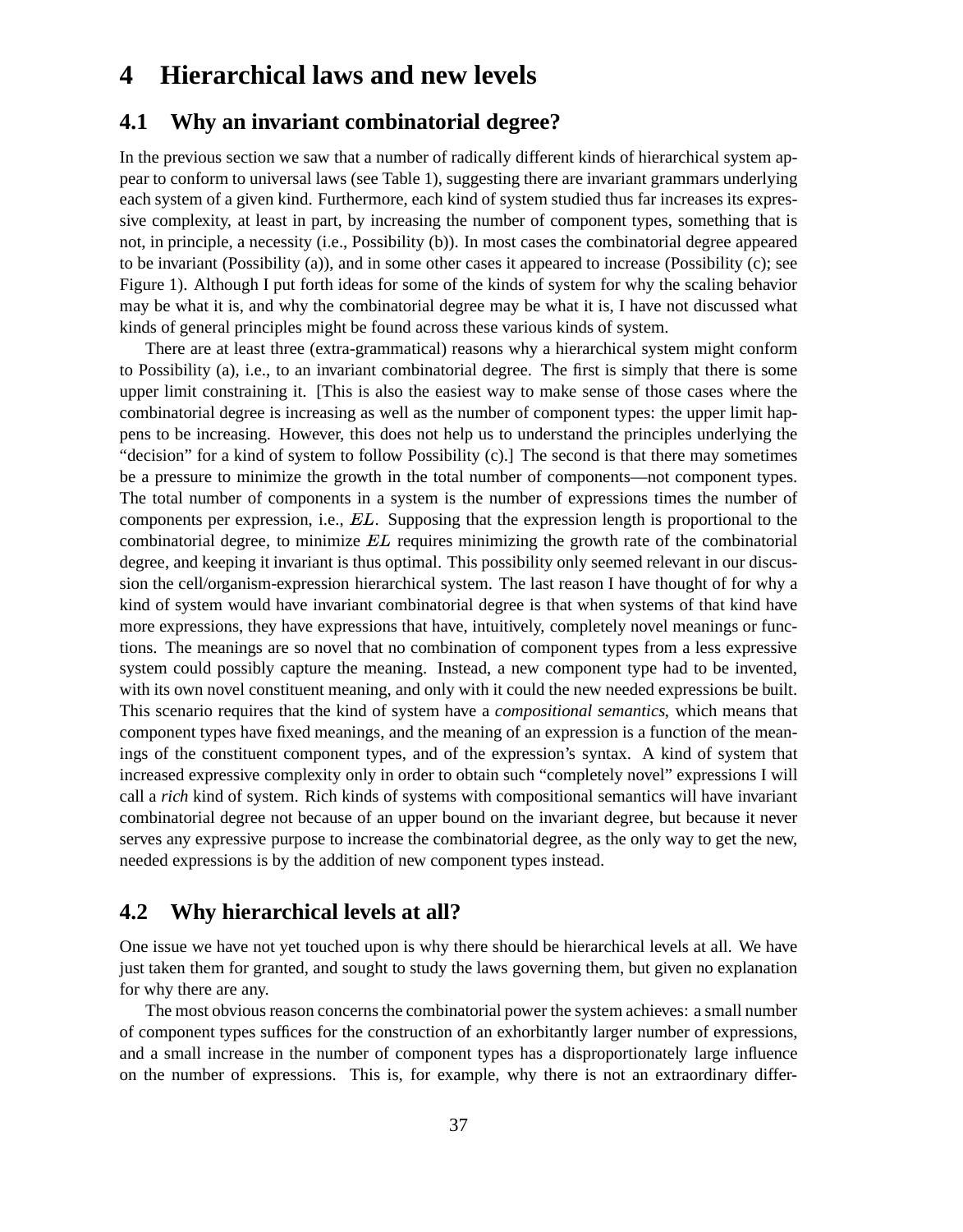ence in the number of cell types between *C. Elegans* and mammals—about 25 and 100 cell types, respectively—and yet the difference in expressive complexity is probably many orders of magnitudes. This is also why an adult individual with a vocabulary of around 50,000 word types can utter an effectively infinite number of sentences. Bird vocalization, on the other hand, appears that it may not be combinatorial, or at least not very; doubling the number of songs therefore requires doubling the number of syllable types. There is, however, a cost to being combinatorial, i.e., a cost to having hierarchy: the kind of system must have some apparatus by which to impose a grammar, so that components can be combined appropriately to obtain expressions. Components must be guided somehow, or guide themselves, into only certain allowable arrangements. Such guidance requires information, or programming, from somewhere. For electronic devices the grammar for the user interface is in the heads of the users. For English the grammar is, again, in the head. For cell types the cells possess the information, and may utilize natural principles of self-organization to do much of the work in determining the grammar.  $[54]$  Bird vocalization may avoid this need for a grammar: these systems may, instead, just effectively add a new syllable type every time they wish to add a new song. In this sense, syllable types just *are* the songs.

## **4.3 Why new hierarchical levels?**

In all the discussion thus far, only two hierarchical levels were discussed. In some of the studied kinds of system, the levels were probably not adjacent; there were surely levels in between. For example, there may well be levels in between that of cells and organism-expressions. And there are certainly hierarchical levels between muscle contractions and the total behavioral repertoire.

At some point in the history of a kind of hierarchical system that has more than two levels, there may have been fewer levels, and at some point just two levels. What reasons are there for adding a new hierarchical level? What use does it serve the system? To understand this, consider a kind of system with an invariant grammar, and having an invariant combinatorial degree  $d_{max}$  due to an upper limit. While the system has only two hierarchical levels, the scaling relationship is given by

$$
C \sim E^{1/d_{max}}.
$$

Now suppose that a new hierarchical level is added between them, and that the number of entity types at this level is  $D$ . I will call the lowest level objects  $C$ -objects, the middle level  $D$ -objects, and the highest level  $E$ -objects; the number of object types at each level is  $C, D$  and  $E$ , respectively. While it was the case that  $C$ -objects combined directly to make  $E$ -objects, now  $C$ -objects combine to make  $D$ -objects, which, in turn, combine to make  $E$ -objects. Let us suppose that just as many  $E$ -types must be expressed as before, it is just that now their components are  $D$ -objects. And, let us suppose that each  $E$ -type requires just as many components as before; that is, each  $E$ -type, or expression, now has  $L$   $D$ -objects in it instead of  $L$   $C$ -objects; more weakly, I am supposing that the combinatorial degree between D and E is whatever it was between C and E, namely  $d_{max}$ . So,

$$
D \sim E^{1/d_{max}}.
$$

The lowest level's task has now shifted: it must now just worry about making  $D$ -objects, not  $E$ objects. Suppose now that the combinatorial degree for C-objects is the same as it used to be,  $d_{max}$ . That is, C-objects have gotten no better (or worse) at combining into higher level objects. Then it follows that

$$
C \sim D^{1/d_{max}}.
$$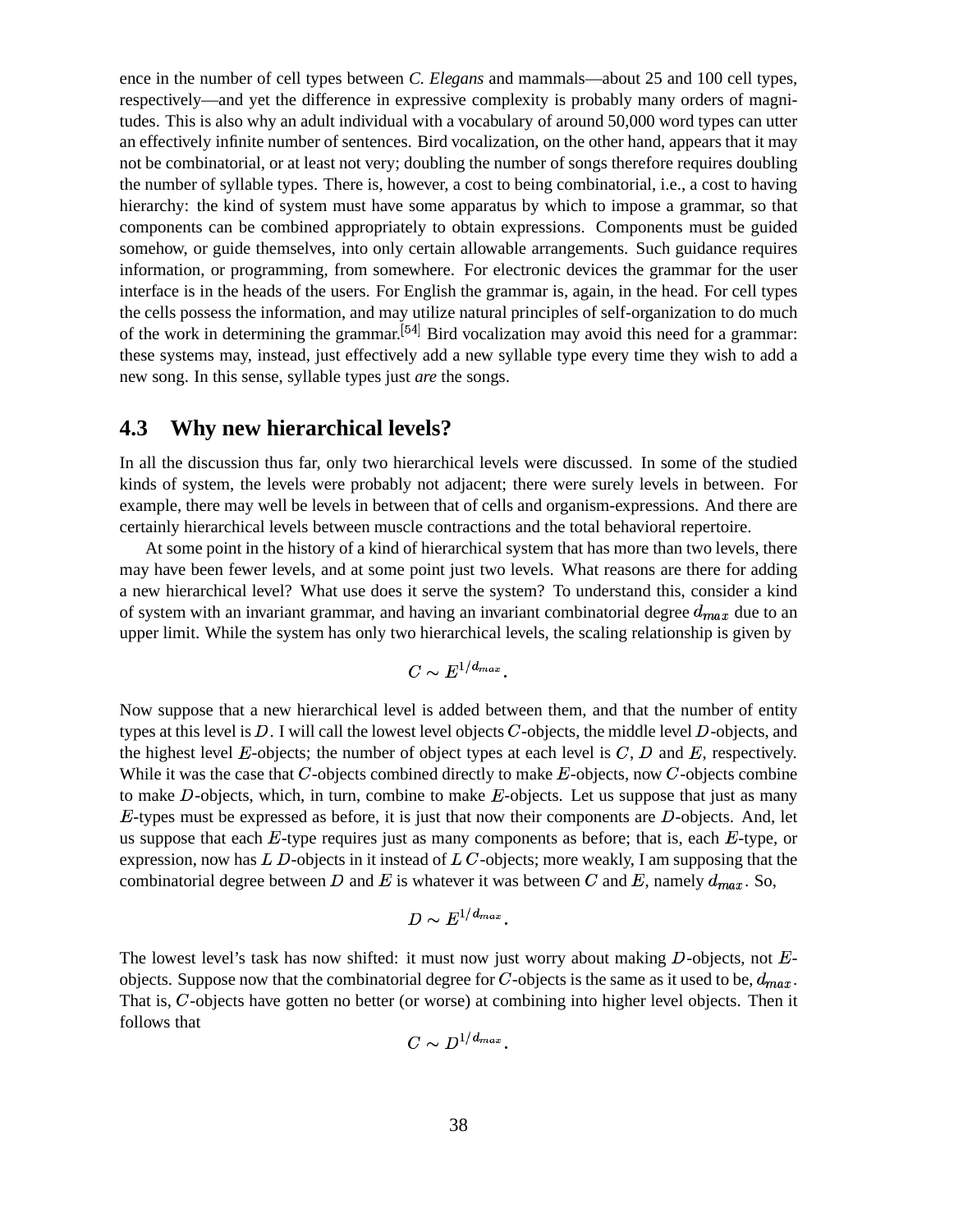Now suppose we only have access to  $C$  and  $E$ , and wish to see how they scale relative to one another. By combining the last two equations we may solve for  $C$  in terms of  $E$ .

$$
C \sim D^{\frac{1}{d_{max}}},
$$
  
\n
$$
C \sim [E^{\frac{1}{d_{max}}}]^{\frac{1}{d_{max}}},
$$
  
\n
$$
C \sim E^{\frac{1}{d_{max}} \cdot \frac{1}{d_{max}}},
$$
  
\n
$$
C \sim E^{\frac{1}{d_{max}^2}}.
$$

That is, C now scales against E with exponent of not  $1/d_{max}$  as before, but with exponent  $1/(d_{max}^2)$ . Thus, the combinatorial degree for the  $C/E$  pair of levels is no longer just  $d_{max}$ , but  $d_{max}^2$ . By adding just one hierarchical level, the combinatorial degree for the  $C/E$  system has been squared. If it was 5, it will now be 25. The growth in the number of lowest level component types— $C$ types—will thus be dramatically slowed, without losing expressive power. This is an extraordinary gain in combinatorial degree. More generally, adding  $n$  new levels would modify the combinatorial degree from  $d_{max}$  to  $d_{max}^{n+1}$ . Adding hierarchical levels, then, allows systems to exponentially increase their combinatorial degree, and accordingly to keep their number of lowest-level component types very low! Miniscule changes in the the number of  $C$  types results in an explosion of new expressions at the highest level.

This is why organisms vary so astronomically in complexity, yet vary so little in number of cell types; there are hierarchical levels in between. This is why such a small number of phonemes typically around 40—can produce effectively infinitely many complex ideas; there are many hierarchical levels in between. This is why the variability in the number of muscle types among mammals is low, and yet the highest level behavioral repertoires would appear, intuitively, to vary wildly between the apparently less behaviorally complex mammals and ourselves. Generally, if one looks at the towers of hierarchical levels in organisms, and focuses at whatever is the rock bottom lowest level, we expect to find that the number of component types at that level has stayed invariant across organisms, the reason being that the combinatorial degree for it in building whatever are the objects at the highest level should be so large that the growth in the number of component types is effectively zero. For example, a combinatorial degree of 25 would imply that  $C \sim E^{1/25}$ . Supposing the proportionality is equality here, when  $C = 2$ ,  $E = 3.36 \cdot 10^7$ . Suppose that a system wants a bit more expressions than this. Then  $C$  will increase to 3, in which case the system will suddenly be capable of 8.47  $\cdot$  10<sup>11</sup> expressions, even though it only initially wanted a little more than 3.36  $\cdot$  10<sup>7</sup> expressions. This is more than  $10,000$  times more than the system initially wanted. As systems of that kind become more expressive, they will not need to increase  $C$  again until their expressive complexity increases by more than 10,000 fold, and they will thus appear to have an invariant number of component types, when, in fact, they just have a large combinatorial degree due to the many intervening hierarchical levels. Combinatorial degrees as high as 100 would be possible with just four levels with combinatorial degrees between adjacent levels of, respectively, 5, 5 and 4; in such a case, the bottom level number of component types may *never* have to increase over the course of the universe to obtain the highest level expressive complexity. It is for observations of this kind that, for example, four base pairs may forever suffice as the bottom-level component types in organisms; or alternatively, why less than two dozen amino acids may forever be sufficient building blocks for proteins.

These observations give us another possible interpretation for hierarchical systems that appear to follow Possibility (c), i.e., where the number of component types and the combinatorial degree increases. The earlier interpretation was that the expression length was lengthening, but it is also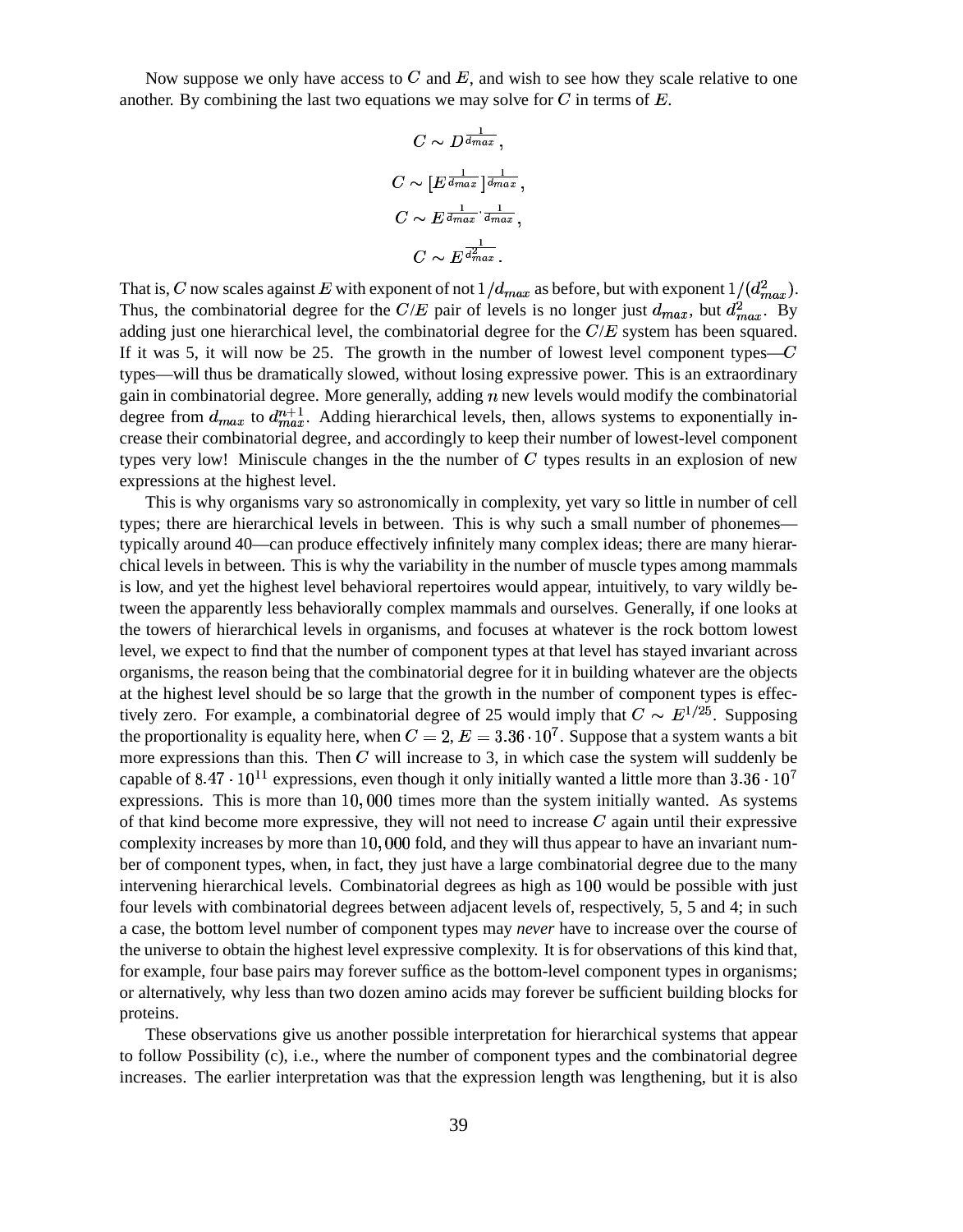possible, instead, that a hierarchical level is being added between the two. A new hierarchical level will not appear all at once (as it did in my simple example above). Instead, it will appear incrementally, and thus we would expect to see the combinatorial degree increasing incrementally. In a certain sense, adding a hierarchical level does increase the expression length, since there are more  $C$  objects involved in each  $E$ -object, so increasing expression length is just a more general interpretation, consistent with the possibility of the addition of a new hierarchical level.

## **Bibliography**

- 1. Simon HA (1962) The architecture of complexity. *Proc. Am. Phil. Soc.* 106: 467–482.
- 2. Valentine JW and May CL (1996) Hierarchies in biology and paleontology. *Paleobiology* 22: 23–33.
- 3. McShea DW (1996) Metazoan complexity and evolution: Is there a trend? *Evolution* 50: 477–492.
- 4. Changizi MA (2001b) Universal scaling laws for hierarchical complexity in languages, organisms, behaviors and other combinatorial systems. *J. Theor. Biol.* 211, in press.
- 5. Changizi MA (2002) *The Brain from 25,000 Feet: High Level Explorations of Perception, Anatomy, Hierarchical Organization, Learning, and Vagueness.* Kluwer, Dordrecht, in press.
- 6. (2000) *World of Learning.* Europa, London.
- 7. Bell G and Mooers AO (1997) Size and complexity among multicellular organisms. *Biol. J. Linnean Soc.* 60: 345–363.
- 8. Cavalier-Smith T (1985) Eukaryote gene numbers, non-coding DNA and genome size. In Cavalier-Smith T (ed), *The Evolution of Genome Size.* John Wiley and Sons, New York, pp. 69–103.
- 9. Ross MH, Romrell LJ and Kaye GI (1995) *Histology: A Text and Atlas.* Williams and Wilkins, Baltimore.
- 10. Wood WB (ed) (1988) *The Nematode Caenorhabditis elegans.* Cold Spring Harbor: Cold Spring Harbor Press, Cold Spring Harbor.
- 11. McShea DW (2001) A complexity drain on cells in the evolution of multicellularity. Under review.
- 12. McShea DW (2000) Parts and integration: the consequences of hierarchy. In Jackson JBC, Lidgard S and McKinney FK (eds) *Evolutionary Patterns: Growth, Form, and Tempo in the Fossil Record*. University of Chicago Press, Chicago.
- 13. McShea DW and Anderson C (2001) The remodularization of the organism. Under review.
- 14. Read AF and Weary DM (1992) The evolution of bird song: Comparative analyses. *Phil. Trans. R. Soc. Lond. B* 338: 165–187.
- 15. Scudder HH (1923) Sentence length. *English J.* 12: 617–620.
- 16. Hunt KW (1965) A synopsis of clause-to-sentence length factors. *English J.* 54: 300–309.
- 17. Clark HH and Wasow T (1998) Repeating words in spontaneous speech. *Cog. Psychol.* 37: 201–242.
- 18. Miller GA (1956) The magical number seven, plus or minus two: Some limits on our capacity for processing information. *Psychol. Rev.* 63: 81–97.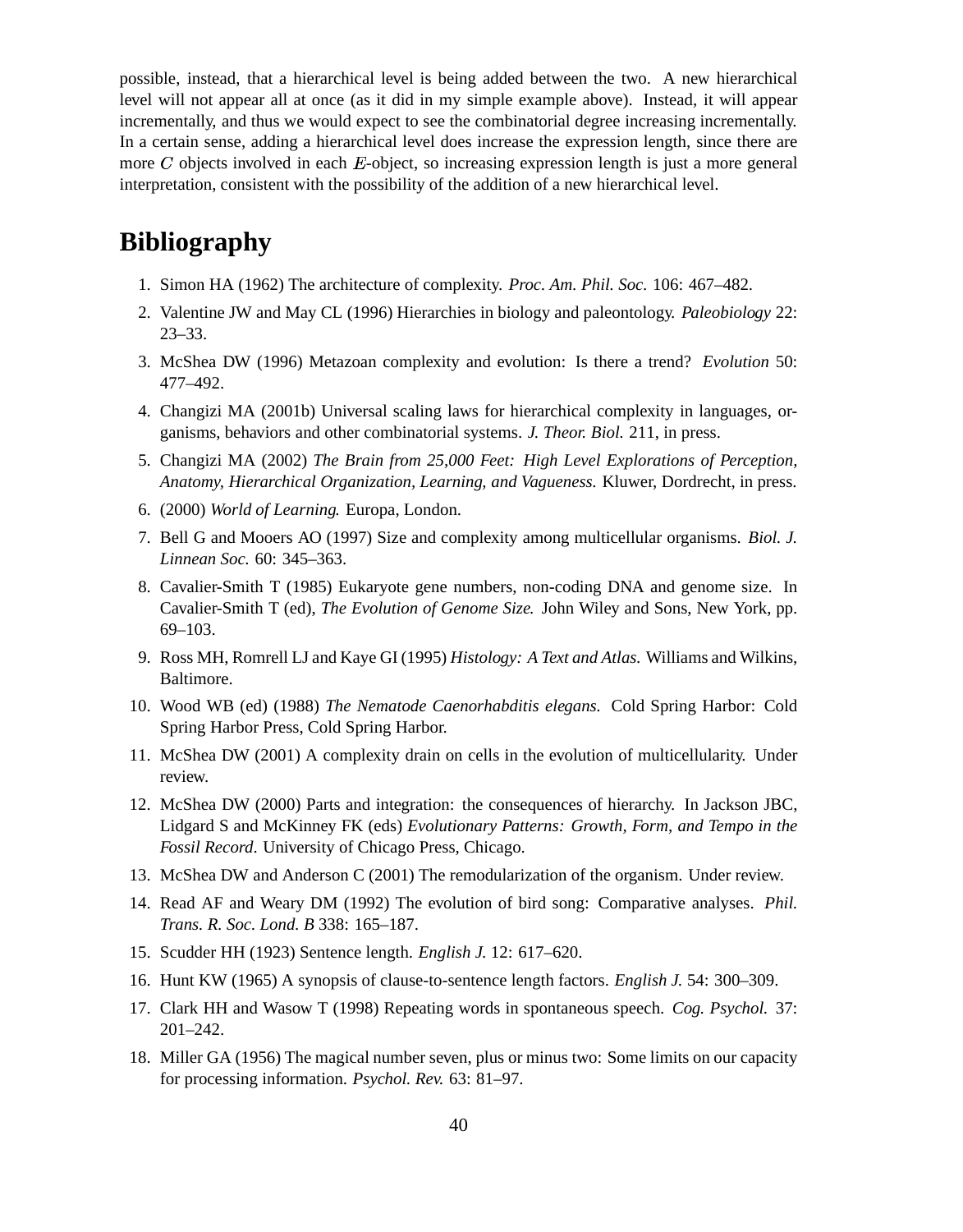- 19. Pascual-Leone J (1970) A mathematical model for the transition rule in Piaget's developmental stages. *Acta Psychologica* 32: 301–345.
- 20. Case R, Kurland DM and Goldberg J (1982) Operational efficiency and the growth of shortterm memory span. *J. Exp. Child Psychol.* 33: 386–404.
- 21. Siegel LS and Ryan EB (1989) The development of working memory in normally achieving and subtypes of learning disabled children. *Child Develop.* 60: 973–980.
- 22. Adams AM and Gathercole SE (2000) Limitations in working memory: Implications for language development. *Int. J. Lang. Comm. Dis.* 35: 95–116.
- 23. Robinson BF and Mervis CB (1998) Disentangling early language development: Modeling lexical and grammatical acquisition using an extension of case-study methodology. *Devel. Psychol.* 34: 363–375.
- 24. Corrigan R (1983) The development of representational skills. In Fischer K (ed) *Levels and Transitions in Children's Development*. Jossey-Bass, San Francisco, pp. 51–64.
- 25. Clark EV (1993) *The Lexicon in Acquisition*. Cambridge University Press, Cambridge.
- 26. Velten HV (1943) The growth of phonemic and lexical patterns in infant language. *Language* 19: 281–292.
- 27. Tinbergen N (1950) The hierarchical organization of nervous mechanisms underlying instinctive behaviour. *Symp. Soc. Exp. Biol.* 4: 305–312.
- 28. Gallistel CR (1980) *The Organization of Action: A New Synthesis.* Lawrence Erlbaum, Hillsdale.
- 29. Fentress JC and Stilwell FP (1973) Grammar of a movement sequence in inbred mice. *Nature* 244: 52–53.
- 30. Baerends GP (1976) The functional organization of behaviour. *Anim. Behav.* 24: 726–738.
- 31. Fentress JC (1983) Ethological models of hierarchy and patterning in species-specific behavior. In Satinoff E and Teitelbaum P (eds) *Handbook of Behavioral Neurobiology.* Plenum Press, New York, pp. 185–234.
- 32. Jerison H (1973) *The Evolution of the Brain and Intelligence*. Academic Press, New York.
- 33. Allman JM (1999) *Evolving Brains*. Scientific American Library, New York.
- 34. Changizi MA (2001a) Principles underlying mammalian neocortical scaling. *Biol. Cybern.* 84: 207–215.
- 35. Everett RA, Ostfeld RS and Davis WJ (1982) The behavioral hierarchy of the garden snail Helix aspersa. *J. Compar. Ethology* 59: 109–126.
- 36. Leonard JL and Lukowiak K (1986) The behavior of Aplysia californica cooper (Gastropoda; Opisthobranchia): I. Ethogram. *Behaviour* 98: 320–360.
- 37. Hanlon RT, Maxwell MR, Shashar N, Loew ER and Boyle K-L (1999) An ethogram of body patterning behavior in the biomedically and commercially valuable squid Loligo pealei off Cape Cod, Massachusetts. *Biol. Bull.* 197: 49–62.
- 38. Danoff-Burg JA (1996) An ethogram of the ant-guest bettle trive sceptobiini (Coleoptera: Staphylinidae; Formicidae). *Sociobiol.* 27: 287–328.
- 39. Betz O (1999) A behavioural inventory of adult Stenus species (Coleoptera: Staphylinidae). *J. Natural Hist.* 33: 1691–1712.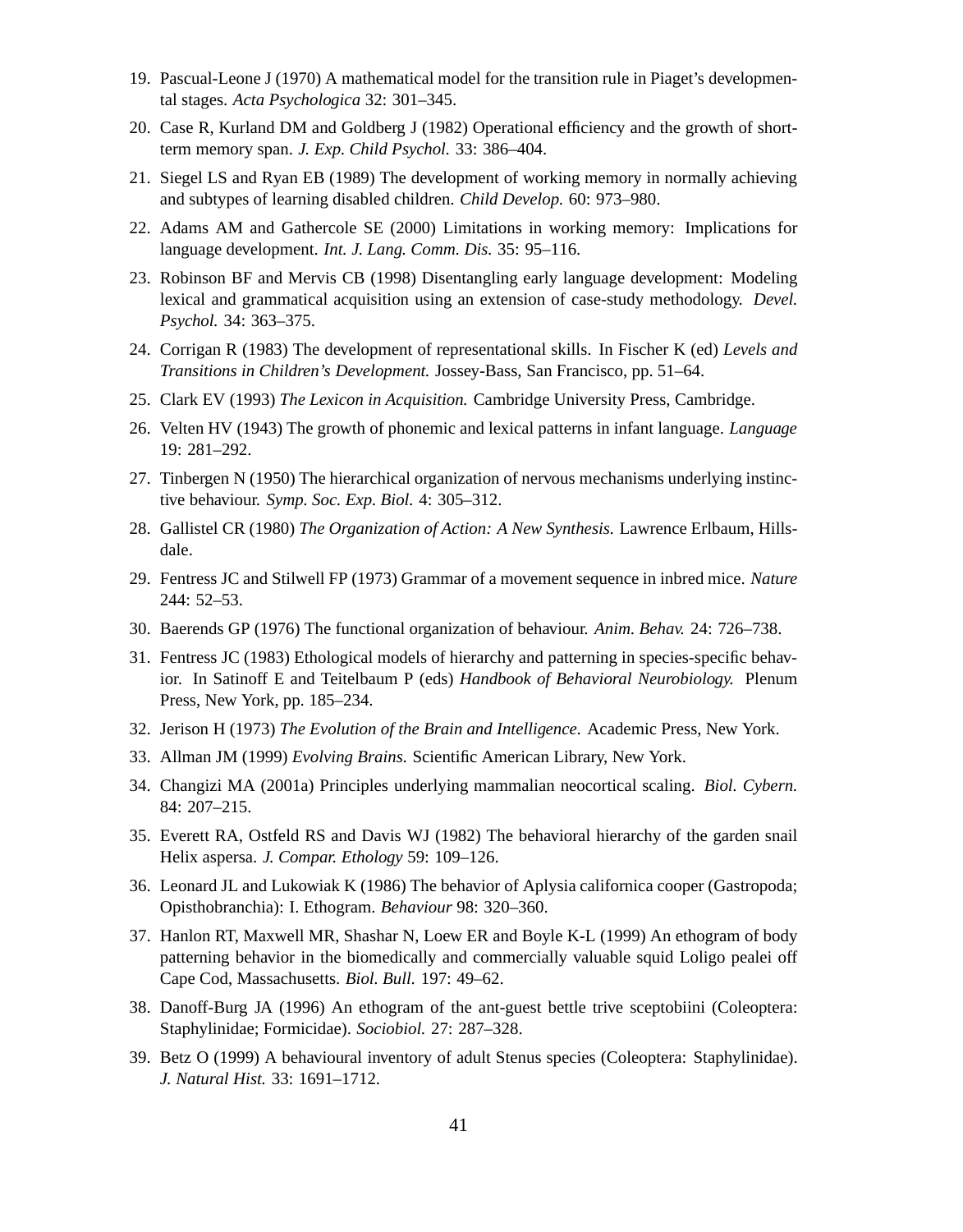- 40. Brewer DW and Sites RW (1994) Behavioral inventory of Pelocoris femoratus (Hemiptera: Naucoridae). *J. Kansas Entomol. Soc.* 67: 193–198.
- 41. Schleidt WM, Yakalis G, Donnelly M and McGarry J (1984) A proposal for a standard ethogram, exemplified by an ethogram of the bluebreasted quail (Coturnix chinensis). *J. Compar. Ethol.* 64: 193–220.
- 42. Figueredo AJ and Ross DM (1992) The quantitative ethology of the Zebra finch: A study in comparative psychometrics. *Multivariate Behavioral Research* 27: 435–458.
- 43. Courts SE (1996) An ethogram of captive Livingstone's fruit bats Pteropus livingstonii in a new enclosure at Jersey wildlife preservation trust. *Dodo J. Wildl. Preserv. Trusts* 32: 15–37.
- 44. McDonnell SM and Haviland JCS (1995) Agonistic ethogram of the equid bachelor band. *Appl. Anim. Behav. Sci.* 43: 147–188.
- 45. Kaufman C and Rosenblum LA (1966) A behavioral taxonomy for Macaca nemestrina and Macaca radiata: Based on longitudinal observation of family groups in the laboratory. *Primates* 7: 205–258.
- 46. Oswald M and Lockard JS (1980) Ethogram of the De Brazza's guenon (Cercopithecus neglectus) in captivity. *Appl. Anim. Ethol.* 6: 285–296.
- 47. Altmann S (1965) Sociobiology of rhesus monkeys. II: Stochastics of social communication. *J. Theor. Biol.* 8: 490–522.
- 48. Hutt SJ and Hutt C (1971) *Direct Observation and Measurement of Behaviour.* C. C. Thomas, Springfield, Ill.
- 49. Fagen RM and Goldman RN (1977) Behavioural catalogue analysis methods. *Anim. Behav.* 25: 261–274.
- 50. Wilson EO and Fagen R (1974) On the estimation of total behavioral repertories in ants. *J. NY Entomol. Soc.* 82: 106–112.
- 51. Jaffe K (1987) Evolution of territoriality and nestmate recognition systems in ants. In Pasteels JM and Deneubourg JL (eds), *From Individual to Collective Behavior in Social Insects*. Birkhäuser Verlag, Basel, pp. 295–311.
- 52. Anderson C and McShea DW (2001) Individual versus social complexity, with particular reference to ant colonies. *Biological Reviews* 76: 211–237.
- 53. Changizi MA, McDannald MA and McShea DW (2002) Hierarchical complexity in colonies. In progress.
- 54. Kauffman SA (1993) *The Origins of Order.* Oxford University Press, New York.
- 55. Kauffman SA (1969) Metabolic stability and epigenesis in randomly constructed genetic nets. *J. Theoret. Biol.* 22: 437–467.
- 56. Ince SA and Slater PJB (1985) Versatility and continuity in the songs of thrushes Turdus spp. *Ibis* 127: 355–364.
- 57. Kroodsma DE (1977) Correlates of song organization among North American wrens. *Am. Naturalist* 111: 995–1008.
- 58. Brown ED, Farabaugh SM and Veltman CJ (1988) Song sharing in a group-living songbird, the Australian Magpie, Gymnorhina tibicen. Part I. Vocal sharing within and among social groups. *Behavior* 104: 1–28.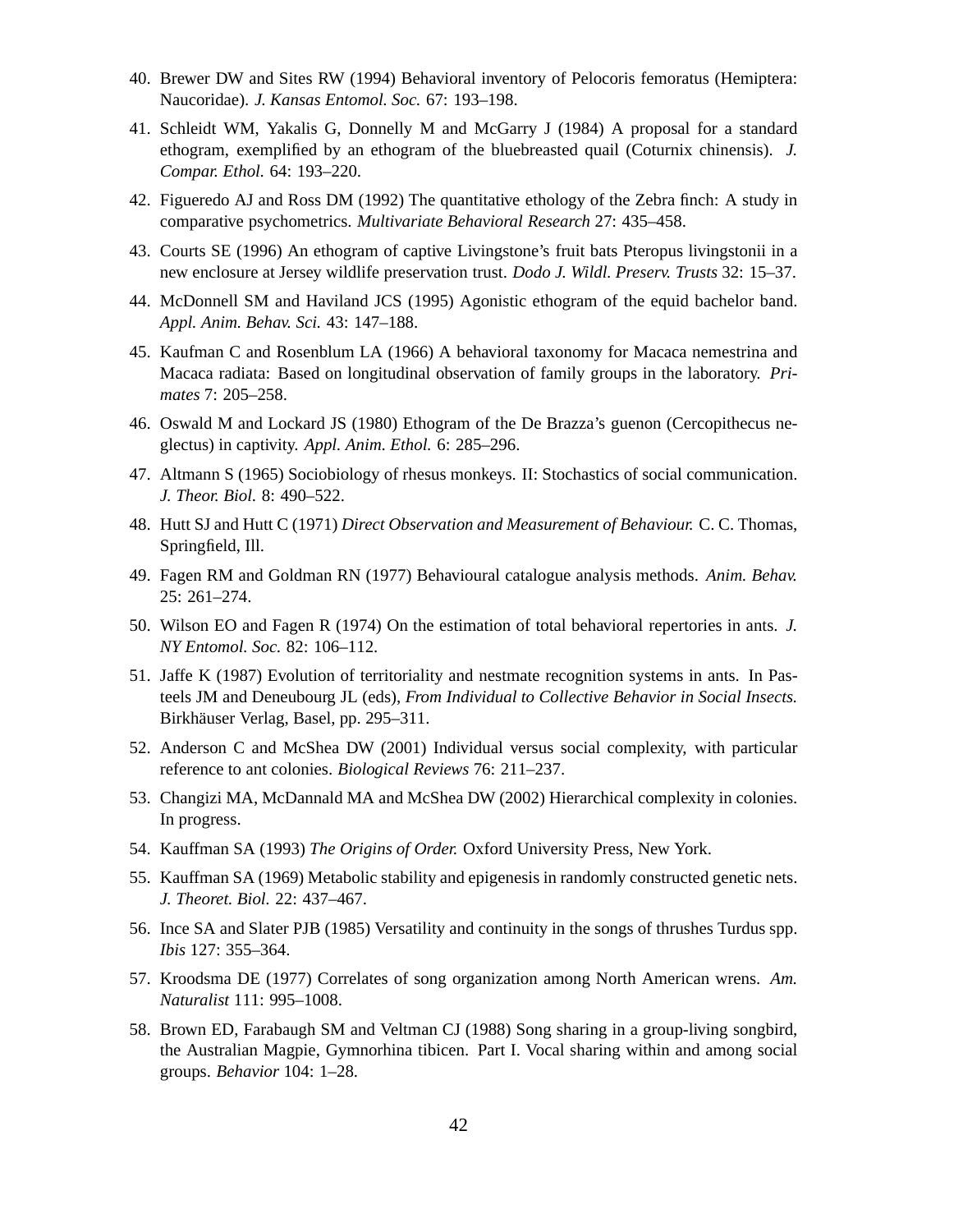- 59. Hailman JP (1989) The organization of major vocalizations in the paradae. *Wilson Bull.* 101: 305–343.
- 60. Mundinger PC (1999) Genetics of canary song learning: Innate mechanisms and other neurobiological considerations. In Hauser MD and Konishi M (eds) *The Design of Animal Communication* MIT Press, Cambridge, pp. 369–390.
- 61. Devoogd TJ, Krebs JR, Healy SD and Purvis A (1993) Relations between song repertoire size and the volume of brain nuclei related to song: comparative evolutionary analyses amongst ocine birds. *Proc. R. Soc. Lond. B* 254: 75–82.
- 62. Kroodsma DE (1984) Songs of the Alder Flycatcher (Empidonax alnorum) and Willow Flycatcher (Empidonax Traillii) are innate. *Auk* 101: 13–24.
- 63. Agur AMR and Lee MJ (1991) *Grant's Atlas of Anatomy*. Williams and Wilkins, Baltimore.
- 64. Netter FH (1997) *Atlas of Human Anatomy.* East Hanover, New Jersey.
- 65. Rohen JW and Yokochi C (1993) *Color Atlas of Anatomy.* Igaku-Shoin, New York.
- 66. Anson BJ (1966) *Morris' Human Anatomy*. McGraw-Hill, New York.
- 67. Bast TH, Christensen K, Cummins H, Geist FD, Hartman CG, Hines M, Howell AB, Huber E, Kuntz A, Leonard SL, Lineback P, Marshall JA, Miller GS Jr, Miller RA, Schultz AH, Stewart TD, Straus WL Jr, Sullivan WE and Wislocki GB (1933) *The Anatomy of the Rhesus Monkey.* Williams and Wilkins, Baltimore.
- 68. Boyd JS, Paterson C and May AH (1991) *Clinical Anatomy of the Dog and Cat.* Mosby, St. Louis.
- 69. McClure RC, Dallman MJ and Garrett PD (1973) *Cat Anatomy: An Atlas, Text and Dissection Guide.* Lea and Febiger, Philadelphia.
- 70. Reighard J and Jennings HS (1929) *Anatomy of the Cat.* Henry Holt and Company, New York.
- 71. Hudson LC (1993) *Atlas of Feline Anatomy for Veterinarians*. W. B. Saunders, Philadelphia.
- 72. Greene EC (1935) *Anatomy of the Rat*. The American Philosophical Society, Philadelphia.
- 73. Hebel R and Stromberg MW (1976) *Anatomy of the Laboratory Rat.* Williams and Wilkins, Baltimore.
- 74. Howell AB (1926) *Anatomy of the Wood Rat.* Williams and Wilkins, Baltimore.
- 75. Wingerd BD (1985) *Rabbit Dissection Manual.* The Johns Hopkins University Press, Baltimore.
- 76. Craigie EH (1966) *A Laboratory Guide to the Anatomy of the Rabbit*. University of Toronto Press, Toronto.
- 77. McLaughlin CA and Chiasson RB (1990) *Laboratory Anatomy of the Rabbit.* Wm. C. Brown Publishers, Dubuque.
- 78. Popesko P, Rajtov V and Horak´ J (1990) *A Colour Atlas of the Anatomy of Small Laboratory Animals.* Wolfe Publishing, Bratislava.
- 79. Cooper G and Schiller AL (1975) *Anatomy of the Guinea Pig.* Harvard University, Cambridge.
- 80. Adams DR (1986) *Canine Anatomy*. The Iowa State University Press, Ames.